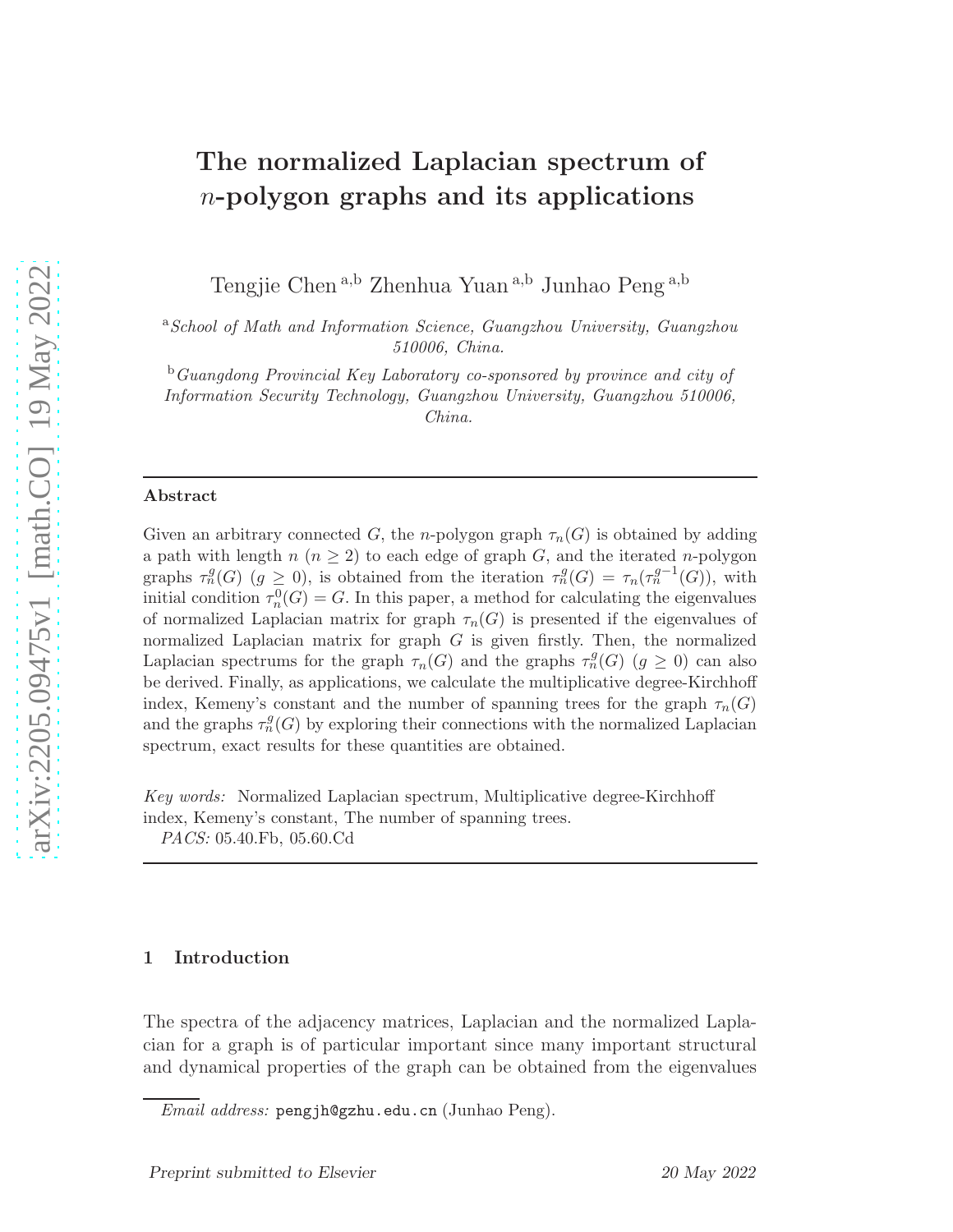and eigenvectors of these matrices [\[1,](#page-33-0)[2\]](#page-33-1). For example, the spectra of these matrices provides information on degree distribution, the multiplicative degree-Kirchhoff index, community structure, local clustering, total number of links, the number of spanning trees and etc. [\[2](#page-33-1)[–4\]](#page-34-0). Also, first-passage properties of the networks [\[5,](#page-34-1)[6\]](#page-34-2), such as mean first-passage time, the mean hitting time, the mixing time and the Kemeny's const, can be expressed in terms of the eigenvalues of the Laplacian and normalized Laplacian [\[2,](#page-33-1) [7,](#page-34-3) [8\]](#page-34-4). In the past several years, there is a particular interest in the study of spectra for the normalized Laplacian matrices of different graphs [\[9–](#page-34-5)[17\]](#page-34-6).

Recently, a class of iterated graphs obtained by replacing each edge of a 'base graph' with a given structure, have attracted lots attention [\[18,](#page-34-7) [19\]](#page-34-8), Since these graphs not only exhibit rich structural properties, such as self-similarity, fractal [\[19–](#page-34-8)[21\]](#page-35-0), scale-free and small-world properties [\[18,](#page-34-7) [22\]](#page-35-1), but also show distinctive dynamic properties [\[20–](#page-35-2)[24\]](#page-35-3).

For an arbitrary connected 'base graph'  $G$ , if the normalized Laplacian spectrum of graph  $G$  is known, how can we calculate the normalized Laplacian spectrum and related quantities of graph  $\tau(G)$ , which is obtained from G by replacing each edge of G with a given structure. It is an interesting topic with wide applications and lots of results were obtained. Examples include the graph  $\tau(G)$  obtained by replacing every edges of G with a geometry, such as triangles [\[25–](#page-35-4)[27\]](#page-35-5), a quadrilateral [\[28](#page-35-6)[–30\]](#page-35-7), a pentagon [\[31\]](#page-35-8). However, for more general graphs  $\tau_n(G)$  obtained by replacing every edges of G by a  $(n+1)$ polygon  $(n \geq 2)$ , related topic is more difficult and general result for the normalized Laplacian spectrum  $\tau_n(G)$  is still unknown.

To fill this gap, we consider the case while every edges of G are replaced by a  $(n+1)$ -polygon. We analyze the relation between the normalized Laplacian spectrum of the graph  $\tau_n(G)$  and that of graph G and present detailed spectrum of the graph  $\tau_n(G)$  for any  $n \geq 2$ . Using our results recursively, we also obtain the normalized Laplacian spectrum of the iterated graph  $\tau_n^g(G)$  ( $g \ge 0$ ), where  $\tau_n^0(G) = G$ , and  $\tau_n^g(G) = \tau_n(\tau_n^{g-1}(G))$ . As applications, we also analyze the multiplicative degree-Kirchhoff index, the Kemeny's const and the number of spanning trees of the graph  $\tau_n^g(G)$ . Exactly results for these quantities are also presented.

This paper is organized as follows. First, in Sec. [2,](#page-2-0) we present related definitions and notations which will appear in the manuscript. In Sec. [3,](#page-4-0) we present some classical results we quote and some preliminary results which will be used in the manuscript. Then, in Sec. [4,](#page-7-0) we present the main results on the normalized Laplacian spectrum of the graph  $\tau_n(G)$ , and in Sec. [5,](#page-9-0) we calculate the multiplicative degree-Kirchhoff index, the Kemeny's const and the number of spanning trees of the graph  $\tau_n^t(G)$  and  $\tau_n^g(G)$ . The detailed proof of our results are presented in Sec[.6-](#page-10-0)[10](#page-30-0) and Appendix [A](#page-36-0)[-C.](#page-41-0)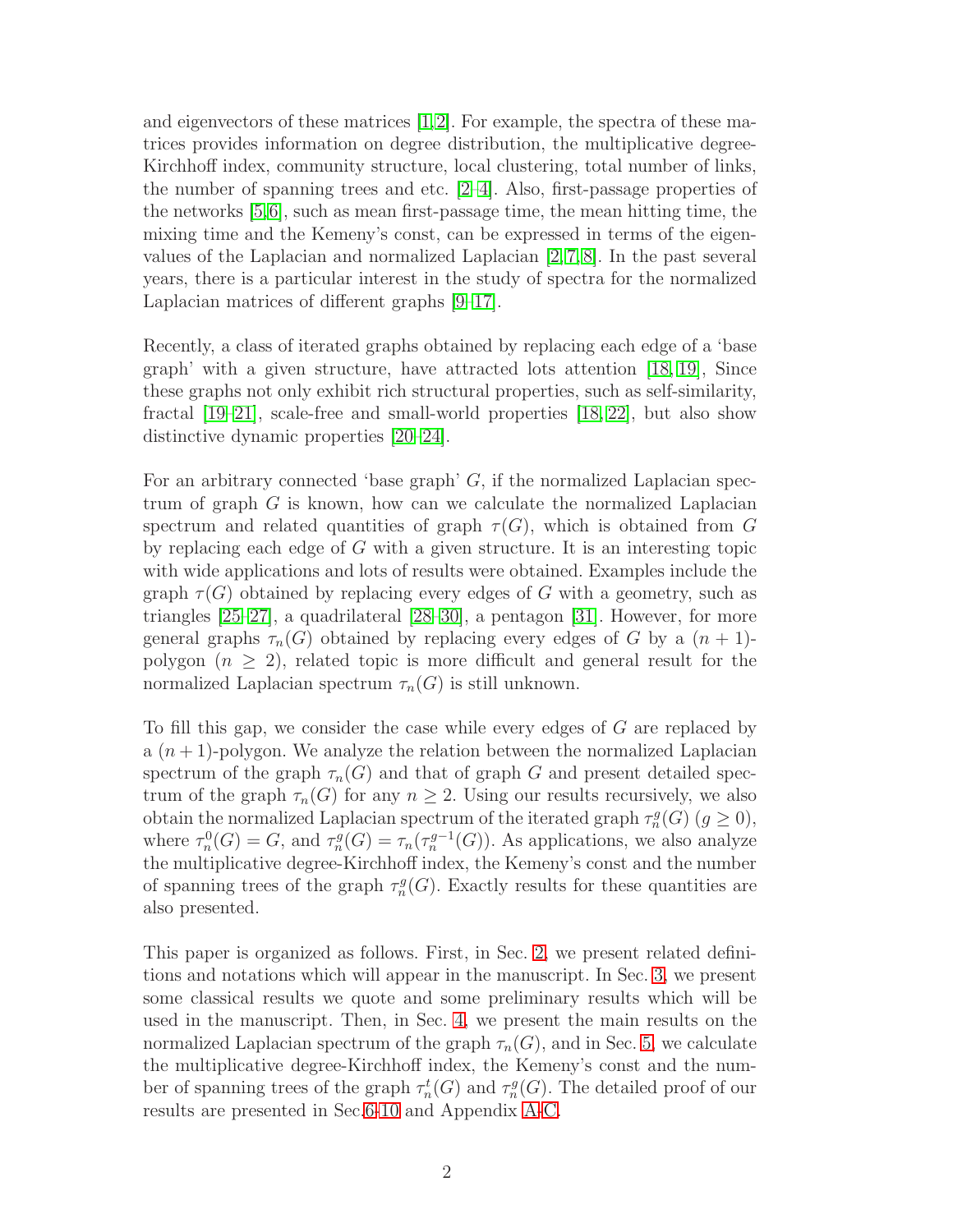## <span id="page-2-0"></span>2 Definitions and notations

Let  $G = (V(G), E(G))$  be a undirected graph with vertex set  $V(G)$  and edge set  $E(G)$ ,  $N_0 = |V(G)|$  represent the total number of nodes of G and  $E_0 =$  $|E(G)|$  be the total number of edges of graph G. For any two nodes  $i, j \in V(G)$ , if there is an edge between node i and j in  $E(G)$ , we say i is a neighbor of j or i and j are adjacent (i.e.,  $i \sim j$ ). If e is an edge with end-vertices i and j, we say edge  $e$  is incident to nodes i and j, or nodes i and j are incident with edge  $e$ . The degree of vertex  $i$ , referred to as  $d_i$ , is the number of edges incident to node i.

**Definition 2.1** [\[2\]](#page-33-1) For any undirected graph G, the Laplacian matrix of G is defined as

$$
L(G) = D(G) - A(G),
$$

where  $D(G) = diag(d_1, d_2, \dots, d_{N_0})$  is the degree diagonal matrix of G and  $A(G) = (A_{ij})_{N_0 \times E_0}$  is the adjacency matrix of  $G$ , with

$$
A_{ij} = \begin{cases} 1 \ i \sim j \\ 0 \ \text{others} \end{cases} . \tag{1}
$$

**Definition 2.2** [\[2,](#page-33-1)[32\]](#page-35-9) For any undirected graph G, the normalized Laplacian of G is defined to be

$$
\mathcal{L}_G = D(G)^{-\frac{1}{2}} L(G) D(G)^{-\frac{1}{2}} = I - D(G)^{-\frac{1}{2}} A(G) D(G)^{-\frac{1}{2}}.
$$
 (2)

Let  $\delta_{ij}$  be the Kronecker delta function. Then, the  $(i, j)$ -th entry of the matrix  $\mathcal{L}_G$  can be written as

<span id="page-2-1"></span>
$$
\mathcal{L}_G(i,j) = \delta_{ij} - \frac{A_{ij}}{\sqrt{d_i d_j}}.\tag{3}
$$

**Definition 2.3** [\[2\]](#page-33-1) For any graph undirected G with  $N_0$  vertexes, the normalized Laplacian spectrum of graph G is defined to be

$$
\sigma(G) = \{\lambda_1, \lambda_2, \cdots, \lambda_{N_0}\},\tag{4}
$$

where  $\lambda_i$  (i = 1, 2,  $\cdots$ ,  $N_0$ ) are the eigenvalues of  $\mathcal{L}_G$ .

**Definition 2.4** [\[3\]](#page-33-2) Let G be a undirected graph, with vertex set  $V(G)$  =  ${1, 2, \cdots, N_0}$  and edge set  $E(G) = \{e_1, e_2, \cdots, e_{E_0}\}.$  Then the incidence matrix of graph G is defined by

$$
B = (b_{ij})_{N_0 \times E_0},
$$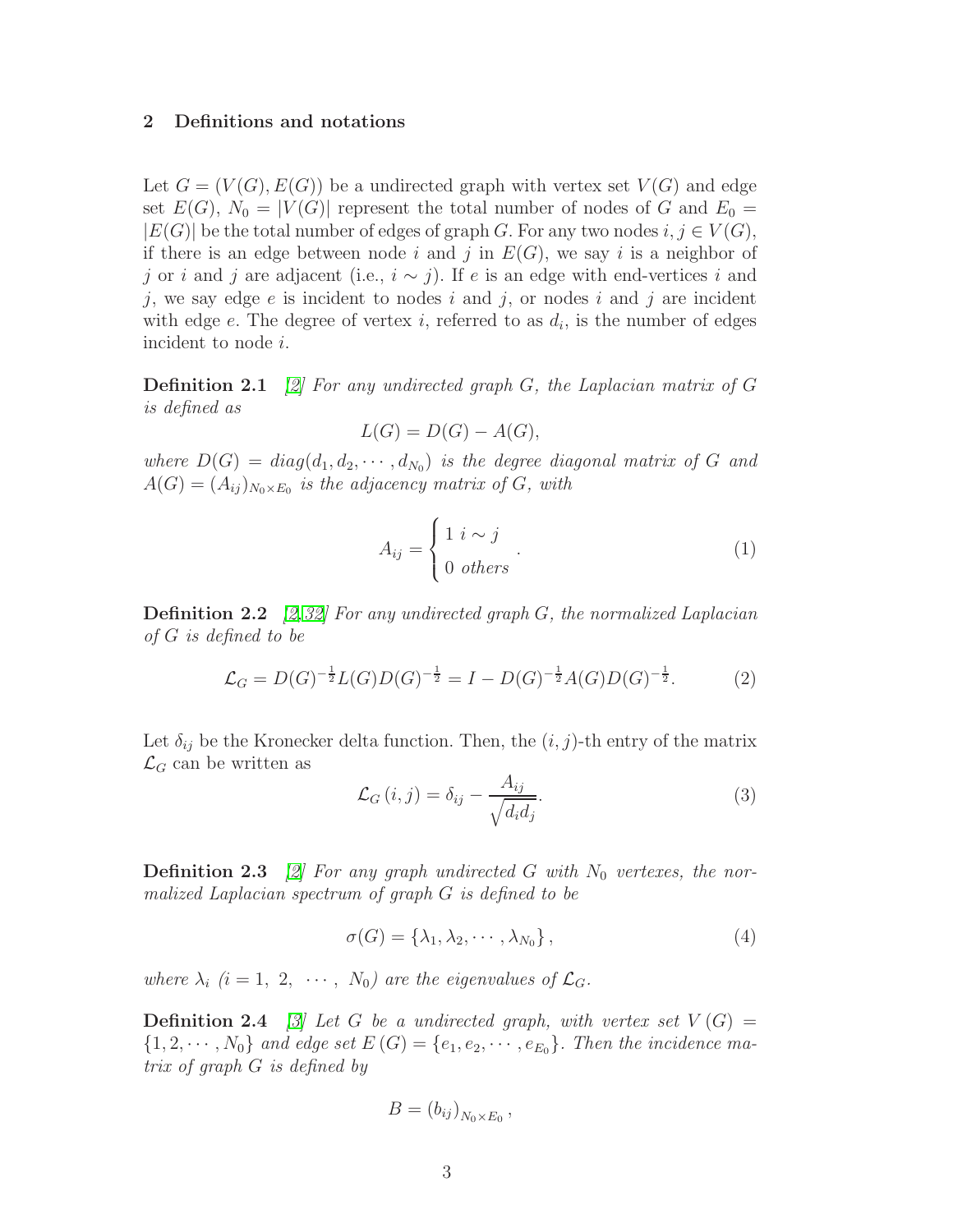

<span id="page-3-0"></span>Fig. 1. The construction method of the *n*-polygon graph. The *n*-polygon graph of G, denoted by  $\tau_n(G)$ , is obtained from G by replacing each edge ij of G with the  $(n + 1)$ -polygon on the right-hand side of the arrow.

where

$$
b_{ij} = \begin{cases} 1, & if \, vertex \, i \, \, and \, edge \, e_j \, \, are \, incident \\ 0, & otherwise \end{cases}.
$$

<span id="page-3-3"></span>**Definition 2.5** [\[3,](#page-33-2) [7\]](#page-34-3) Let G' be a directed graph,  $V(G') = \{1, 2, \cdots, N_0\}$ and directed edge set  $E(G') = \{e'_1\}$  $'_{1}, e'_{2}$  $y'_2, \cdots, e'_j$  $E_0$  $\mathcal{E}(\mathcal{G}') = \{e'_1, e'_2, \cdots, e'_{E_0}\}.$  Then the incidence matrix of directed graph  $G'$  is defined by

$$
B'=\left(b_{ij}'\right)_{N_0\times E_0},\,
$$

where

$$
b'_{ij} = \begin{cases} -1, & if \, vertex \, i \, is \, the \, source \, vertex \, of \, edge \, e'_j \\ 0, & if \, vertex \, i \, is \, not \, incident \, on \, edge \, e'_j \\ 1, & if \, vertex \, i \, is \, the \, target \, vertex \, of \, edge \, e'_j \end{cases}
$$

.

<span id="page-3-4"></span>**Definition 2.6** [\[3,](#page-33-2) [7\]](#page-34-3) Let G' be a directed graph, G' is called as weakly connected if its underlying undirected graph (i.e. a graph obtained by replacing each directed edge of  $G'$  with an undirected edge) is connected.

<span id="page-3-1"></span>**Definition 2.7** The n-polygon  $(n \geq 2)$  graph of G, denoted by  $\tau_n(G)$ , is the graph obtained by adding a path with length n to each edge of G.

In other word,  $\tau_n$  is a operator which turns each edge of a graph into a  $(n+1)$ polygon. Thus,  $\tau_n(G)$  is a graph obtained by replacing each edge ij of G with a  $(n + 1)$ -polygon, as shown in Fig. [1.](#page-3-0)

**Definition 2.8** For any  $q > 0$ , the iterated n-polygon graph with generation  $g\ (g \geq 1)$ , referred to as  $\tau_n^g(G)$ , is defined as the graph obtained through the iteration  $\tau_n^g(G) = \tau_n(\tau_n^{g-1}(G))$ , with initial condition  $\tau^0(G) = G$ .

Let  $N_g$  and  $E_g$  be the total number of vertices and edges of graph  $\tau_n^g(G)$ respectively.

For any  $q > 0$ , we have

<span id="page-3-2"></span>
$$
N_g = N_{g-1} + (n-1)E_{g-1}, \ E_g = (n+1)E_{g-1}.
$$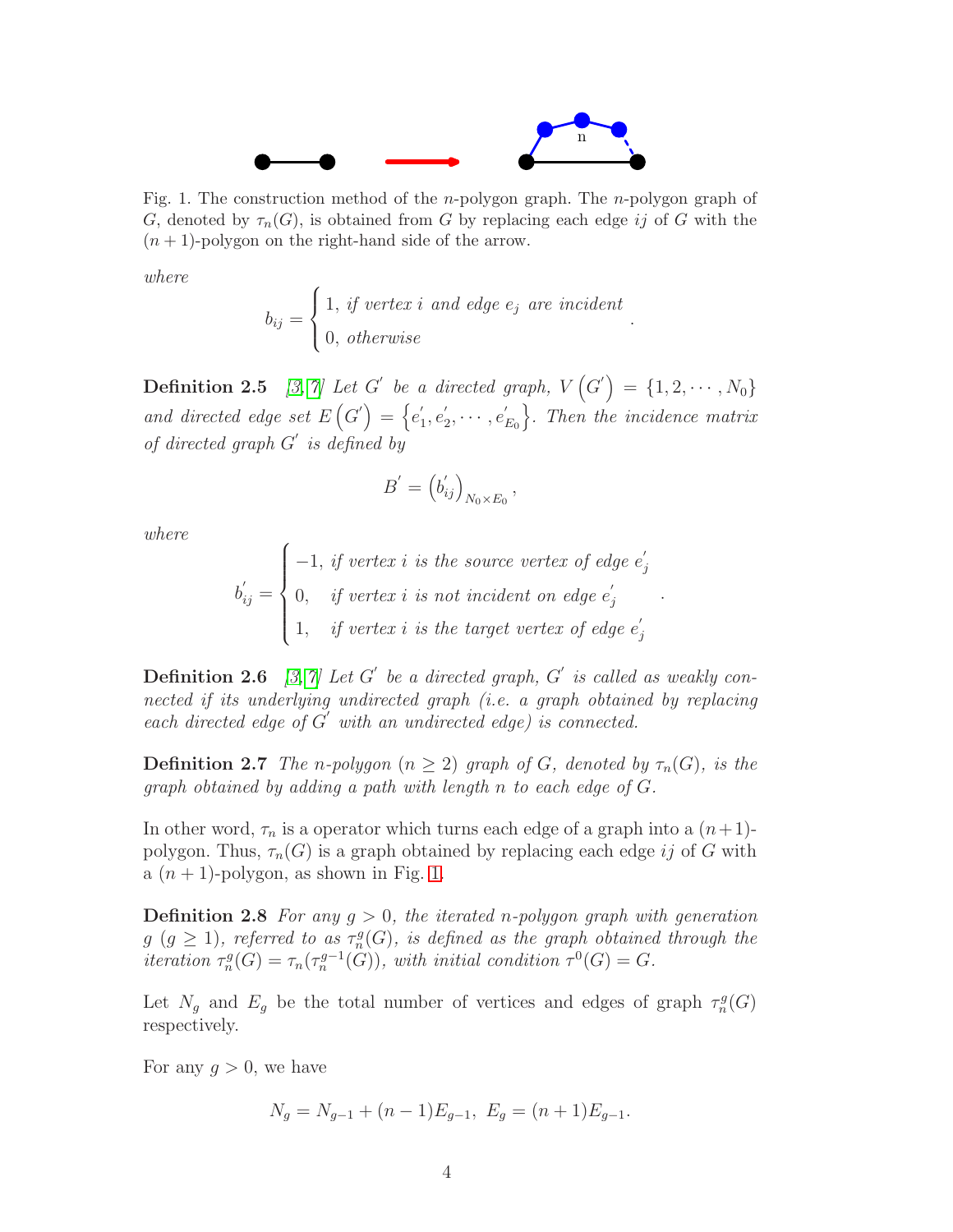Therefore

<span id="page-4-4"></span>
$$
N_g = N_0 + (n-1)\frac{(n+1)^g - 1}{n}E_0,
$$
\n(5)

and

$$
E_g = (n+1)^g E_0.
$$
\n(6)

## <span id="page-4-0"></span>3 Preliminaries

<span id="page-4-2"></span>In this section, we present some classical results we quote and some preliminary results which will be used to derive our main results in the manuscript.

**Lemma 3.1** [\[3\]](#page-33-2) For any connected undirected graph G, let  $\lambda_1 \leq \lambda_2 \leq \cdots \leq$  $\lambda_{N_0}$  be the eigenvalues of  $\mathcal{L}_G$ , Then

- (i)  $\lambda_1 = 0$ , and for any  $2 \le i \le N_0$ ,  $0 < \lambda_i \le 2$ ;
- (ii)  $\lambda_{N_0} = 2$  if and only if G is bipartite;
- (iii) G is bipartite if and only if both  $\lambda_i$  and  $2 \lambda_i$  are eigenvalues of  $\mathcal{L}_G$  and  $m_{\mathcal{L}_G}(\lambda_i) = m_{\mathcal{L}_G}(2-\lambda_i)$ , where  $m_{\mathcal{L}_G}(\lambda_i)$  is the multiplicity of  $\lambda_i$  which is the eigenvalue of  $\mathcal{L}_G$ .

Therefore, all the eigenvalues of  $\mathcal{L}_G$  are non-negative. Given the normalized Laplacian spectrum of graph  $G$ , the multiplicative degree-Kirchhoff index, the Kemeny's constant and the number of spanning trees of graph G can be expressed as follows.

<span id="page-4-1"></span>**Lemma 3.2** [\[2,](#page-33-1) [3,](#page-33-2) [7\]](#page-34-3) Let G be a connected undirected graph with  $N_0$  vertices and  $E_0$  edges,  $0 = \lambda_1 < \lambda_2 \leq \cdots \leq \lambda_{N_0}$  are the eigenvalues of the normalized Laplacian  $\mathcal{L}_G$ . Then,

 $(i)$  the multiplicative degree-Kirchhoff index of G can be written as

$$
Kf'(G) = 2E_0 \sum_{i=2}^{N_0} \frac{1}{\lambda_i};
$$

 $(ii)$  the Kemeny's constant of G is

$$
K\left(G\right) = \sum_{i=2}^{N_0} \frac{1}{\lambda_i};
$$

<span id="page-4-3"></span>(iii) the number  $N_{st}(G)$  of spanning trees of G is

$$
N_{st}(G) = \frac{1}{2E_0} \left( \prod_{i=1}^{N_0} d_i \right) \prod_{i=2}^{N_0} \lambda_i.
$$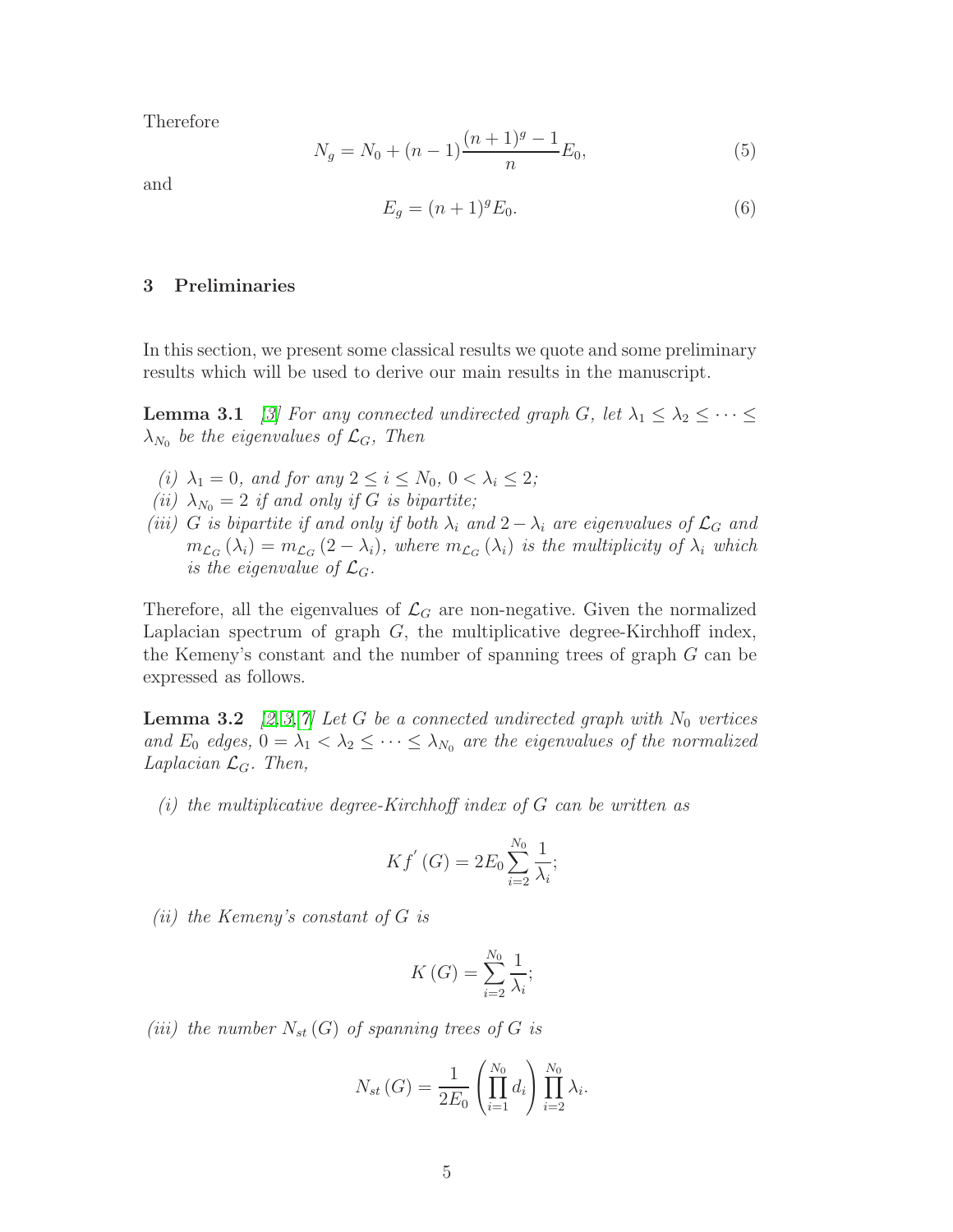**Lemma 3.3** [\[33\]](#page-35-10)Let  $f(x) = b_n x^n + b_{n-1} x^{n-1} + \cdots + b_1 x + b_0$   $(b_n \neq 0)$  be a polynomial of degree n and  $r_i$   $(i = 1, 2, \cdots, n)$  be the roots of  $f(x) = 0$ . Then Vieta's formulas states that

$$
\prod_{i=1}^{n} r_i = (-1)^n \frac{b_0}{b_n},
$$

$$
\sum_{i=1}^{n} \frac{1}{r_i} = -\frac{b_1}{b_0}.
$$

and

<span id="page-5-4"></span>**Lemma 3.4** [\[2\]](#page-33-1) Let B be the incidence matrix of a connected graph  $G$  with  $N_0$  vertices. Then

$$
rank(B) = \begin{cases} N_0 - 1 & \text{if } G \text{ is bipartite,} \\ N_0 & \text{if } G \text{ is non-bipartite.} \end{cases}
$$

<span id="page-5-3"></span><span id="page-5-0"></span>**Lemma 3.5** [\[3,](#page-33-2)[7\]](#page-34-3) Let B' be the incidence matrix of weakly connected directed graph  $G'$  with  $N_0$  vertices. Then  $rank(B') = N_0 - 1$ .

**Lemma 3.6** Let u be an arbitrary real number, and  $\{a_n(\mu)\}_{n>−1}$  is a series which defined by the recursive equation  $a_n(\mu) = 2(1 - \mu)a_{n-1}(\mu) - a_{n-2}(\mu)$ , with initial conditions  $a_{-1}(\mu) = 0$  and  $a_0(\mu) = 1$ . Then

(i) for any  $n \geq 1$ ,  $a_n(2-\mu) = (-1)^n a_n(\mu);$ (*ii*) if  $\mu = 0$  $a_n(0) = n + 1,$  (7)

and if  $\mu = 2$ ,

<span id="page-5-5"></span><span id="page-5-2"></span>
$$
a_n(2) = (-1)^n (n+1); \t\t(8)
$$

(iii) for any  $n \geq 0$ ,  $a_n(\mu)$  is an nth order polynomial in  $\mu$ , which can be written as

$$
a_n(\mu) = \sum_{i=0}^n a_n^{(i)} \mu^i,
$$

where  $a_n^{(i)}$  is the coefficient of  $\mu^i$ ; further more,

<span id="page-5-6"></span>
$$
a_n^{(0)} = n + 1,\t\t(9)
$$

<span id="page-5-7"></span>
$$
a_n^{(1)} = -\frac{n^3 + 3n^2 + 2n}{3},\tag{10}
$$

<span id="page-5-8"></span>
$$
a_n^{(n)} = (-1)^n 2^n; \tag{11}
$$

(iv) for any  $n \geq 2$ ,  $a_n(\mu)$  and  $1 + a_n(\mu)$  can be expanded as

<span id="page-5-1"></span>
$$
a_n(\mu) = \begin{cases} \left( a_{\frac{n-1}{2}+1}(\mu) - a_{\frac{n-1}{2}-1}(\mu) \right) a_{\frac{n-1}{2}}(\mu) & n \text{ is odd} \\ \left( a_{\frac{n}{2}}(\mu) - a_{\frac{n}{2}-1}(\mu) \right) \left( a_{\frac{n}{2}}(\mu) + a_{\frac{n}{2}-1}(\mu) \right) n & n \text{ is even} \end{cases}
$$
 (12)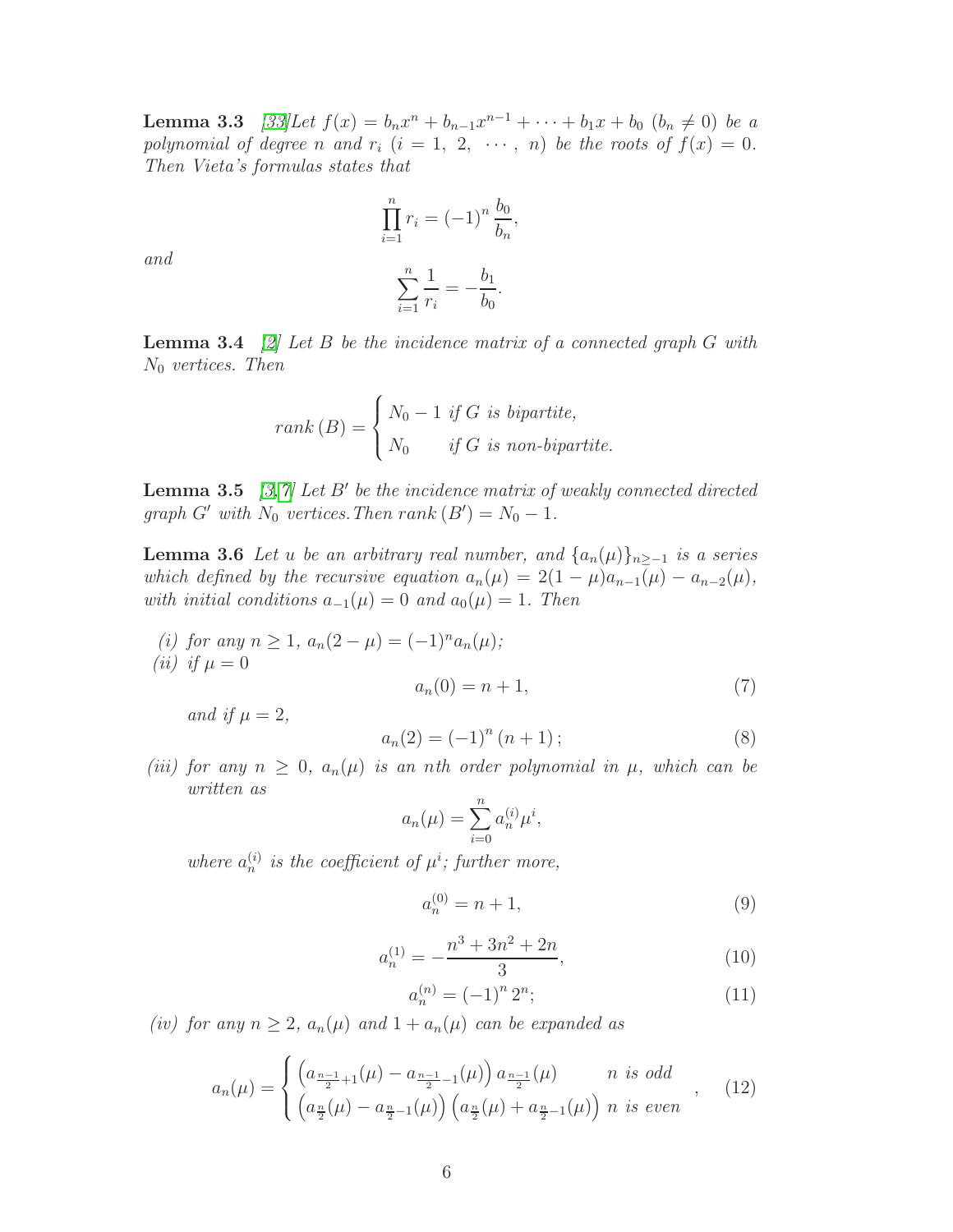and

<span id="page-6-0"></span>
$$
1 + a_n(\mu) = \begin{cases} \left( a_{\frac{n+1}{2} - 1}(\mu) - a_{\frac{n+1}{2} - 2}(\mu) \right) \left( a_{\frac{n+1}{2}}(\mu) + a_{\frac{n+1}{2} - 1}(\mu) \right) n \text{ is odd} \\ \left( a_{\frac{n}{2}}(\mu) - a_{\frac{n}{2} - 2}(\mu) \right) a_{\frac{n}{2}}(\mu) & n \text{ is even} \end{cases}
$$
(13)

The proof of Lemma [3.6](#page-5-0) is presented in Appendix [A.](#page-36-0)

**Lemma 3.7** If n  $(n \geq 3)$  is an odd number, and  $\{a_k(\mu)\}_{k \geq 0}$  is a series defined in Lemma [3.6,](#page-5-0) we have the following results.

Let  $\mu$  be an arbitrary root of equation  $a_{\frac{n-1}{2}}(\mu) - a_{\frac{n-1}{2}-1}(\mu) = 0$ . Then

$$
1 - \frac{a_{\frac{n-1}{2}+1}(\mu) - a_{\frac{n-1}{2}-1}(\mu)}{a_{\frac{n-1}{2}}(\mu) - a_{\frac{n-1}{2}-2}(\mu)} = 2,
$$
\n(14)

$$
a_{n-2}\left(\mu\right) = 1.\tag{15}
$$

<span id="page-6-1"></span>.

(*ii*) Let  $\mu$  be an arbitrary root of equation  $a_{\frac{n-1}{2}}(\mu) + a_{\frac{n-1}{2}-1}(\mu) = 0$ . Then

$$
1 - \frac{a_{\frac{n-1}{2}+1}(\mu) - a_{\frac{n-1}{2}-1}(\mu)}{a_{\frac{n-1}{2}}(\mu) - a_{\frac{n-1}{2}-2}(\mu)} = 0,
$$
\n(16)

<span id="page-6-4"></span>
$$
a_{n-2}(\mu) = -1.\t(17)
$$

(iii) Let  $\mu$  be an arbitrary root of equation  $a_{\frac{n-1}{2}}(\mu) = 0$ . Then

$$
1 - \frac{a_{\frac{n-1}{2}+1}(\mu) - a_{\frac{n-1}{2}-1}(\mu)}{a_{\frac{n-1}{2}}(\mu) - a_{\frac{n-1}{2}-2}(\mu)} \in (-\infty, 0) \cup (2, +\infty), \tag{18}
$$

<span id="page-6-3"></span>
$$
a_{n-1}(\mu) = -1 \quad and \quad a_{n-2}(\mu) = -2(1-\mu). \tag{19}
$$

<span id="page-6-2"></span>The proof of the Lemma is presented in Appendix [B.](#page-39-0)

**Lemma 3.8** If n  $(n \geq 2)$  is an even number, and  $\{a_k(\mu)\}_{k \geq 0}$  is a series defined in Lemma [3.6,](#page-5-0) we have the following results.

Let  $\mu$  be an arbitrary root of equation  $a_{\frac{n}{2}}(\mu) - a_{\frac{n-2}{2}}(\mu) = 0$ . Then

$$
1 - \frac{a_{\frac{n}{2}}(\mu) - a_{\frac{n}{2}-1}(\mu)}{a_{\frac{n}{2}-1}(\mu) - a_{\frac{n}{2}-2}(\mu)} = 2,
$$
\n(20)

<span id="page-6-5"></span>
$$
a_{n-2}\left(\mu\right) = 1.\tag{21}
$$

(*ii*) Let  $\mu$  be an arbitrary root of equation  $a_{\frac{n}{2}-1}(\mu) = 0$ . Then

$$
1 - \frac{a_{\frac{n}{2}}(\mu) - a_{\frac{n}{2}-1}(\mu)}{a_{\frac{n}{2}-1}(\mu) - a_{\frac{n}{2}-2}(\mu)} = 0,
$$
\n(22)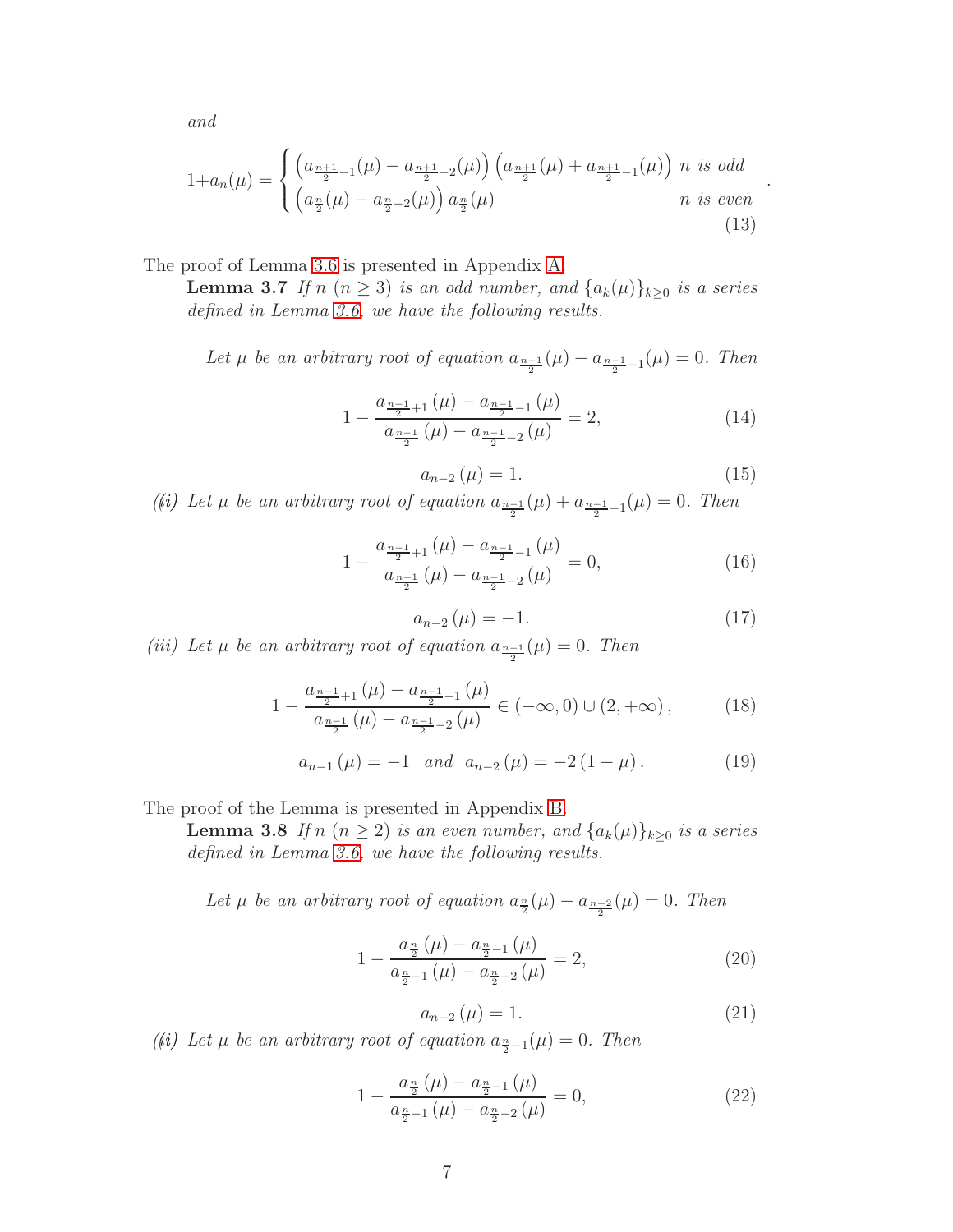<span id="page-7-3"></span>
$$
a_{n-2}\left(\mu\right) = -1.\tag{23}
$$

(iii) Let  $\mu$  be an arbitrary root of equation of equation  $a_{\frac{n}{2}}(\mu) + a_{\frac{n}{2}-1}(\mu) = 0$ . Then

$$
1 - \frac{a_{\frac{n}{2}}(\mu) - a_{\frac{n}{2}-1}(\mu)}{a_{\frac{n}{2}-1}(\mu) - a_{\frac{n}{2}-2}(\mu)} \in (-\infty, 0) \cup (2, +\infty), \tag{24}
$$

<span id="page-7-2"></span>
$$
a_{n-1}(\mu) = -1 \quad and \quad a_{n-2}(\mu) = -2(1-\mu). \tag{25}
$$

<span id="page-7-0"></span>The proof of the Lemma is presented in Appendix [C.](#page-41-0)

### 4 Main Results

For any connected undirected graph  $G$  with  $N_0$  vertices, if the normalized Laplacian spectrum  $\sigma_G = {\lambda_1, \lambda_2, \cdots, \lambda_{N_0}}$  is known, we will present the normalized Laplacian spectrum of *n*-polygon graph  $\tau_n(G)$ , defined by Definition [2.7](#page-3-1) in this section. Firstly, in Lemma [4.1,](#page-7-1) we present the general relation between the eigenvalues of  $\mathcal{L}_G$  and the eigenvalues of  $\mathcal{L}_{\tau_n(G)}$ , where  $\mathcal{L}_G$  and  $\mathcal{L}_{\tau_n(G)}$  are the normalized Laplacian matrices for graph G and graph  $\tau_n(G)$  respectively. Two Remarks follow Lemma [4.1](#page-7-1) to clarify the detailed formulas of the relations in the case  $n$  is odd and in the case  $n$  is even. Then, in Theorem [4.2](#page-8-0) and Theorem [4.3,](#page-8-1) we present the way to derive the eigenvalues of  $\mathcal{L}_{\tau_n(G)}$ . By using Theorem [4.2](#page-8-0) and Theorem [4.3](#page-8-1) recursively, we can also derive the eigenvalues of graph  $\tau_n^g(G)$   $(n \geq 2, g \geq 1)$ , defined in Definition [2.8,](#page-3-2) which is the iterated  $n$ -polygon graph of G with generation  $g$ .

<span id="page-7-1"></span>**Lemma 4.1** For any integer n  $(n > 2)$ , let  $\mu$  be a real number such that  $a_{n-1}(\mu) \neq 0$  and  $a_{n-1}(\mu) + 1 \neq 0$ , where  $\{a_k(\mu)\}\$ is a series defined in Lemma [3.6.](#page-5-0) Then,  $\mu$  is an eigenvalue of  $\mathcal{L}_{\tau_n(G)}$  with multiplicity  $k \ (k > 0)$  if and only if  $\lambda \equiv 1 - \frac{a_n(\mu)}{1 + a_{n-1}(\mu)}$  $\frac{a_n(\mu)}{1+a_{n-1}(\mu)}$  is an eigenvalue of  $\mathcal{L}_G$  with multiplicity k and  $\lambda \neq 0$ ,  $\lambda \neq 2$ .

The proof of this Lemma is presented in Sec. [6.](#page-10-0)

**Remark 1** If n is an odd number, replacing  $a_n(\mu)$  and  $1 + a_{n-1}(\mu)$  from Eqs. [\(12\)](#page-5-1) and [\(13\)](#page-6-0) respectively, we get

$$
\lambda \equiv 1 - \frac{a_n(\mu)}{1 + a_{n-1}(\mu)} = 1 - \frac{\left(a_{\frac{n-1}{2}+1}(\mu) - a_{\frac{n-1}{2}-1}(\mu)\right)a_{\frac{n-1}{2}}(\mu)}{\left(a_{\frac{n-1}{2}}(\mu) - a_{\frac{n-1}{2}-2}(\mu)\right)a_{\frac{n-1}{2}}(\mu)}
$$

$$
= 1 - \frac{a_{\frac{n-1}{2}+1}(\mu) - a_{\frac{n-1}{2}-1}(\mu)}{a_{\frac{n-1}{2}}(\mu) - a_{\frac{n-1}{2}-2}(\mu)},\tag{26}
$$

and 1 + a<sub>n−1</sub>( $\mu$ ) ≠ 0 is equivalent to a<sub>n−1</sub> – a<sub>n−1</sub> – 2 ≠ 0 and a<sub>n−1</sub> ≠ 0.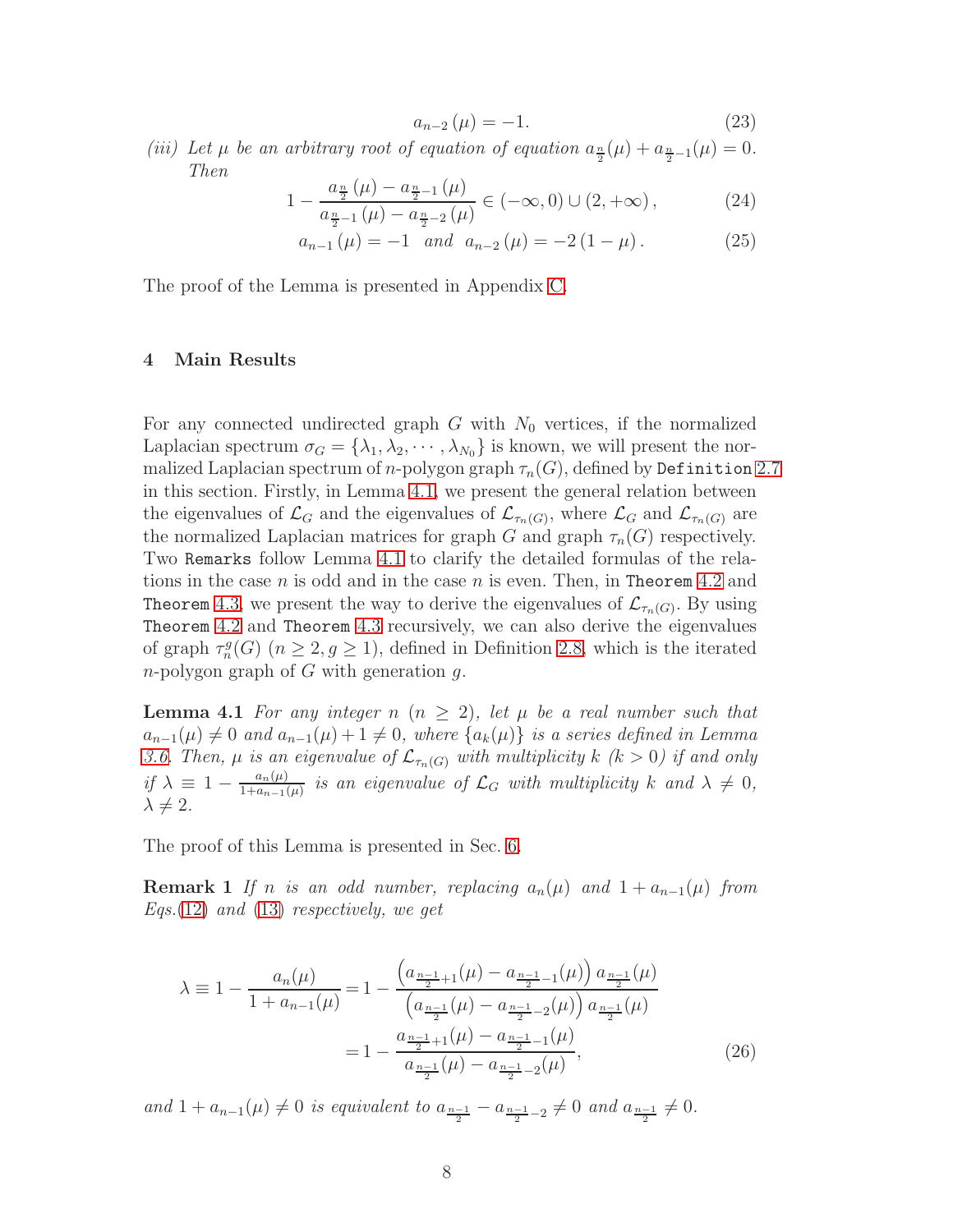**Remark 2** If n is an even number, replacing  $a_n(\mu)$  and  $1 + a_{n-1}(\mu)$  from Eqs.[\(12\)](#page-5-1) and [\(13\)](#page-6-0) respectively, we get

$$
\lambda \equiv 1 - \frac{a_n(\mu)}{1 + a_{n-1}(\mu)} = 1 - \frac{\left(a_{\frac{n}{2}}(\mu) - a_{\frac{n}{2}-1}(\mu)\right)\left(a_{\frac{n}{2}}(\mu) + a_{\frac{n}{2}-1}(\mu)\right)}{\left(a_{\frac{n}{2}-1}(\mu) - a_{\frac{n}{2}-2}(\mu)\right)\left(a_{\frac{n}{2}}(\mu) + a_{\frac{n}{2}-1}(\mu)\right)}
$$

$$
= 1 - \frac{a_{\frac{n}{2}}(\mu) - a_{\frac{n}{2}-1}(\mu)}{a_{\frac{n}{2}-1}(\mu) - a_{\frac{n}{2}-2}(\mu)},\tag{27}
$$

<span id="page-8-0"></span>and  $1 + a_{n-1}(\mu) \neq 0$  is equivalent to  $a_{\frac{n}{2}-1}(\mu) - a_{\frac{n}{2}-2}(\mu) \neq 0$  and  $a_{\frac{n}{2}}(\mu) + a_{\frac{n}{2}-1}(\mu)$  $a_{\frac{n}{2}-1}(\mu) \neq 0.$ 

**Theorem 4.2** Let G be a connected graph with  $N_0$  vertices and  $E_0$  edges, and  $\tau_n(G)$  be the n-polygon graph of G, where  $n \geq 3$  and n is odd. The eigenvalues for the normalized Laplacian  $\mathcal{L}_{\tau_n(G)}$  can be obtained in the following way.

(i) 0 is the eigenvalue of  $\mathcal{L}_{\tau_n(G)}$  with the multiplicity 1. If G is bipartite, 2 is the eigenvalue of  $\mathcal{L}_{G(n)}$  with the multiplicity 1.

(ii)Let  $\mu$  be an arbitrary root of equation  $a_{\frac{n-1}{2}}(\mu) = 0$ , then  $\mu$  is a eigenvalue of  $\mathcal{L}_{\tau_n(G)}$  with multiplicity  $N_0$ .

(iii)Let  $\mu$  be an arbitrary root of equation  $a_{\frac{n-1}{2}}(\mu) + a_{\frac{n-1}{2}-1}(\mu) = 0$ , then  $\mu$  is a eigenvalue of  $\mathcal{L}_{\tau_n(G)}$  with multiplicity  $E_0 - N_0 + 1$ .

 $(iv)$ In the case G is non-bipartite, let  $\mu$  be an arbitrary root of equation  $a_{\frac{n-1}{2}}(\mu)$  –  $a_{\frac{n-1}{2}-1}(\mu) = 0$ , then  $\mu$  is a eigenvalue of  $\mathcal{L}_{\tau_n(G)}$  with multiplicity  $E_0 - N_0$ .

(v)In the case G is bipartite, let  $\mu$  be an arbitrary root of equation  $a_{\frac{n-1}{2}}(\mu)$  –  $a_{\frac{n-1}{2}-1}(\mu) = 0$ , then  $\mu$  is a eigenvalue of  $\mathcal{L}_{\tau_n(G)}$  with multiplicity  $E_0 - N_0 + 1$ . (vi)Let  $\lambda$  be an arbitrary eigenvalue of  $\mathcal{L}_G$  such that  $\lambda \neq 0$  and  $\lambda \neq 2$ ,  $\mu_i(\lambda)$ ,  $(i = 1, 2, \cdots, \frac{n+1}{2})$  $\frac{+1}{2}$ ) be the roots of equation

$$
1 - \frac{a_{\frac{n-1}{2}+1}(x) - a_{\frac{n-1}{2}-1}(x)}{a_{\frac{n-1}{2}}(x) - a_{\frac{n-1}{2}-2}(x)} = \lambda.
$$
 (28)

Then,  $\mu_i(\lambda)$ ,  $(i = 1, 2, \cdots, \frac{n+1}{2}$  $\frac{1}{2}$  are eigenvalues of  $\mathcal{L}_{\tau_n(G)}$  with  $m_{\mathcal{L}_G}(\lambda) =$  $m_{\mathcal{L}_{\tau_n(G)}}\left(\mu_i\left(\lambda\right)\right), i=1,2,\cdots,\frac{n+1}{2}$  $\frac{+1}{2}$ .

<span id="page-8-1"></span>The proof of Theorem [4.2](#page-8-0) is presented in Sec. [7.](#page-14-0)

**Theorem 4.3** Let G be a connected graph with  $N_0$  vertices and  $E_0$  edges, and  $\tau_n(G)$  be the n-polygon graph of G, where  $n \geq 2$  and n is even. The eigenvalues for the normalized Laplacian  $\mathcal{L}_{\tau_n(G)}$  can be obtained in the following way.

(i) 0 is the eigenvalue of  $\mathcal{L}_{\tau_n(G)}$  with the multiplicity 1.

(ii)Let  $\mu$  be an arbitrary root of equation  $a_{\frac{n}{2}}(\mu) + a_{\frac{n}{2}-1}(\mu) = 0$ , then  $\mu$  is eigenvalue of  $\mathcal{L}_{\tau_n(G)}$  with the multiplicity  $N_0$ .

(iii)Let  $\mu$  be an arbitrary root of equation  $a_{\frac{n}{2}-1}(\mu) = 0$ , then  $\mu$  is a eigenvalue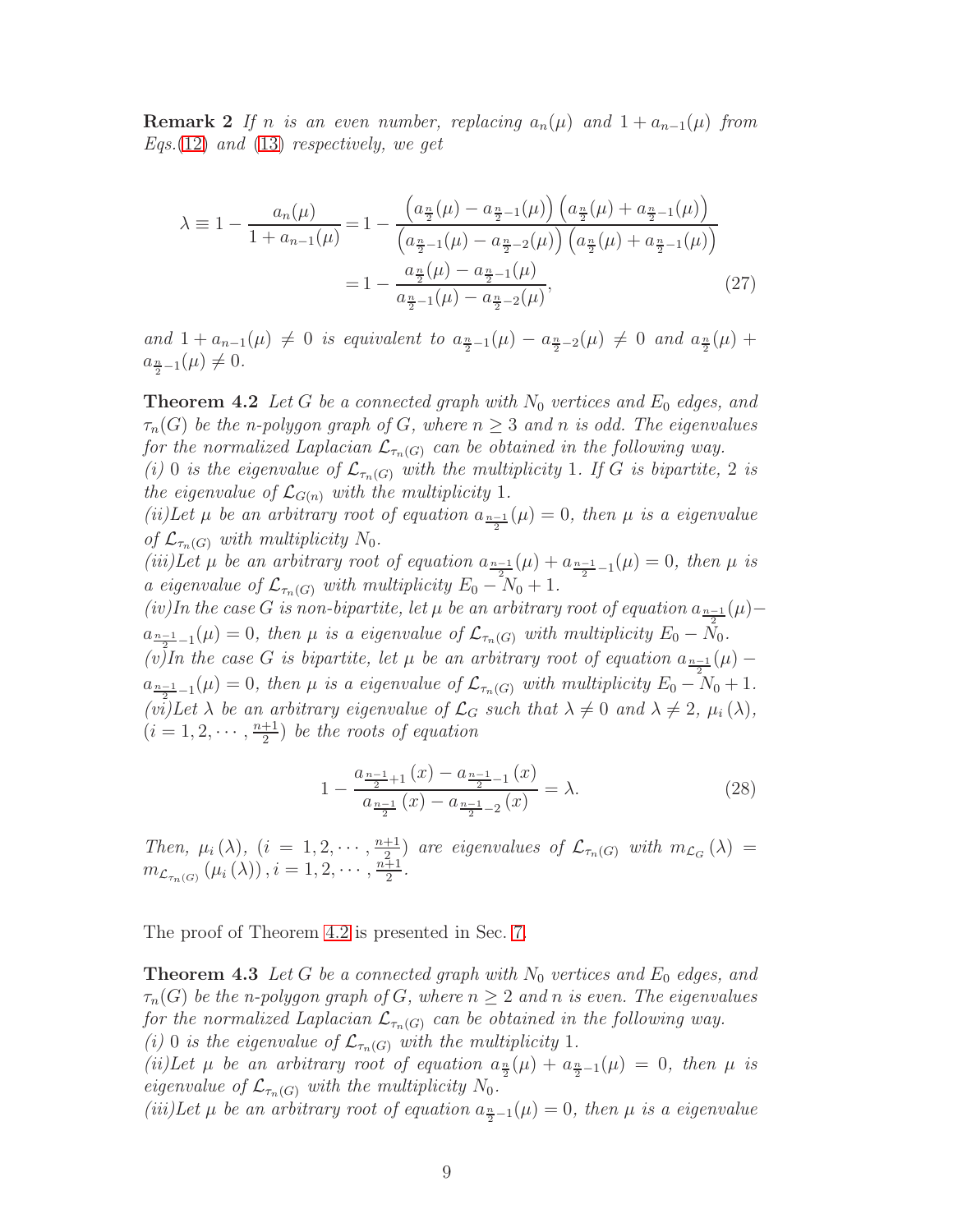of  $\mathcal{L}_{\tau_n(G)}$  with multiplicity  $E_0 - N_0 + 1$ . (iv)In the case G is non-bipartite, let  $\mu$  be an arbitrary root of equation  $a_{\frac{n}{2}}(\mu)$  –  $a_{\frac{n}{2}-1}(\mu)=0$ , then  $\mu$  is a eigenvalue of  $\mathcal{L}_{\tau_n(G)}$  with multiplicity  $E_0-N_0$ . (v)In the case G is bipartite, let  $\mu$  be an arbitrary root of equation  $a_{\frac{n}{2}}(\mu)$  –  $a_{\frac{n}{2}-1}(\mu) = 0$ , then  $\mu$  is a eigenvalue of  $\mathcal{L}_{\tau_n(G)}$  with multiplicity  $E_0 - N_0 + 1$ . (vi)Let  $\lambda$  be an arbitrary eigenvalue of  $\mathcal{L}_G$  such that  $\lambda \neq 0$  and  $\lambda \neq 2$ ,  $\mu_i(\lambda)$ ,  $(i = 1, 2, \cdots, \frac{n}{2})$  $\frac{n}{2}$ ) be the roots of equation

$$
1 - \frac{a_{\frac{n}{2}}(x) - a_{\frac{n}{2}-1}(x)}{a_{\frac{n}{2}-1}(x) - a_{\frac{n}{2}-2}(x)} = \lambda.
$$
 (29)

Then,  $\mu_i(\lambda)$ ,  $(i = 1, 2, \dots, \frac{n}{2})$  $\binom{n}{2}$  are eigenvalues of  $\mathcal{L}_{\tau_n(G)}$  with  $m_{\mathcal{L}_G}(\lambda) =$  $m_{\mathcal{L}_{\tau_n(G)}}\left(\mu_i\left(\lambda\right)\right), i=1,2,\cdots,\frac{n}{2}$  $\frac{n}{2}$ .

The proof of the Theorem is presented in Sec. [8.](#page-20-0)

**Remark 3** By using Theorem [4.2](#page-8-0) and Theorem [4.3,](#page-8-1) we can obtain the complete normalized Laplacian spectrum  $\sigma(\tau_n(G))$  of n-polygon graph  $\tau_n(G)$ . We can also derive the complete normalized Laplacian spectrum of graph  $\tau_n^g(G)$  $(n \geq 2, q \geq 1)$ , defined in Definition [2.8,](#page-3-2) which is the iterated n-polygon graph of G with generation g, by using Theorem [4.2](#page-8-0) and Theorem [4.3](#page-8-1) recursively. In fact, let  $n = 2$  and  $n = 4$  in Theorem [4.3](#page-8-1) respectively, we can recover the results obtained in Ref. [\[25\]](#page-35-4) and Ref. [\[31\]](#page-35-8) respectively; let  $n = 3$  in Theorem [4.2,](#page-8-0) we can recover the results obtained in Ref. [\[30\]](#page-35-7).

## <span id="page-9-0"></span>5 Applications

Recalling that the multiplicative degree-Kirchhoff index, the Kemeny's const and the number of spanning trees can be expressed as functions of the normalized Laplacian spectrum, as shown in Lemma [3.2,](#page-4-1) we obtain the following Theorems.

<span id="page-9-1"></span>**Theorem 5.1** Let G be a connected undirected graph with  $N_0$  vertices and  $E_0$ edges,  $\tau_n(G)$   $(n \geq 2)$  be the n-polygon graph of G and  $\tau_n^g(G)$   $(n \geq 2, g \geq 1)$ , defined in Definition [2.8,](#page-3-2) be the iterated n-polygon graph of G with generation g, and  $Kf^{'}(\mathcal{G}), Kf^{'}(\tau_n(G)), Kf^{'}(\tau_n^g(G))$  represent the multiplicative degree-Kirchhoff indexes of graph  $G$ ,  $\tau_n(G)$ ,  $\tau_n^g(G)$  respectively. Then, for any  $n \geq 2$ ,

<span id="page-9-2"></span>
$$
Kf'(\tau_n(G)) = (n^2 + n) Kf'(G) + \frac{2}{3}(n+1) (n^2 - 1) E_0^2 - \frac{2}{3}(n^2 - 1) E_0 N_0 - \frac{1}{6}(n^2 - 1) (n-2) E_0,
$$
\n(30)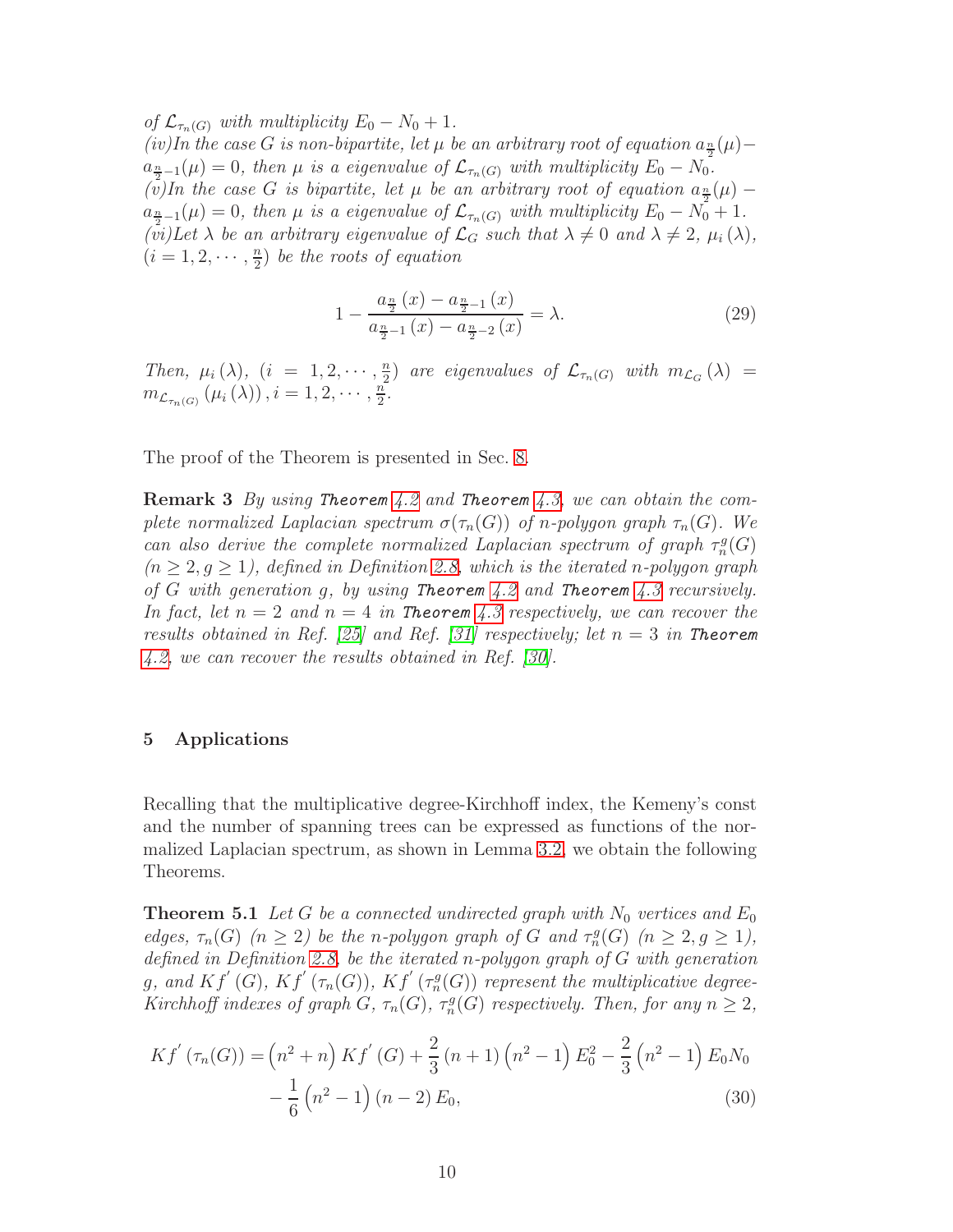and for  $n \geq 2$  and  $g \geq 1$ ,

<span id="page-10-2"></span>
$$
Kf'(\tau_n^g(G)) = (n^2 + n)^g Kf'(G) - \frac{1}{3}(n-2)(n+1)^g (n^g - 1) E_0
$$
  
+ 
$$
\frac{2 (n-1)}{3n} (n+1)^g [(n+1)^g (n^2 + 1) - n^{g+2} - 1] E_0^2
$$
  
- 
$$
\frac{2}{3} (n+1)^g (n^g - 1) E_0 N_0.
$$
 (31)

The proof of Theorem [5.1](#page-9-1) is presented in Sec. [9.](#page-26-0)

**Theorem 5.2** Let G be a connected undirected graph with  $N_0$  vertices and  $E_0$ edges, and  $K(G)$ ,  $K(\tau_n(G))$ ,  $K(\tau_n^g(G))$  represent the Kemeny's constant of graph  $G$ ,  $\tau_n(G)$ ,  $\tau_n^g(G)$  respectively. Then, for any  $n \geq 2$ ,

$$
K(\tau_n(G)) = nK(G) + \frac{1}{3}(n^2 - 1)E_0 - \frac{1}{3}(n - 1)N_0 - \frac{1}{12}(n - 1)(n - 2),
$$

and for  $n \geq 2$  and  $g \geq 1$ ,

$$
K\left(\tau_n^g(G)\right) = n^g K\left(G\right) - \frac{1}{3}\left(n^g - 1\right)N_0 - \frac{1}{12}\left(n-2\right)\left(n^g - 1\right) + \frac{\left[(n-1)\left(n^2+1\right)}{3n}\left(n+1\right)^g + \frac{1}{3}\left(-n^3 + n^2 + 1\right)n^{g-1} - \frac{1}{3}\right]E_0.
$$

This Theorem can be obtained directly from Theorem [5.1](#page-9-1) and Lemma [3.2.](#page-4-1)

**Theorem 5.3** Let G be a connected undirected graph with  $N_0$  vertices and  $E_0$ edges and  $N_{st}(G)$ ,  $N_{st}(\tau_n(G))$ ,  $N_{st}(\tau_n(G))$  represent the number of spanning trees of graph  $G$ ,  $\tau_n(G)$ ,  $\tau_n^g(G)$  respectively. Then, for  $n \geq 2$ ,

<span id="page-10-3"></span><span id="page-10-1"></span>
$$
N_{st}(\tau_n(G)) = (n+1)^{N_0-1} n^{E_0-N_0+1} \cdot N_{st}(G), \qquad (32)
$$

and for  $n \geq 2$  and  $g \geq 1$ ,

<span id="page-10-4"></span>
$$
N_{st}\left(\tau_n^g(G)\right) = (n+1)^{\frac{(n-1)\left[(n+1)^g - ng - 1\right]}{n^2}E_0 + gN_0 - g} \cdot n^{\frac{(n+1)^g + (n-1)ng - 1}{n^2}E_0 - gN_0 + g} \cdot N_{st}\left(G\right). \tag{33}
$$

<span id="page-10-0"></span>The proof of Theorem [5.3](#page-10-1) is presented in Sec. [10.](#page-30-0)

#### 6 The proof of Lemma [4.1](#page-7-1)

First, we prove the "only if" part of this Lemma. For an arbitrary real number  $\mu$ , if  $a_{n-1}(\mu) \neq 0$  and  $a_{n-1}(\mu) + 1 \neq 0$  and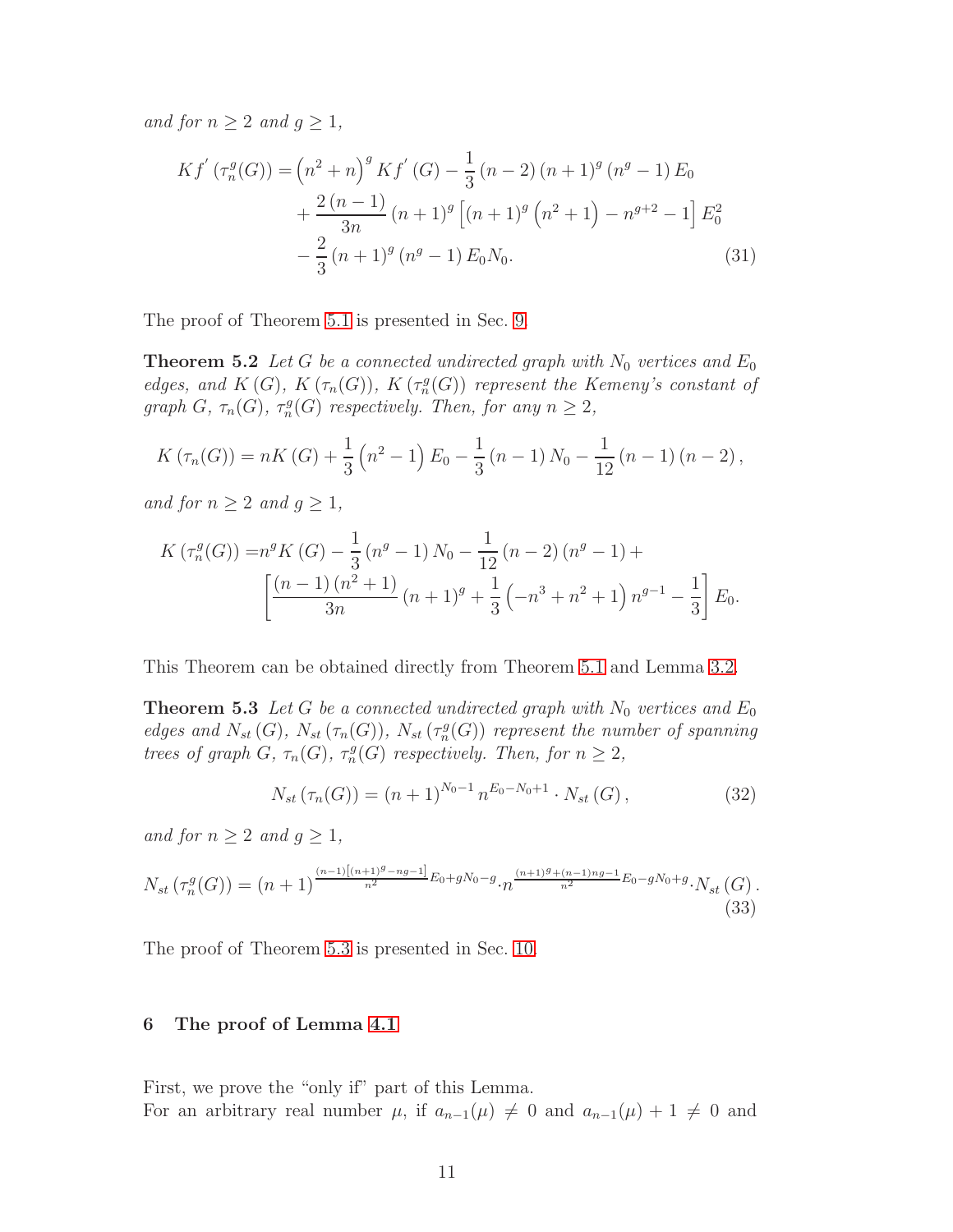$\mu$  is an eigenvalue of  $\mathcal{L}_{\tau_n(G)}$  with multiplicity  $k$  ( $k > 0$ ), we will show that  $\lambda \equiv 1 - \frac{a_n(\mu)}{1 + a_{n-1}(\mu)}$  $\frac{a_n(\mu)}{1+a_{n-1}(\mu)}$  is an eigenvalue of  $\mathcal{L}_G$  with multiplicity k.

Let  $\vec{v} = (v_1, v_2, \cdots, v_{N_1})^T$  be an eigenvector with respect to the eigenvalue  $\mu$ of  $\tau_n(G)$ . Thus

<span id="page-11-3"></span>
$$
\mathcal{L}_{\tau_n(G)}\vec{v} = \mu \vec{v}.\tag{34}
$$

Replacing every entries of  $\mathcal{L}_{\tau_n(G)}$  from Eq. [\(3\)](#page-2-1), we find, for any vertex q of graph  $\tau_n(G)$ , the corresponding entry  $v_q$  in  $\vec{v}$  satisfies

<span id="page-11-0"></span>
$$
(1 - \mu) v_q = \sum_{t=1}^{N_1} \frac{A_{\tau_n(G)}(q, t)}{\sqrt{d'_q d'_t}} v_t,
$$
\n(35)

where  $A_{\tau_n(G)}(q,t)$  is the  $(q,t)$  entry for the adjacency matrix of  $\tau_n(G)$ ,  $d'$  $q \text{ and}$  $d'_{t}$ the degree for vertexes q and t in graph  $\tau_n(G)$  respectively.

Let  $V(G)$  and  $V(\tau_n(G))$  be the vertexes set of graph G and  $\tau_n(G)$  respectively and  $V_N = \{v : v \in V(\tau_n(G)), v \notin V(G)\}$ . We have  $V(G) \subset V(\tau_n(G))$  and  $V(\tau_n(G)) = V_N \cup V(G)$ . We will show the relation between the corresponding entries of  $\vec{v}$  for nodes in  $V(G)$  and those for nodes in  $V_N$ .

For an arbitrary edge of graph  $G$ , let i and j be the two ends of the edge. Recalling the construction of the graph  $\tau_n(G)$ , as shown in Fig. [1,](#page-3-0) the edge is replacing with a  $(n + 1)$ -polygon, whose nodes are labeled as i, i.  $\frac{i}{1}, i'_{2}$  $\frac{1}{2}, \cdots,$  $i_1'$  $\sum_{n=2}^{\infty} i'_n$  $n-1, j.$ 

Let  $N_O^i \subseteq V(G)$  denote the set for neighbors of vertex i in graph G and  $N_N^i \subseteq V_N$  denote the set of the new neighbors of vertex i in graph  $\tau_n(G)$ . Note that  $d_i = 2d_i$  and  $d_j = 2d_j$ . We can rewritte Eq. [\(35\)](#page-11-0) as

<span id="page-11-2"></span>
$$
(1 - \mu) v_i = \sum_{i'_1 \in N_N^i} \frac{1}{\sqrt{d'_i d'_{i'_1}}} v_{i'_1} + \sum_{j \in N_O^i} \frac{1}{\sqrt{d'_i d'_j}} v_j
$$
  
= 
$$
\sum_{i'_1 \in N_N^i} \frac{1}{2\sqrt{d_i}} v_{i'_1} + \sum_{j \in N_O^i} \frac{1}{2\sqrt{d_i d_j}} v_j.
$$
 (36)

Similarly, for any vertex  $i'_1 \in N_N^i$ ,

<span id="page-11-1"></span>
$$
(1 - \mu) v_{i'_1} = \frac{1}{\sqrt{d'_{i'_1} d'_{i'_2}}} v_{i'_2} + \frac{1}{\sqrt{d'_{i'_1} d'_i}} v_i
$$

$$
= \frac{1}{2} v_{i'_2} + \frac{1}{2\sqrt{d_i}} v_i,
$$
(37)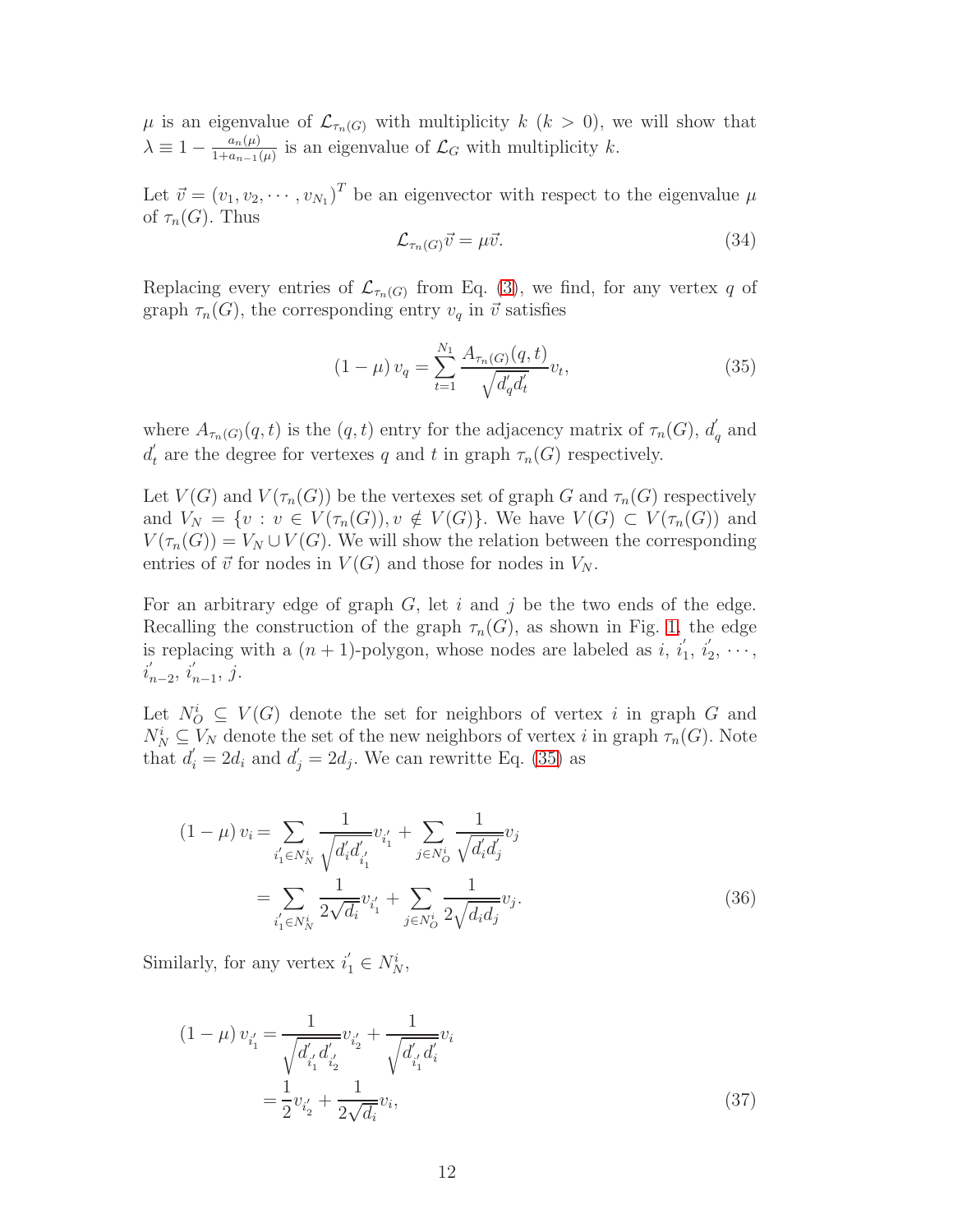for the vertex  $i'_{n-1} \in N_N^j$ ,

<span id="page-12-1"></span>
$$
(1 - \mu) v_{i_{n-1}'} = \frac{1}{2} v_{i_{n-2}'} + \frac{1}{2\sqrt{d_j}} v_j,
$$
\n(38)

and for the vertex  $i'_i$  $k \ (2 \leq k \leq n-2),$ 

<span id="page-12-0"></span>
$$
(1 - \mu) v_{i'_k} = \frac{1}{2} \left( v_{i'_{k-1}} + v_{i'_{k+1}} \right).
$$
 (39)

Eliminating the variables  $v_{i}'$  $'_{2}$ ,  $v_{i'_{3}}$  $v_{i_3}, \dots, v_{i_{n-2}}$  in Eqs. [\(37\)](#page-11-1) and [\(39\)](#page-12-0), we have

<span id="page-12-6"></span>
$$
a_{n-2}(\mu)v_{i'_1} = v_{i'_{n-1}} + a_{n-3}(\mu)\frac{v_i}{\sqrt{d_i}},
$$
\n(40)

where  $\{a_n(\mu)\}\$ is just the series defined in Lemma [3.6.](#page-5-0)

Similarly, eliminating the variables  $v_{i'_i}$  $v'_{i_3'}$  $v_{i_3}, \cdots, v_{i_{n-1}}$  in Eqs. [\(37\)](#page-11-1), [\(38\)](#page-12-1) and [\(39\)](#page-12-0), we get

<span id="page-12-2"></span>
$$
a_{n-1}(\mu)v_{i'_1} = a_{n-2}(\mu)\frac{1}{\sqrt{d_i}}v_i + \frac{1}{\sqrt{d_j}}v_j.
$$
\n(41)

Therefore, in the case  $a_{n-1}(\mu) \neq 0$ , multiplying both sides of the Eq. [\(36\)](#page-11-2) by a factor  $a_{n-1}(\mu)$ , and replacing  $a_{n-1}(\mu)v_{i'_1}$  $\sum_{1}$  from Eq.[\(41\)](#page-12-2), we have

<span id="page-12-5"></span>
$$
2\left(1-\mu\right)a_{n-1}(\mu)v_i = a_{n-2}(\mu)v_i + \sum_{j \in N_O^i} \frac{1 + a_{n-1}(\mu)}{\sqrt{d_i d_j}} v_j, \tag{42}
$$

which is equivalent to

<span id="page-12-3"></span>
$$
a_n(\mu)v_i = \sum_{j \in N_O^i} \frac{1 + a_{n-1}(\mu)}{\sqrt{d_i d_j}} v_j.
$$
 (43)

In the case  $a_{n-1}(\mu) \neq 0$  and  $1 + a_{n-1}(\mu) \neq 0$ , Eq. [\(43\)](#page-12-3) is also equal to

<span id="page-12-4"></span>
$$
\frac{a_n(\mu)}{1 + a_{n-1}(\mu)} v_i = \sum_{j \in N_O^i} \frac{1}{\sqrt{d_i d_j}} v_j = \sum_{j \in V(G)} \frac{A_{ij}}{\sqrt{d_i d_j}} v_j,
$$
(44)

which implies that  $\frac{a_n(\mu)}{1+a_{n-1}(\mu)}$  is just an eigenvalue of the matrix  $D(G)^{-\frac{1}{2}}A(G)D(G)^{-\frac{1}{2}}$ . Therefore, in the case  $a_{n-1}(\mu) \neq 0$  and  $1 + a_{n-1}(\mu) \neq 0$ ,  $\lambda \equiv 1 - \frac{a_n(\mu)}{1 + a_{n-1}(\mu)}$  $\frac{a_n(\mu)}{1+a_{n-1}(\mu)}$  is an eigenvalue of the matrix  $\mathcal{L}_G = I - D(G)^{-\frac{1}{2}}A(G)D(G)^{-\frac{1}{2}}.$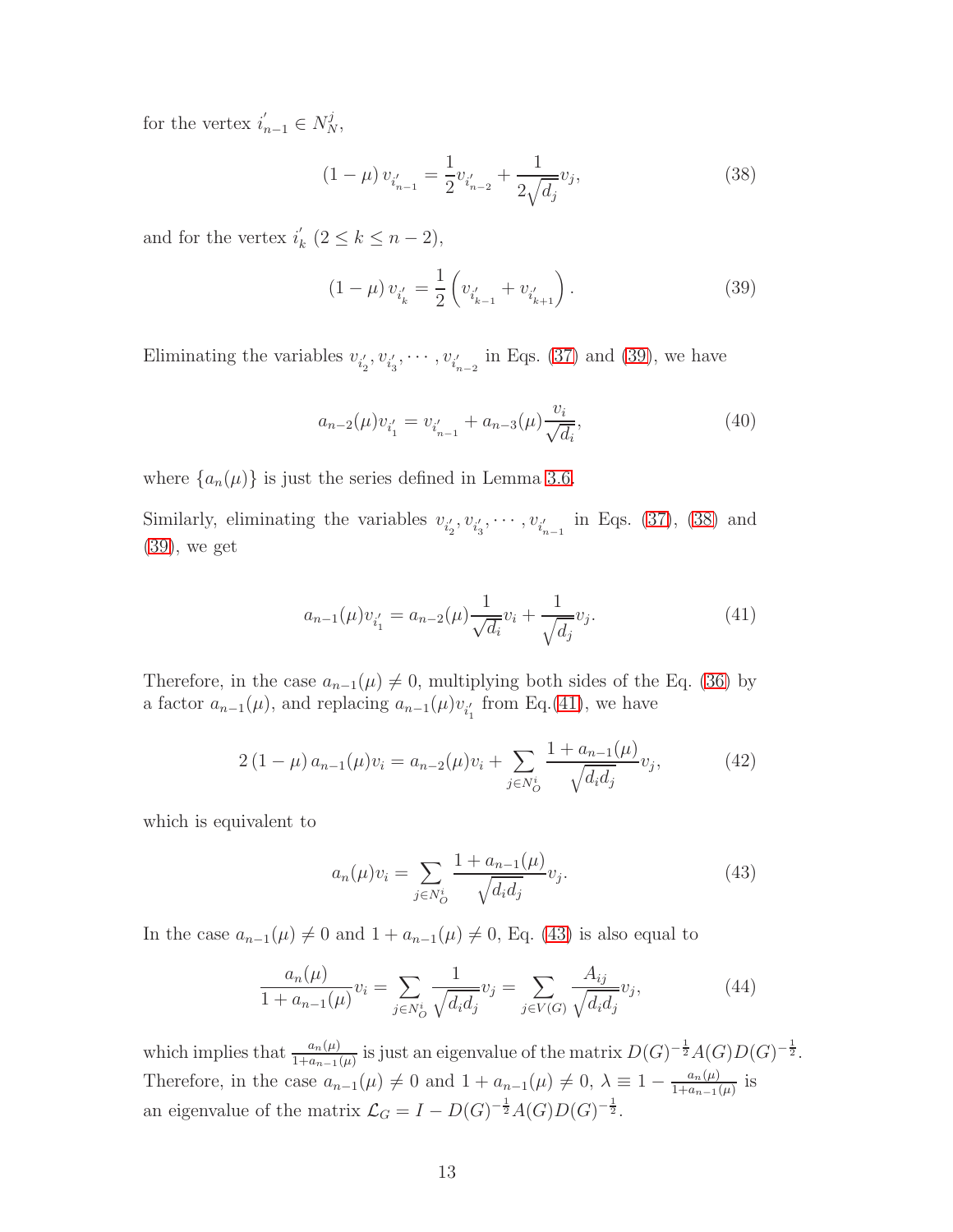Further more, Eqs. [\(37\)](#page-11-1), [\(38\)](#page-12-1) and [\(39\)](#page-12-0) also show that the entries  $v_{i'_i}$  $\binom{k}{k} = 1$ ,  $(2, \dots, n-1)$  of  $\vec{v}$  are completely decided by entries  $v_i$  and  $v_j$ . This is to say, the dimension of solution space for linear equation  $\mathcal{L}_{\tau_n(G)}\vec{v} = \mu\vec{v}$  is the same as that for linear equation  $\mathcal{L}_G\vec{v'} = \lambda \vec{v'}$ . Therefore,  $\lambda \equiv 1 - \frac{a_n(\mu)}{1 + a_{n-1}(\mu)}$  $\frac{a_n(\mu)}{1+a_{n-1}(\mu)}$  is an eigenvalue of the matrix  $\mathcal{L}_G$  with the same multiplicity as the eigenvalue  $\mu$  of  ${\mathcal L}_{\tau_n(G)}.$ 

As shown in Lemma [3.7](#page-6-1) and Lemma [3.8,](#page-6-2) if  $a_{n-1}(\mu) \neq 0$  and  $1 + a_{n-1}(\mu) \neq 0$ ,  $\lambda \equiv 1 - \frac{a_n(\mu)}{1 + a_{n-1}(\mu)}$  $\frac{a_n(\mu)}{1+a_{n-1}(\mu)} \neq 0$  and  $\lambda \equiv 1 - \frac{a_n(\mu)}{1+a_{n-1}(\mu)}$  $\frac{a_n(\mu)}{1+a_{n-1}(\mu)} \neq 2.$ 

Therefore, we obtain the "only if" part of this Lemma. Then we prove the "if" part of this Lemma.

Let  $\lambda$  be an arbitrary eigenvalue of  $\mathcal{L}_G$  with multiplicity  $k$  ( $k > 0$ ), and  $\vec{v'} = (v_1, v_2, \cdots, v_{N_0})^T$  be an eigenvector with respect to the eigenvalue  $\lambda$  of  $\mathcal{L}_G$ , i.e.,

$$
\mathcal{L}_G \vec{v'} = \lambda \vec{v'},\tag{45}
$$

which can be rewritten as

$$
(1 - \lambda) v_i = \sum_{j \in V(G)} \frac{A_{ij}}{\sqrt{d_i d_j}} v_j = \sum_{j \in N_O^i} \frac{1}{\sqrt{d_i d_j}} v_j,
$$
(46)

for any node  $i \in V(G)$ . Therefore for any  $\mu$  which satisfies  $\lambda = 1 - \frac{a_n(\mu)}{1 + a_{n-1}(\mu)}$  $\frac{a_n(\mu)}{1+a_{n-1}(\mu)},$ Eq. [\(44\)](#page-12-4) holds and  $1 + a_{n-1}(\mu) \neq 0$ .

Note that  $\lambda \neq 0$  and  $\lambda \neq 2$ . As proved in Lemma [3.7](#page-6-1) and Lemma [3.8,](#page-6-2) we get  $a_{n-1}(\mu) \neq 0$ , and for any node  $i \in V(G)$ , Eq. [\(42\)](#page-12-5) holds.

For any edge with ends i and j, let  $v_i$  and  $v_j$  be the corresponding two entries in  $\vec{v'}$  and let

<span id="page-13-0"></span>
$$
v_{i_1'} = \frac{a_{n-2}(\mu)}{a_{n-1}(\mu)} \frac{1}{\sqrt{d_i}} v_i + \frac{1}{a_{n-1}(\mu)\sqrt{d_j}} v_j,
$$
(47)

<span id="page-13-1"></span>
$$
v_{i_2'} = 2\left(1 - \mu\right)v_{i_1'} - \frac{1}{\sqrt{d_i}}v_i,\tag{48}
$$

and for any  $k$   $(2 \leq k \leq n-2)$ ,

<span id="page-13-2"></span>
$$
v_{i_{k+1}^{\prime}}=2\left(1-\mu\right)v_{i_{k}^{\prime}}-v_{i_{k-1}^{\prime}}.\tag{49}
$$

In this way, we can obtain a  $N_1$ -dimensional vector  $\vec{v}$ , whose entries satisfy Eqs. [\(36\)](#page-11-2)-[\(39\)](#page-12-0). Then, for any node  $q \in V(\tau_n(G))$ , the entry  $v_q$  in  $\vec{v}$  satisfies Eq. [\(35\)](#page-11-0).

Therefore, the vector  $\vec{v}$  satisfies Eq. [\(34\)](#page-11-3) and  $\mu$  is an eigenvalue of  $\mathcal{L}_{\tau_n(G)}$ . Note that the corresponding eigenvectors  $\vec{v}$  of  $\mu$  is in one-to-one correspondence with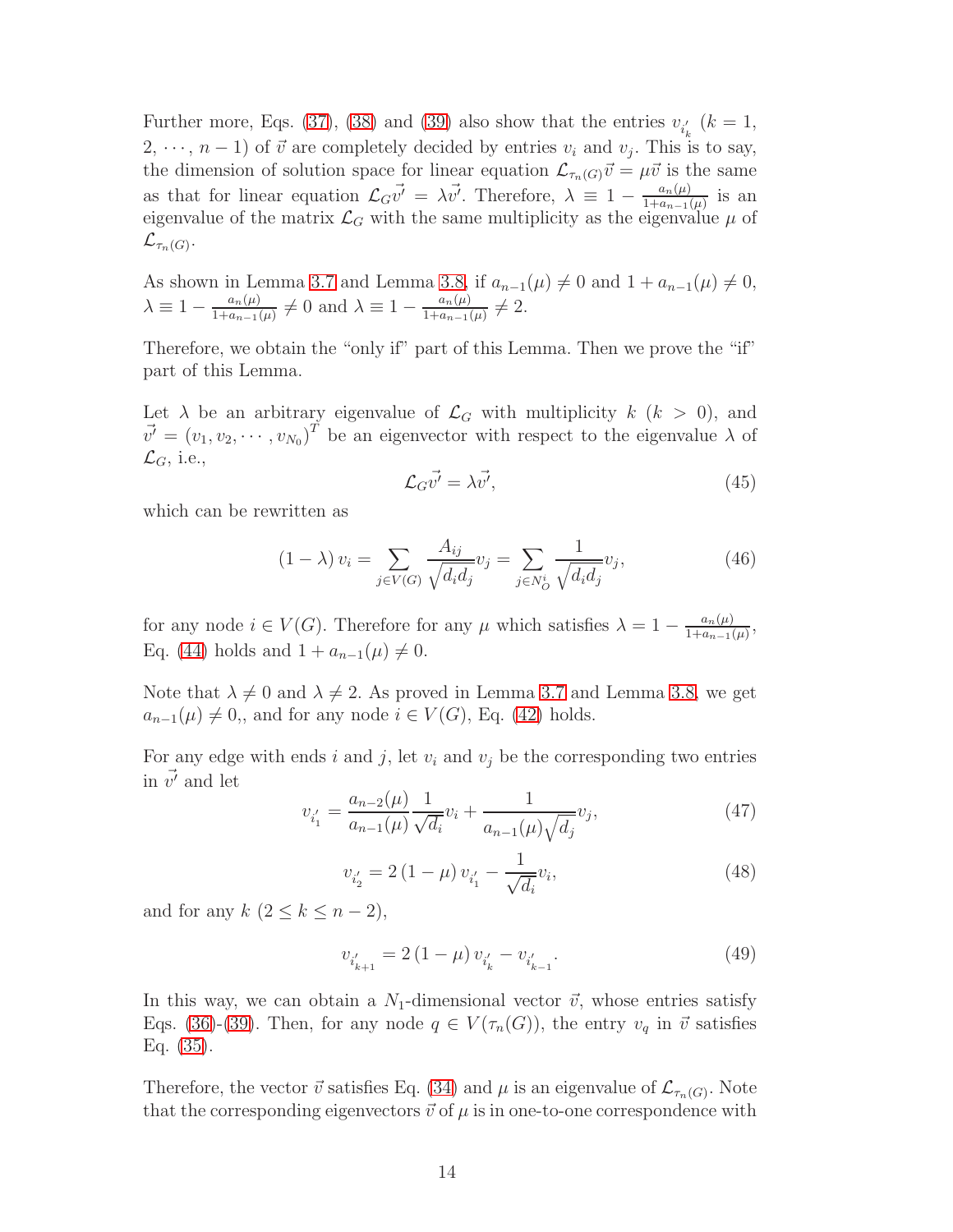eigenvectors  $\vec{v'}$  of  $\lambda$ . Thus the eigenvalue  $\mu$  of  $\mathcal{L}_{\tau_n(G)}$  has the same multiplicity as eigenvalue  $\lambda$  of  $\mathcal{L}_G$ .

<span id="page-14-0"></span>This ends the proof.

#### 7 Proof of Theorem [4.2](#page-8-0)

(i)It is obvious from Lemma [3.1.](#page-4-2)

(ii) For any root  $\mu$  of equation  $a_{\frac{n-1}{2}}(\mu) = 0$ , we can obtain from Lemma [3.7](#page-6-1) (see Eqs. $(19)$ ) that

$$
a_{n-1}(\mu) = -1
$$
, and  $a_{n-2}(\mu) = -2(1 - \mu)$ .

Inserting the two equations into  $Eq.(41)$  $Eq.(41)$ , we have

$$
v_{i_1'} = \frac{2(1-\mu)}{\sqrt{d_i}} v_i - \frac{1}{\sqrt{d_j}} v_j.
$$
\n(50)

Therefore, for any node  $i \in V(G)$ ,

<span id="page-14-1"></span>
$$
\sum_{i'_1 \in N_N^i} \frac{1}{\sqrt{d'_i d'_{i'_1}}} v_{i'_1} + \sum_{j \in V(G)} \frac{1}{\sqrt{d'_i d'_j}} v_j
$$
\n
$$
= \sum_{i'_1 \in N_N^i} \frac{1}{2\sqrt{d_i}} \left[ \frac{2(1-\mu)}{\sqrt{d_i}} v_i - \frac{1}{\sqrt{d_j}} v_j \right] + \sum_{j \in N_O^i} \frac{1}{2\sqrt{d_i d_j}} v_j
$$
\n
$$
= \sum_{j \in N_O^i} \left[ -\frac{1}{2\sqrt{d_i d_j}} v_j + \frac{2(1-\mu)}{2d_i} v_i \right] + \sum_{j \in N_O^i} \frac{1}{2\sqrt{d_i d_j}} v_j
$$
\n
$$
= \sum_{j \in N_O^i} \frac{(1-\mu)}{d_i} v_i
$$
\n
$$
= (1-\mu)v_i,
$$
\n(51)

where  $N_N^i$  and  $N_O^i$ , which represent the neighbors of node i in  $V_N$  and  $V(G)$ respectively, are defined in Lemma [4.1.](#page-7-1) Thus, Eq.[\(36\)](#page-11-2) holds no matter what  $v_i$  is.

Let  $\vec{v'} = (v_1, v_2, \cdots, v_{N_0})^T$  be an arbitrary vector. Eq. [\(51\)](#page-14-1) inform us that Eq.[\(36\)](#page-11-2) holds if  $\mu$  is a root of equation  $a_{\frac{n-1}{2}}(\mu) = 0$ . For an arbitrary edge of graph  $G$ , let nodes i and j be the two ends of the edge. Considering the  $(n + 1)$ -polygon as shown in the right-hand side of Fig. [1,](#page-3-0) and calculating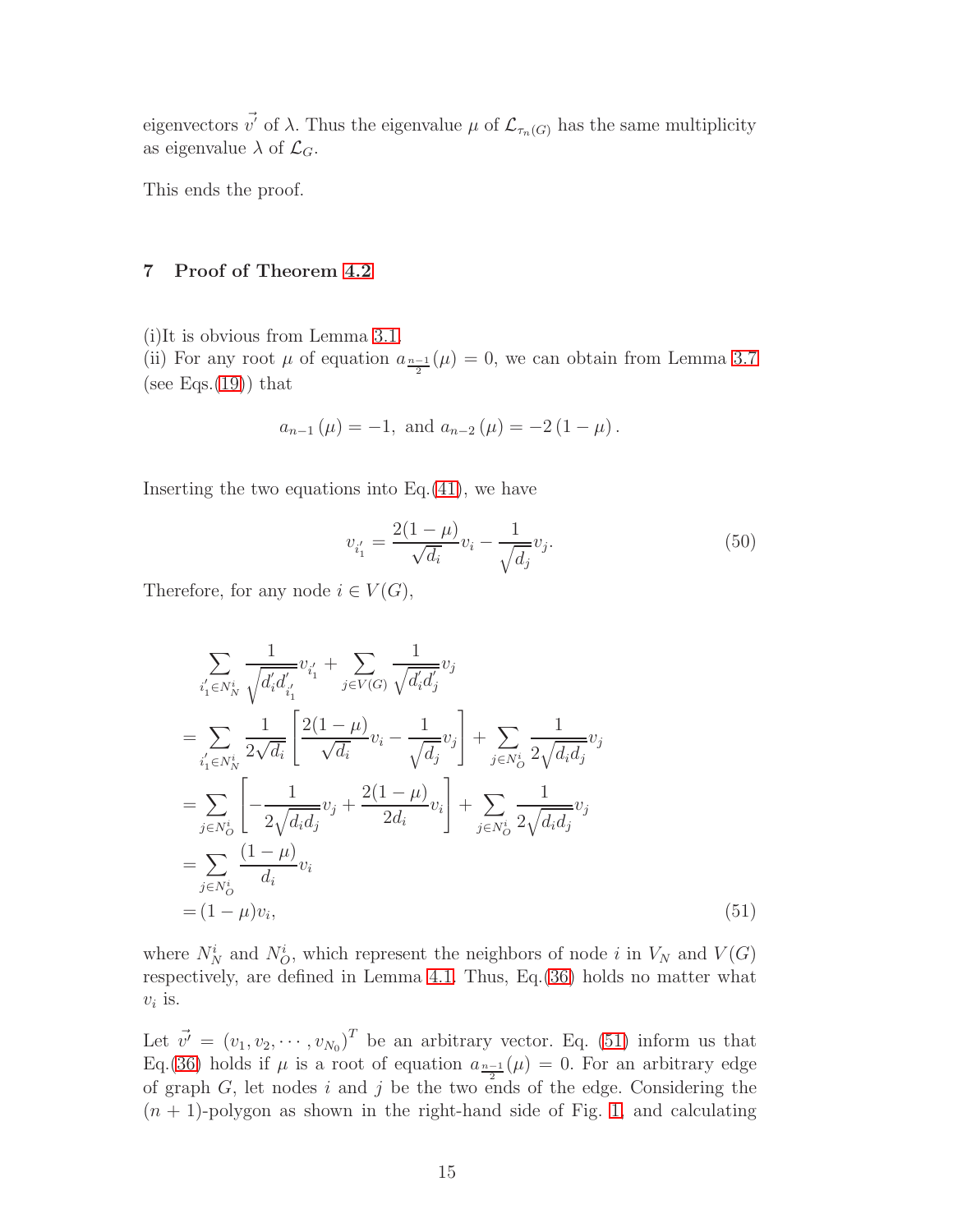$v_{i_1'}$  $v_{i'_2}$  $v_2', \dots, v_{i_{n-1}'}$  by using Eqs.[\(47\)](#page-13-0), [\(48\)](#page-13-1), [\(49\)](#page-13-2). In this way, we obtain a  $N_1$ dimensional vector  $\vec{v}$ , whose entries satisfy Eqs. [\(36\)](#page-11-2)-[\(39\)](#page-12-0). Then, for any node  $q \in V(\tau_n(G))$ , the entry  $v_q$  in  $\vec{v}$  satisfies Eq. [\(35\)](#page-11-0).

Therefore, the vector  $\vec{v}$  satisfies Eq. [\(34\)](#page-11-3) and  $\mu$  is an eigenvalue of  $\mathcal{L}_{\tau_n(G)}$ . Further more, there are strict one-to-one correspondences be the eigenvectors  $\vec{v}$  of  $\mu$  and  $\vec{v'}$ , which is an arbitrary vector in N<sub>0</sub>-dimensional space. Thus the multiplicity of the eigenvalue  $\mu$  is  $N_0$ .

(iii) Let  $\mu$  be an arbitrary root of equation  $a_{\frac{n-1}{2}}(\mu) + a_{\frac{n-1}{2}-1}(\mu) = 0$ . Then

$$
a_{n-1}(\mu) = [a_{\frac{n-1}{2}}(\mu) - a_{\frac{n-1}{2}-1}(\mu)][a_{\frac{n-1}{2}}(\mu) + a_{\frac{n-1}{2}-1}(\mu)] = 0,
$$

and we can obtain from Lemma [3.7](#page-6-1) (see Eq. [\(17\)](#page-6-4)) that

$$
a_{n-2}\left(\mu\right)=-1.
$$

Therefore,

$$
a_{n-3}(\mu) = 2(1 - \mu)a_{n-2}(\mu) - a_{n-1}(\mu) = -2(1 - \mu).
$$

Replacing  $a_{n-1}$  and  $a_{n-2}$  with 0 and  $-1$  in Eq.[\(41\)](#page-12-2) respectively, for any two nodes *i* and *j* of graph *G*, if  $i \sim j$ ,

<span id="page-15-0"></span>
$$
\frac{v_i}{\sqrt{d_i}} = \frac{v_j}{\sqrt{d_j}}.\tag{52}
$$

Since G is a connected graph, Eq. [\(52\)](#page-15-0) shows that  $\frac{v_i}{\sqrt{d_i}}$  is a const for any  $i \in V(G)$ . Let  $\theta \equiv \frac{v_i}{\sqrt{d_i}}$ , for any  $i \in V(G)$ . Eqs. [\(40\)](#page-12-6) and [\(36\)](#page-11-2) can be rewritten as

<span id="page-15-1"></span>
$$
v_{i_1'} + v_{i_{n-1}'} = 2(1 - \mu)\theta, \quad i_1' \in N_N^i, i_{n-1}' \in N_N^j. \tag{53}
$$

<span id="page-15-2"></span>
$$
\sum_{i'_1 \in N_N^i} v_{i'_1} = [2(1 - \mu) - 1] \theta d_i, \quad i \in V(G).
$$
 (54)

Calculating  $\sum_{i \in V(G)} \sum_{i'_1 \in N_N^i} v_{i'_1}$  $\frac{1}{1}$  by using Eq.[\(53\)](#page-15-1), we have

$$
\sum_{i \in V(G)} \sum_{i'_1 \in N_N^i} v_{i'_1} = \frac{1}{2} \sum_{i \sim j, i'_1 \in N_N^i, i'_{n-1} \in N_N^j} \left( v_{i'_1} + v_{i'_{n-1}} \right) = 2 \left( 1 - \mu \right) \theta E_0. \tag{55}
$$

On the other hand, Calculating  $\sum_{i \in V(G)} \sum_{i'_1 \in N_N^i} v_{i'_1}$  $\frac{1}{1}$  by using Eq.[\(54\)](#page-15-2), we get

$$
\sum_{i \in V(G)} \sum_{i'_1 \in N_N^i} v_{i'_1} = [2(1 - \mu) - 1] \theta \sum_{i \in V(G)} d_i = [4(1 - \mu) - 2] \theta E_0.
$$
 (56)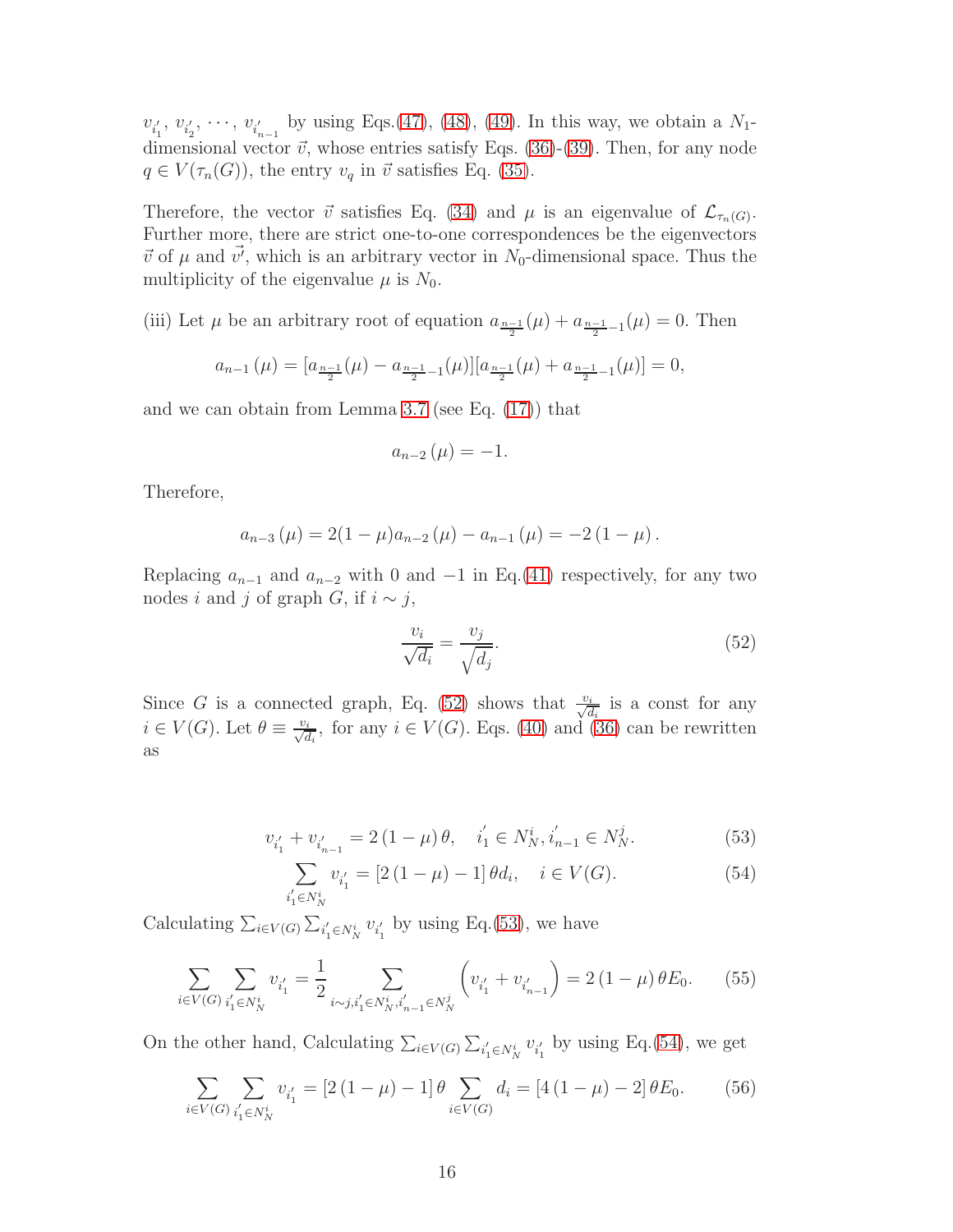Therefore,  $[4(1-\mu)-2]\theta=2(1-\mu)\theta$ , which leads to  $\mu=0$  or  $\theta=0$ .

If  $\mu = 0$ , replacing  $a_{\frac{n-1}{2}}(\mu)$  and  $a_{\frac{n-1}{2}-1}(\mu)$  from Eq.[\(7\)](#page-5-2), we have

$$
a_{\frac{n-1}{2}}(\mu) + a_{\frac{n-1}{2}-1}(\mu) = \frac{n-1}{2} + 1 + \frac{n-1}{2} - 1 + 1 = n \neq 0.
$$

Thus,  $\mu \neq 0$ , and  $\theta = 0$ , which leads to

<span id="page-16-0"></span>
$$
v_i = 0,\t\t(57)
$$

for any node i of graph  $G$ .

Substituting  $v_i$  with 0, Eq. [\(36\)](#page-11-2) can be rewritten as

<span id="page-16-1"></span>
$$
\sum_{i'_1 \in N_N^i} v_{i'_1} = 0,\tag{58}
$$

for any node  $i \in V(G)$ .

Similarly, replacing  $v_i$  and  $a_{n-2}(\mu)$  with 0 and  $-1$  respectively in Eq. [\(40\)](#page-12-6), we get

<span id="page-16-3"></span><span id="page-16-2"></span>
$$
v_{i'_1} + v_{i'_{n-1}} = 0.\t\t(59)
$$

Further more, if n is odd and  $v_i = 0$ , in any  $(n+1)$ -polygon of  $\tau_n(G)$  as shown in Fig. [1,](#page-3-0) we find, Eqs. [\(37\)](#page-11-1), [\(38\)](#page-12-1) and [\(39\)](#page-12-0) are equivalent to

$$
v_{i'_{t+1}} + v_{i'_{n-t-1}} = 0, \quad t = 0, 1, 2, \cdots, \frac{n-1}{2} - 1,
$$
 (60)

$$
a_t(\mu_i)v_{i'_1} = v_{i'_{t+1}}, \quad t = 1, 2, \cdots, \frac{n-1}{2} - 1. \tag{61}
$$

Therefore, Eq. [\(35\)](#page-11-0) holds if and only if Eqs. [\(57\)](#page-16-0), [\(58\)](#page-16-1), [\(60\)](#page-16-2) and [\(82\)](#page-22-0) hold for any  $(n + 1)$ -polygon of graph  $\tau_n(G)$ .

Note that the total number of  $(n + 1)$ -polygons in graph  $\tau_n(G)$  is  $E_0$ . For an arbitrary  $(n + 1)$ -polygon,  $P_r$ , of graph  $\tau_n(G)$ , let  $v_{i'_1}$  $y_1 = -v_{i_{n-1}'} = x_r$ , and let  $X = (x_1, x_2, \dots, x_{E_0})^T$ . We find Eqs.[\(58\)](#page-16-1) and [\(59\)](#page-16-3) are equivalent to  $B'X = 0$ , where  $B'$  is the incident matrix of weakly connected directed graph  $G'$  (see Definition [2.5](#page-3-3) and [2.6\)](#page-3-4).

Similarly, for an arbitrary  $(n + 1)$ -polygon,  $P_r$ , of graph  $\tau_n(G)$ , let

$$
v_{i'_{t+1}} = -v_{i'_{n-t-1}} = y_r^{(t)}, \ t = 1, 2, \ \ldots, \ \frac{n-1}{2} - 1,
$$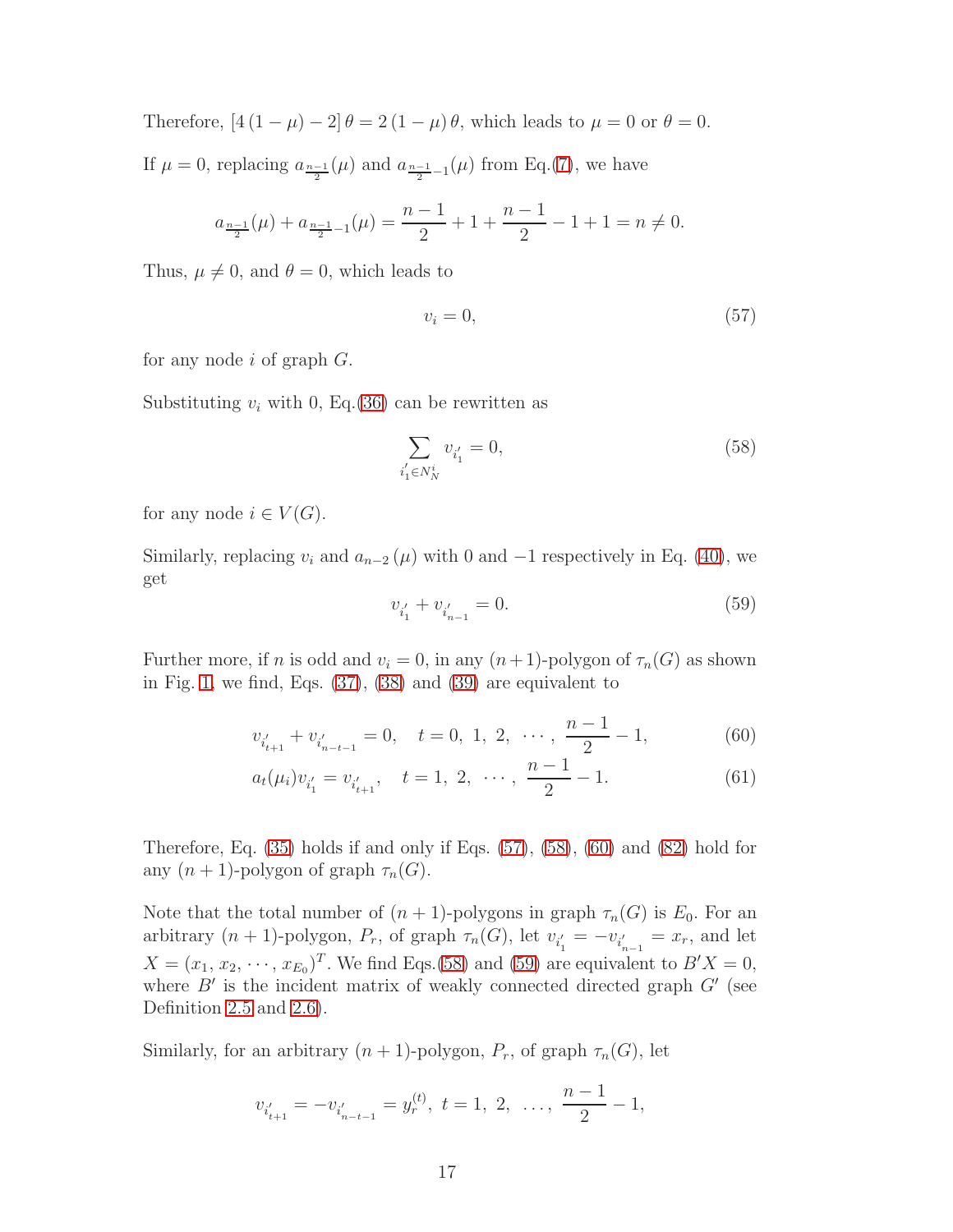and let  $Y^{(t)} = (y_1^{(t)}$  $\stackrel{(t)}{1}, \stackrel{(t)}{y_2^{(t)}}$  $y_2^{(t)}, \cdots, y_{E_0}^{(t)}$  $(E_D^{(t)})^T$ , we find, Eqs. [\(60\)](#page-16-2) and [\(82\)](#page-22-0) can be rewritten as

$$
Y^{(t)} - a_t(\mu)X = 0, \quad t = 1, 2, \cdots, \frac{n-1}{2} - 1.
$$

Therefore, there are strict one-to-one correspondences between the roots of Eq. [\(34\)](#page-11-3) and roots of the equation

<span id="page-17-0"></span>
$$
\begin{pmatrix}\nI & 0 & \cdots & 0 & -a_1(\mu)I \\
0 & I & \cdots & 0 & -a_2(\mu)I \\
\vdots & \vdots & \ddots & \vdots & \vdots \\
0 & 0 & \cdots & I & -a_{\frac{n-1}{2}-1}(\mu)I \\
0 & 0 & \cdots & 0 & B'\n\end{pmatrix}\n\begin{pmatrix}\nY^{(1)} \\
Y^{(2)} \\
\vdots \\
Y^{(\frac{n-1}{2}-1)} \\
X\n\end{pmatrix}\n=\n\begin{pmatrix}\n0 \\
0 \\
\vdots \\
0 \\
0\n\end{pmatrix},
$$
\n(62)

where I is an identity matrix of order  $E_0$  and  $B'$  is the incidence matrix of weakly connected directed graph G' whose underlying undirected graph (all edges replaced by undirected edges) is G.

Because  $rank(B') = N_0 - 1$  (see Lemma [3.5\)](#page-5-3). Therefore the rank for the coefficient matrix of linear equation [\(62\)](#page-17-0) is  $\frac{n-3}{2}E_0 + N_0$  and the dimension for the vector space spanned by the roots of linear equation [\(62\)](#page-17-0) is  $E_0 - N_0 +$ 1. Thus the dimension for the eigenspace of  $\mu$  is also  $E_0 - N_0 + 1$  and the multiplicity for eigenvalue  $\mu$  is  $E_0 - N_0 + 1$ .

(iv) Let  $\mu$  be an arbitrary root of equation  $a_{\frac{n-1}{2}}(\mu) - a_{\frac{n-1}{2}-1}(\mu) = 0$ . Then

$$
a_{n-1}(\mu) = [a_{\frac{n-1}{2}}(\mu) - a_{\frac{n-1}{2}-1}(\mu)][a_{\frac{n-1}{2}}(\mu) + a_{\frac{n-1}{2}-1}(\mu)] = 0,
$$

and we can obtain from Lemma [3.7](#page-6-1) (see Eq. [\(B.5\)](#page-39-1)) that

$$
a_{n-2}\left(\mu\right)=1.
$$

Replacing  $a_{n-1}$  and  $a_{n-1}$  with 0 and 1 in Eq.[\(41\)](#page-12-2), for any two nodes i and j of graph G, if  $i \sim j$ ,

<span id="page-17-1"></span>
$$
\frac{v_i}{\sqrt{d_i}} = -\frac{v_j}{\sqrt{d_j}}.\tag{63}
$$

Note that G is non-bipartite, there is at least an odd cycle C in  $G$  [\[8,](#page-34-4)[34\]](#page-35-11). Let  $i_1, i_2, \dots, i_k$  (k is odd) be the nodes series of cycle C. Eq. [\(63\)](#page-17-1) informs us that

$$
\frac{v_{i_1}}{\sqrt{d_{i_1}}} = -\frac{v_{i_2}}{\sqrt{d_{i_2}}} = \frac{v_{i_3}}{\sqrt{d_{i_3}}} = \cdots = \frac{v_{i_k}}{\sqrt{d_{i_k}}} = -\frac{v_{i_1}}{\sqrt{d_{i_1}}}.
$$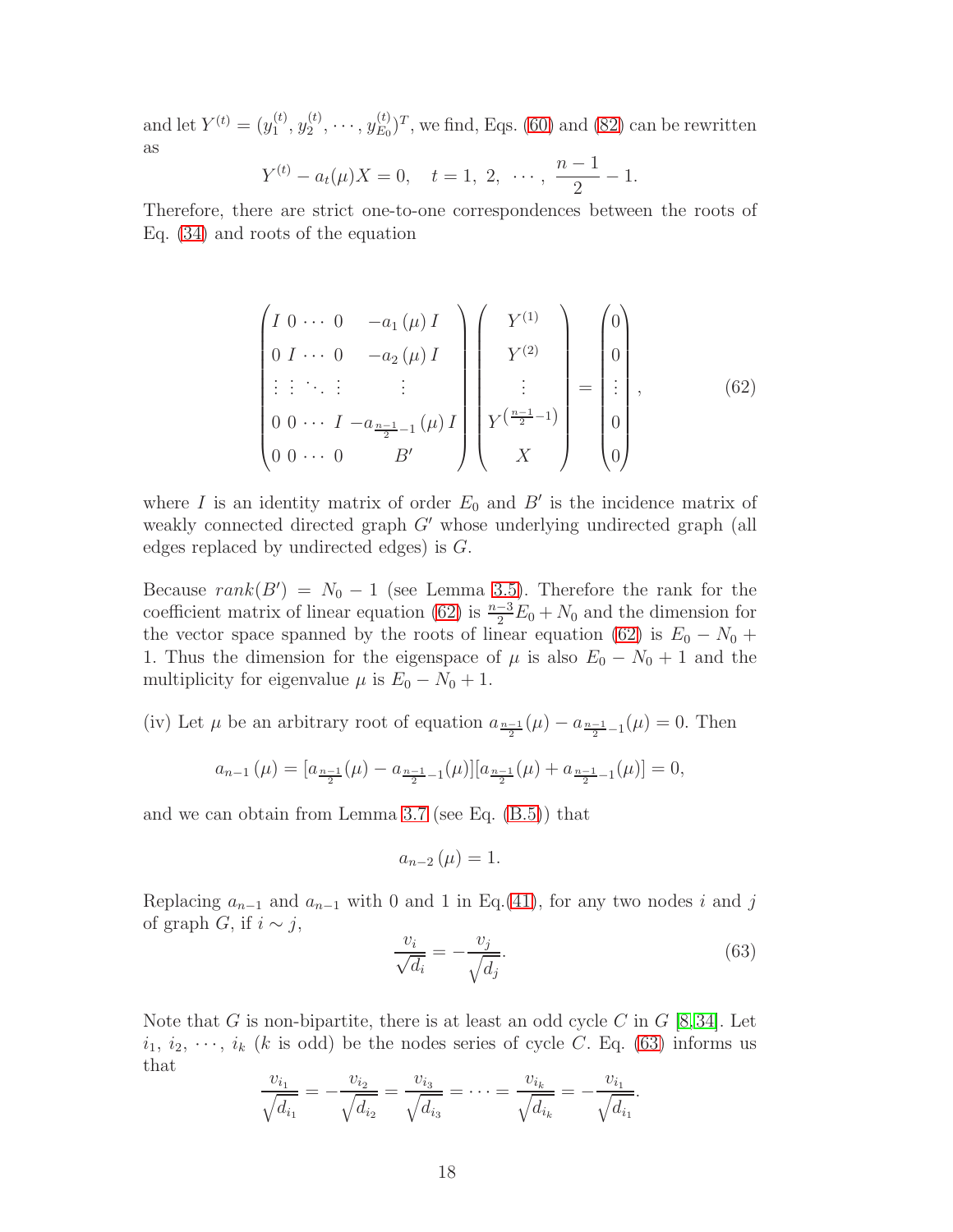Therefore  $v_{i_1} = v_{i_2} = \cdots = v_{i_k} = 0$ . Since G is connected, Eq. [\(63\)](#page-17-1) informs us,

<span id="page-18-0"></span>
$$
v_i = 0.\t\t(64)
$$

for any node  $i$  of graph  $G$ .

Substituting  $v_i$  with 0, Eq.[\(36\)](#page-11-2) can be rewritten as

<span id="page-18-1"></span>
$$
\sum_{i_1' \in N_N^i} v_{i_1'} = 0,\tag{65}
$$

for any node  $i$  of graph  $G$ .

Similarly, replacing  $v_i$  and  $a_{n-2}(\mu)$  with 0 and 1 respectively in Eq. [\(40\)](#page-12-6), we get

<span id="page-18-3"></span><span id="page-18-2"></span>
$$
v_{i_1'} - v_{i_{n-1}'} = 0.\t\t(66)
$$

Further more, if n is odd and  $v_i = 0$  for any node  $i \in V(G)$ , we find, Eqs. [\(37\)](#page-11-1), [\(38\)](#page-12-1) and [\(39\)](#page-12-0) are equivalent to

$$
v_{i'_{t+1}} - v_{i'_{n-t-1}} = 0, \quad t = 0, 1, 2, \cdots, \frac{n-1}{2} - 1,\tag{67}
$$

$$
a_t(\mu_i)v_{i'_1} = v_{i'_{t+1}}, \quad t = 1, 2, \cdots, \frac{n-1}{2} - 1.
$$
 (68)

Therefore, Eq. [\(35\)](#page-11-0) holds if and only if Eqs. [\(64\)](#page-18-0), [\(65\)](#page-18-1), [\(67\)](#page-18-2) and [\(89\)](#page-24-0) hold for any  $(n + 1)$ -polygon of graph  $\tau_n(G)$ .

Note that the total number of  $(n + 1)$ -polygons in graph  $\tau_n(G)$  is  $E_0$ . For an arbitrary  $(n + 1)$ -polygon,  $P_r$ , of graph  $\tau_n(G)$ , let  $v_{i_1}$  $v_{i_{n-1}}' = x_r$ , and let  $X = (x_1, x_2, \dots, x_{E_0})^T$ . We find Eqs.[\(65\)](#page-18-1) and [\(66\)](#page-18-3) are equivalent to  $BX = 0$ , where  $B$  is the incident matrix of graph  $G$ .

Similarly, for an arbitrary  $(n + 1)$ -polygon,  $P_r$ , of graph  $\tau_n(G)$ , let

$$
v_{i'_{t+1}} = v_{i'_{n-t-1}} = y_r^{(t)}, \ t = 1, 2, \ \ldots, \ \frac{n-1}{2} - 1,
$$

and let  $Y^{(t)} = (y_1^{(t)}$  $\stackrel{(t)}{1}, \stackrel{(t)}{y_2^{(t)}}$  $y_2^{(t)}, \cdots, y_{E_0}^{(t)}$  $(E_D^{(t)})^T$ , we find, Eqs. [\(67\)](#page-18-2) and [\(89\)](#page-24-0) can be rewritten as

$$
Y^{(t)} - a_t(\mu)X = 0, \quad t = 1, 2, \cdots, \frac{n-1}{2} - 1.
$$

Therefore, there are strict one-to-one correspondences between the roots of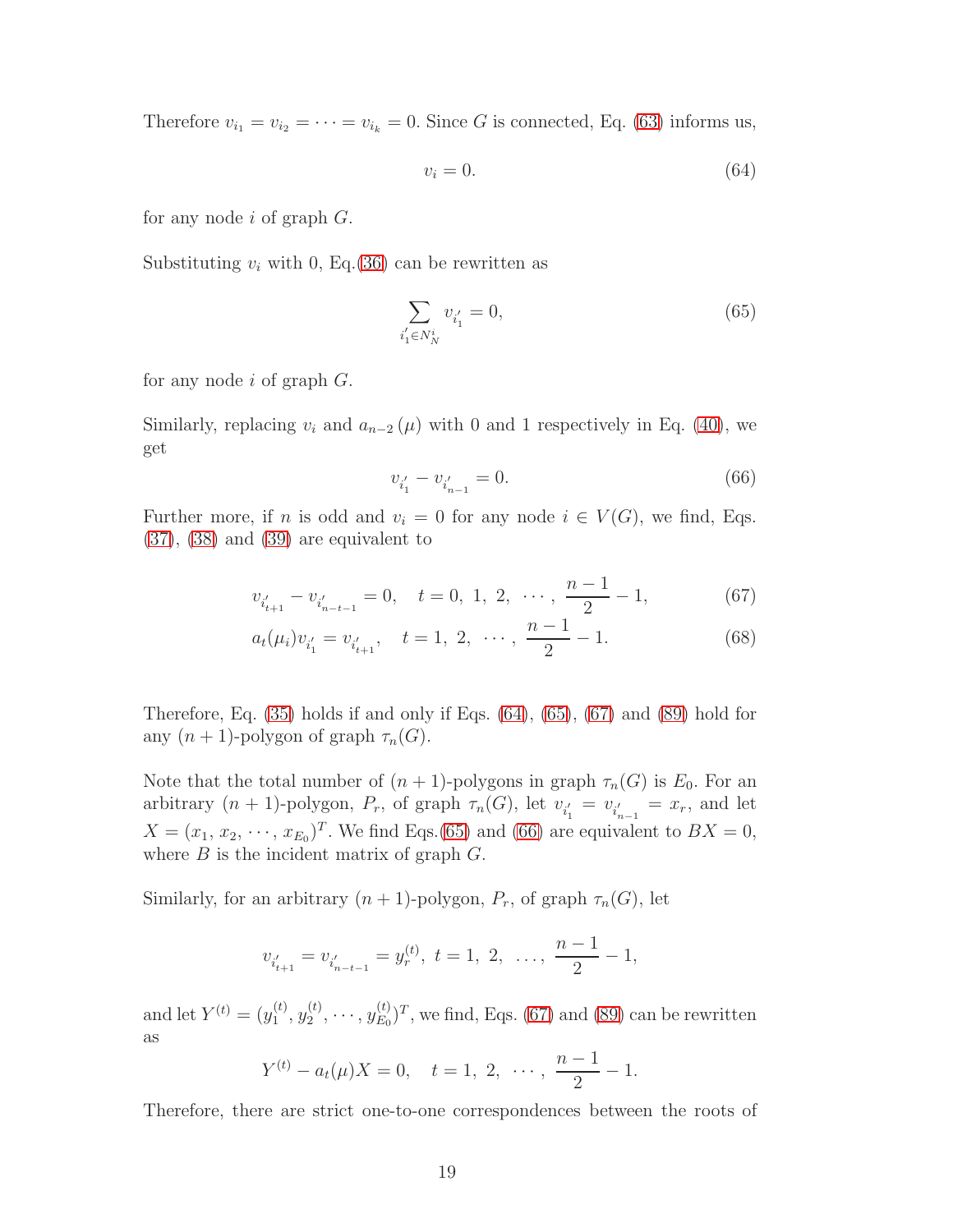Eq. [\(34\)](#page-11-3) and roots of the equation

<span id="page-19-0"></span>
$$
\begin{pmatrix}\nI & 0 & \cdots & 0 & -a_1(\mu) I \\
0 & I & \cdots & 0 & -a_2(\mu) I \\
\vdots & \vdots & \ddots & \vdots & \vdots \\
0 & 0 & \cdots & I & -a_{\frac{n-1}{2}-1}(\mu) I \\
0 & 0 & \cdots & 0 & B\n\end{pmatrix}\n\begin{pmatrix}\nY^{(1)} \\
Y^{(2)} \\
\vdots \\
Y^{(\frac{n-1}{2}-1)} \\
X\n\end{pmatrix} = \begin{pmatrix}\n0 \\
0 \\
\vdots \\
0 \\
0\n\end{pmatrix},
$$
\n(69)

where B is the incident matrix of G and I is identity matrix of order  $E_0$ .

Because G is non-bipartite,  $rank(B) = N_0$  (see Lemma [3.4\)](#page-5-4). Therefore the rank for the coefficient matrix of linear equation [\(69\)](#page-19-0) is  $\frac{n-3}{2}E_0 + N_0$  and the dimension for the vector space spanned by the roots of linear equation [\(69\)](#page-19-0) is  $E_0 - N_0$ . Thus the dimension for the eigenspace of  $\mu$  is also  $E_0 - N_0$  and the multiplicity for eigenvalue  $\mu$  is  $E_0 - N_0$ .

(v) Let  $\mu$  be an arbitrary root of equation  $a_{\frac{n-1}{2}}(\mu) - a_{\frac{n-1}{2}-1}(\mu) = 0$ . That is to say

$$
a_{\frac{n-1}{2}}(\mu) = a_{\frac{n-1}{2}-1}(\mu).
$$

As shown in Lemma [3.6,](#page-5-0) for any  $n \ge 1$ ,  $a_n(2 - \mu) = (-1)^n a_n(\mu)$ . Therefore,

$$
a_{\frac{n-1}{2}}(2-\mu) = (-1)^{\frac{n-1}{2}} a_{\frac{n-1}{2}}(\mu)
$$
  
\n
$$
= (-1)^{\frac{n-1}{2}} a_{\frac{n-1}{2}-1}(\mu)
$$
  
\n
$$
= (-1)^{\frac{n-1}{2}} \times (-1)^{\frac{n-1}{2}-1} a_{\frac{n-1}{2}-1} (2-\mu)
$$
  
\n
$$
= (-1)^{n-2} a_{\frac{n-1}{2}-1} (2-\mu)
$$
  
\n
$$
= (-1)^{n-2} a_{\frac{n-1}{2}-1} (2-\mu).
$$
 (70)

Therefore,  $2 - \mu$  is a root of equation  $a_{\frac{n-1}{2}}(\mu) + a_{\frac{n-1}{2}-1}(\mu) = 0$ .

Therefore  $2 - \mu$  is a eigenvalue  $\tau_n(G)$  with multiplicity  $E_0 - N_0 + 1$  (see (iii) of this Theorem).

Note that G is bipartite, then  $\tau_n(G)$  is also bipartite. We can obtain from Lemma [3.6](#page-5-0) that  $\mu$  is also a eigenvalue  $\tau_n(G)$  with multiplicity  $E_0 - N_0 + 1$ .

(vi) It is just the result of Lemma [4.1.](#page-7-1)

The proof is completed.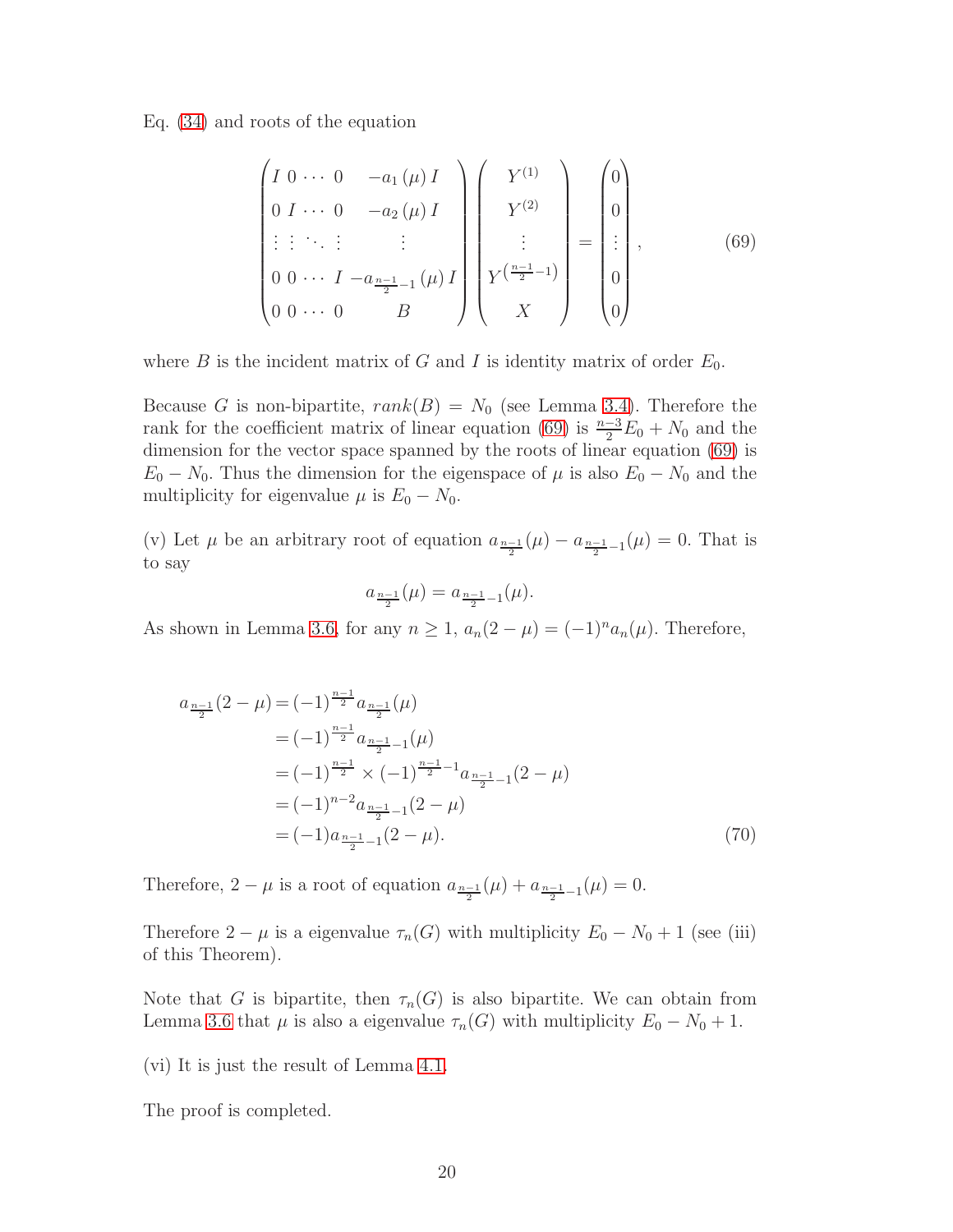# <span id="page-20-0"></span>8 Proof of Theorem [4.3](#page-8-1)

This theorem can be proved in the same way as Theorem [4.2.](#page-8-0)

(i) It is obvious from Lemma [3.1.](#page-4-2)

(ii) Similar to the proof of Theorem 4.2(ii). For any root  $\mu$  of equation  $a_{\frac{n}{2}}(\mu)$  +  $a_{\frac{n}{2}-1}(\mu) = 0$ , we can obtain from Lemma [3.8](#page-6-2) (see Eq.[\(25\)](#page-7-2)) that

$$
a_{n-1}(\mu) - 1
$$
, and  $a_{n-2}(\mu) = -2(1 - \mu)$ .

Inserting the two equations into Eq.[\(41\)](#page-12-2), we have

$$
v_{i_1'} = \frac{2(1-\mu)}{\sqrt{d_i}} v_i - \frac{1}{\sqrt{d_j}} v_j.
$$
\n(71)

Therefore, for any node  $i \in V(G)$ ,

<span id="page-20-1"></span>
$$
\sum_{i'_1 \in N_N^i} \frac{1}{\sqrt{d'_i d'_{i'_1}}} v_{i'_1} + \sum_{j \in V(G)} \frac{1}{\sqrt{d'_i d'_j}} v_j
$$
\n
$$
= \sum_{i'_1 \in N_N^i} \frac{1}{2\sqrt{d_i}} \left[ \frac{2(1-\mu)}{\sqrt{d_i}} v_i - \frac{1}{\sqrt{d_j}} v_j \right] + \sum_{j \in N_O^i} \frac{1}{2\sqrt{d_i d_j}} v_j
$$
\n
$$
= \sum_{j \in N_O^i} \left[ -\frac{1}{2\sqrt{d_i d_j}} v_j + \frac{2(1-\mu)}{2d_i} v_i \right] + \sum_{j \in N_O^i} \frac{1}{2\sqrt{d_i d_j}} v_j
$$
\n
$$
= \sum_{j \in N_O^i} \frac{(1-\mu)}{d_i} v_i
$$
\n
$$
= (1-\mu)v_i,
$$
\n(72)

where  $N_N^i$  and  $N_O^i$ , which represent the neighbors of node i in  $V_N$  and  $V(G)$ respectively, are defined in Lemma [4.1.](#page-7-1) Thus, Eq.[\(36\)](#page-11-2) holds no matter what  $v_i$  is.

Let  $\vec{v'} = (v_1, v_2, \cdots, v_{N_0})^T$  be an arbitrary vector. Eq. [\(72\)](#page-20-1) inform us that Eq.[\(36\)](#page-11-2) holds if  $\mu$  is a root of equation  $a_{\frac{n-1}{2}}(\mu) = 0$ . For an arbitrary edge of graph  $G$ , let nodes i and j be the two ends of the edge. Considering the  $(n + 1)$ -polygon as shown in the right-hand side of Fig. [1,](#page-3-0) and calculating  $v_{i_1'}$  $v_{i'_2}$ ,  $v_{i'_2}$  $v_2', \dots, v_{i_{n-1}'}'$  by using Eqs.[\(47\)](#page-13-0), [\(48\)](#page-13-1), [\(49\)](#page-13-2). In this way, we obtain a  $N_1$ dimensional vector  $\vec{v}$ , whose entries satisfy Eqs. [\(36\)](#page-11-2)-[\(39\)](#page-12-0). Then, for any node  $q \in V(\tau_n(G))$ , the entry  $v_q$  in  $\vec{v}$  satisfies Eq. [\(35\)](#page-11-0).

Therefore, the vector  $\vec{v}$  satisfies Eq. [\(34\)](#page-11-3) and  $\mu$  is an eigenvalue of  $\mathcal{L}_{\tau_n(G)}$ . Further more, there are strict one-to-one correspondences be the eigenvectors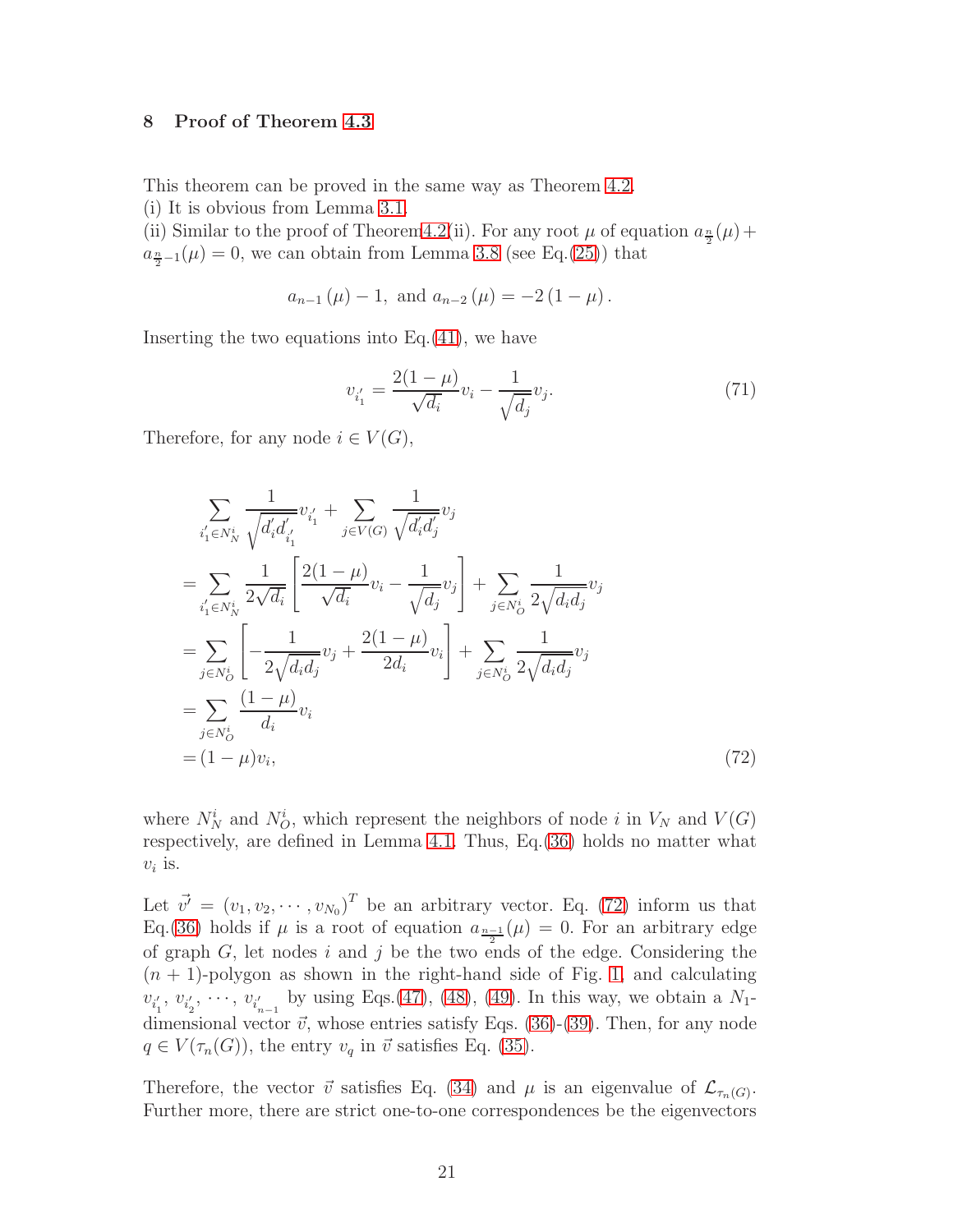$\vec{v}$  of  $\mu$  and  $\vec{v'}$ , which is an arbitrary vector in N<sub>0</sub>-dimensional space. Thus the multiplicity of the eigenvalue  $\mu$  is  $N_0$ .

(iii) Let  $\mu$  be an arbitrary root of equation  $a_{\frac{n}{2}-1}(\mu) = 0$ . Then

$$
a_{n-1}(\mu) = [a_{\frac{n}{2}}(\mu) - a_{\frac{n}{2}-2}(\mu)]a_{\frac{n}{2}-1}(\mu) = 0,
$$

and we can obtain from Lemma [3.8](#page-6-2) (see Eq. [\(23\)](#page-7-3)) that

$$
a_{n-2}\left(\mu\right)=-1.
$$

Therefore,

$$
a_{n-3}(\mu) = 2(1 - \mu)a_{n-2}(\mu) - a_{n-1}(\mu) = -2(1 - \mu).
$$

Replacing  $a_{n-1}$  and  $a_{n-2}$  with 0 and  $-1$  in Eq.[\(41\)](#page-12-2) respectively, for any two nodes *i* and *j* of graph *G*, if  $i \sim j$ ,

<span id="page-21-0"></span>
$$
\frac{v_i}{\sqrt{d_i}} = \frac{v_j}{\sqrt{d_j}}.\tag{73}
$$

Since G is a connected graph, Eq. [\(73\)](#page-21-0) shows that  $\frac{v_i}{\sqrt{d_i}}$  is a const for any  $i \in V(G)$ . Let  $\theta \equiv \frac{v_i}{\sqrt{d_i}}$ , for any  $i \in V(G)$ . Eqs. [\(40\)](#page-12-6) and [\(36\)](#page-11-2) can be rewritten as

<span id="page-21-1"></span>
$$
v_{i'_1} + v_{i'_{n-1}} = 2(1 - \mu)\theta, \quad i'_1 \in N_N^i, i'_{n-1} \in N_N^j. \tag{74}
$$

<span id="page-21-2"></span>
$$
\sum_{i_1' \in N_N^i} v_{i_1'} = [2(1 - \mu) - 1] \theta d_i, \quad i \in V(G).
$$
 (75)

Calculating  $\sum_{i \in V(G)} \sum_{i'_1 \in N_N^i} v_{i'_1}$  $\frac{1}{1}$  by using Eq.[\(74\)](#page-21-1), we have

$$
\sum_{i \in V(G)} \sum_{i'_1 \in N_N^i} v_{i'_1} = \frac{1}{2} \sum_{i \sim j, i'_1 \in N_N^i, i'_{n-1} \in N_N^j} \left( v_{i'_1} + v_{i'_{n-1}} \right) = 2 \left( 1 - \mu \right) \theta E_0. \tag{76}
$$

On the other hand, Calculating  $\sum_{i \in V(G)} \sum_{i'_1 \in N_N^i} v_{i'_1}$  $\frac{1}{1}$  by using Eq.[\(75\)](#page-21-2), we get

$$
\sum_{i \in V(G)} \sum_{i'_1 \in N_N^i} v_{i'_1} = [2(1 - \mu) - 1] \theta \sum_{i \in V(G)} d_i = [4(1 - \mu) - 2] \theta E_0.
$$
 (77)

Therefore,  $[4(1 - \mu) - 2] \theta = 2(1 - \mu) \theta$ , which leads to  $\mu = 0$  or  $\theta = 0$ .

If  $\mu = 0$ , replacing  $a_{\frac{n}{2}-1}(\mu)$  from Eq.[\(7\)](#page-5-2), we have

$$
a_{\frac{n}{2}-1}(\mu) = \frac{n}{2} - 1 + 1 = \frac{n}{2} \neq 0.
$$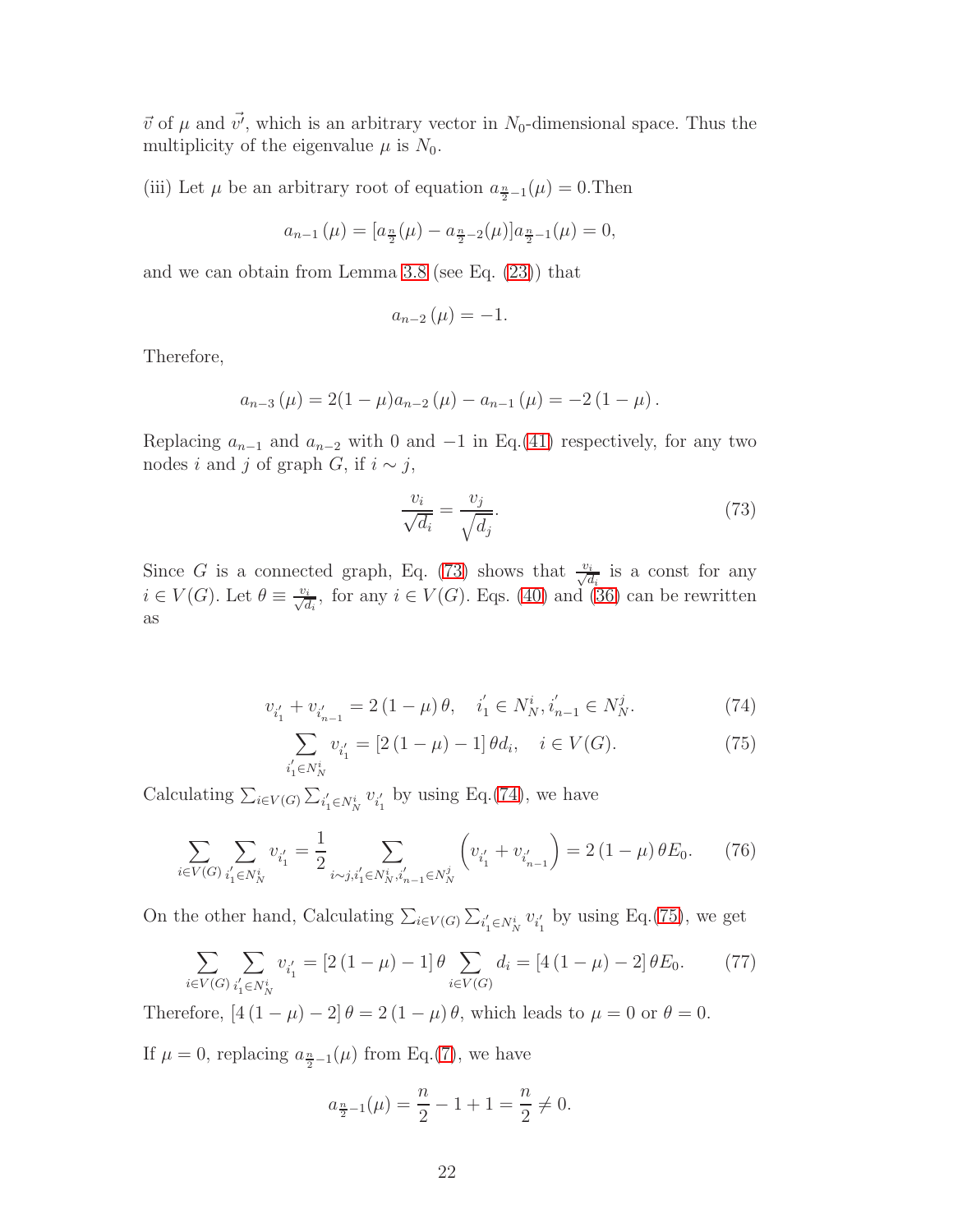Thus,  $\mu \neq 0$ , and  $\theta = 0$ , which leads to

<span id="page-22-1"></span>
$$
v_i = 0,\t\t(78)
$$

for any node  $i$  of graph  $G$ .

Substituting  $v_i$  with 0, Eq. [\(36\)](#page-11-2) can be rewritten as

<span id="page-22-2"></span>
$$
\sum_{i_1' \in N_N^i} v_{i_1'} = 0,\tag{79}
$$

for any node  $i \in V(G)$ .

Similarly, replacing  $v_i$  and  $a_{n-2}(\mu)$  with 0 and  $-1$  respectively in Eq. [\(40\)](#page-12-6), we get

<span id="page-22-4"></span><span id="page-22-3"></span><span id="page-22-0"></span>
$$
v_{i_1'} + v_{i_{n-1}'} = 0.
$$
\n(80)

Further more, if n is odd and  $v_i = 0$ , in any  $(n+1)$ -polygon of  $\tau_n(G)$  as shown in Fig. [1,](#page-3-0) we find, Eqs. [\(37\)](#page-11-1), [\(38\)](#page-12-1) and [\(39\)](#page-12-0) are equivalent to

$$
v_{i'_{t+1}} + v_{i'_{n-t-1}} = 0, \quad t = 0, 1, 2, \cdots, \frac{n}{2} - 1,
$$
 (81)

$$
a_t(\mu_i)v_{i'_1} = v_{i'_{t+1}}, \quad t = 1, 2, \cdots, \frac{n}{2} - 1.
$$
 (82)

Therefore, Eq. [\(35\)](#page-11-0) holds if and only if Eqs. [\(78\)](#page-22-1), [\(79\)](#page-22-2), [\(81\)](#page-22-3) and [\(82\)](#page-22-0) hold for any  $(n + 1)$ -polygon of graph  $\tau_n(G)$ .

Note that the total number of  $(n + 1)$ -polygons in graph  $\tau_n(G)$  is  $E_0$ . For an arbitrary  $(n + 1)$ -polygon,  $P_r$ , of graph  $\tau_n(G)$ , let  $v_{i_1}$  $y'_{i} = -v_{i'_{n-1}} = x_r$ , and let  $X = (x_1, x_2, \dots, x_{E_0})^T$ . We find Eqs.[\(79\)](#page-22-2) and [\(80\)](#page-22-4) are equivalent to  $B'X = 0$ , where  $B'$  is the incident matrix of weakly connected directed graph  $G'$  (see Definition [2.5](#page-3-3) and [2.6\)](#page-3-4).

Similarly, for an arbitrary  $(n + 1)$ -polygon,  $P_r$ , of graph  $\tau_n(G)$ , let

$$
v_{i'_{t+1}} = -v_{i'_{n-t-1}} = y_r^{(t)}, \ t = 1, 2, \ \ldots, \ \frac{n}{2} - 1,
$$

and let  $Y^{(t)} = (y_1^{(t)}$  $\stackrel{(t)}{1}, \stackrel{(t)}{y_2^{(t)}}$  $y_2^{(t)}, \cdots, y_{E_0}^{(t)}$  $(E_D^{(t)})^T$ , we find, Eqs. [\(81\)](#page-22-3) and [\(82\)](#page-22-0) can be rewritten as

$$
Y^{(t)} - a_t(\mu)X = 0, \quad t = 1, 2, \cdots, \frac{n}{2} - 1.
$$

Therefore, there are strict one-to-one correspondences between the roots of Eq. [\(34\)](#page-11-3) and roots of the equation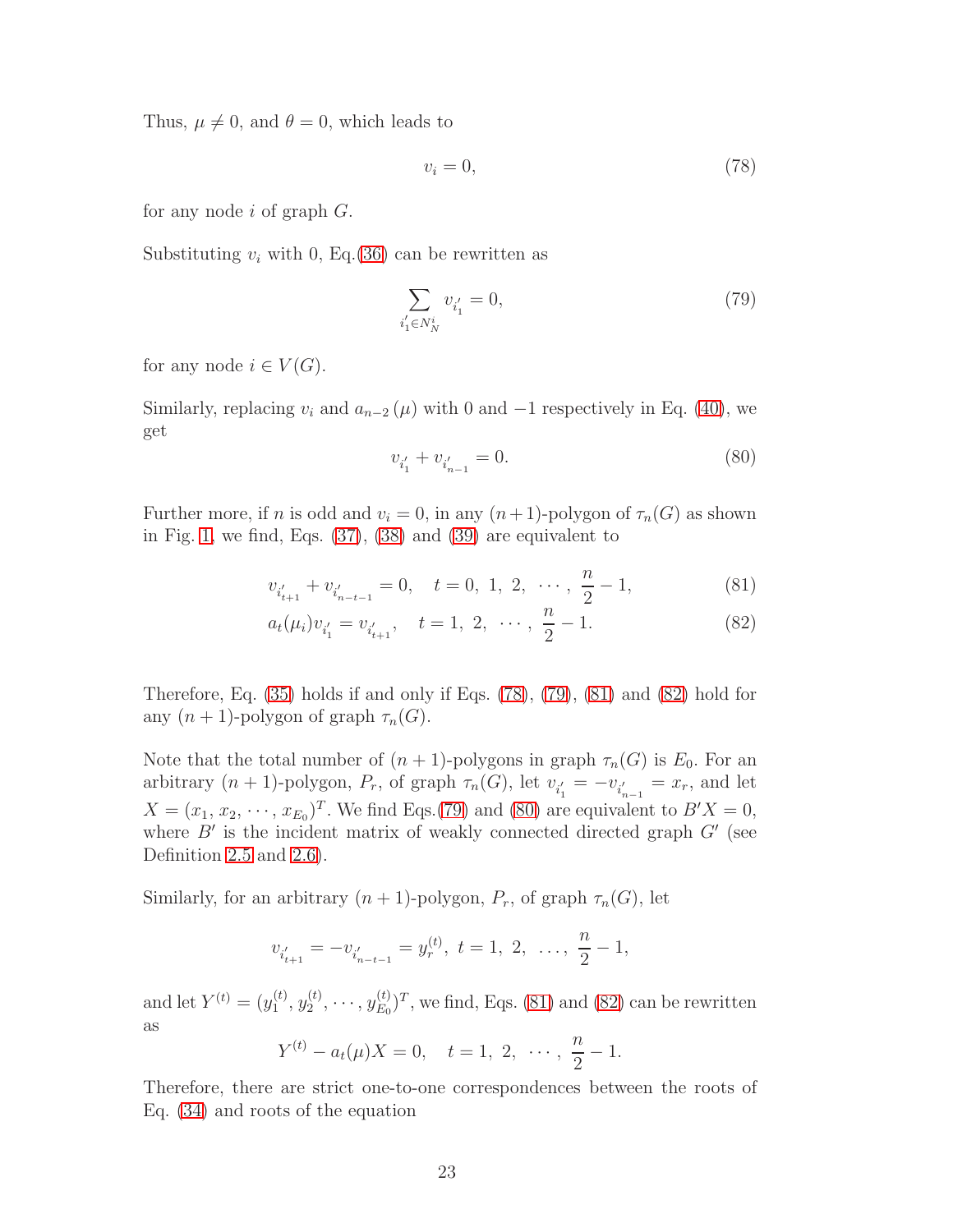<span id="page-23-0"></span>
$$
\begin{pmatrix}\nI & 0 & \cdots & 0 & -a_1(\mu) I \\
0 & I & \cdots & 0 & -a_2(\mu) I \\
\vdots & \vdots & \ddots & \vdots & \vdots \\
0 & 0 & \cdots & I & -a_{\frac{n}{2}-2}(\mu) I \\
0 & 0 & \cdots & 0 & B'\n\end{pmatrix}\n\begin{pmatrix}\nY^{(1)} \\
Y^{(2)} \\
\vdots \\
Y^{(\frac{n}{2}-2)} \\
X\n\end{pmatrix}\n=\n\begin{pmatrix}\n0 \\
0 \\
\vdots \\
0 \\
0\n\end{pmatrix},
$$
\n(83)

where  $I$  is an identity matrix of order  $E_0$  and  $B'$  is the incidence matrix of weakly connected directed graph G' whose underlying undirected graph (all edges replaced by undirected edges) is G.

Because  $rank(B') = N_0 - 1$  (see Lemma [3.5\)](#page-5-3). Therefore the rank for the coefficient matrix of linear equation [\(83\)](#page-23-0) is  $\frac{n-4}{2}E_0 + N_0$  and the dimension for the vector space spanned by the roots of linear equation [\(83\)](#page-23-0) is  $E_0 - N_0 +$ 1. Thus the dimension for the eigenspace of  $\mu$  is also  $E_0 - N_0 + 1$  and the multiplicity for eigenvalue  $\mu$  is  $E_0 - N_0 + 1$ .

(iv) Let  $\mu$  be an arbitrary root of equation  $a_{\frac{n}{2}}(\mu) - a_{\frac{n}{2}-2}(\mu) = 0$ . Then

$$
a_{n-1}(\mu) = [a_{\frac{n}{2}}(\mu) - a_{\frac{n}{2}-2}(\mu)]a_{\frac{n}{2}-1}(\mu) = 0,
$$

and we can obtain from Lemma [3.8](#page-6-2) (see Eq. [\(21\)](#page-6-5)) that

$$
a_{n-2}\left(\mu\right)=1.
$$

Replacing  $a_{n-1}$  and  $a_{n-1}$  with 0 and 1 in Eq.[\(41\)](#page-12-2), for any two nodes i and j of graph *G*, if  $i \sim j$ ,

<span id="page-23-1"></span>
$$
\frac{v_i}{\sqrt{d_i}} = -\frac{v_j}{\sqrt{d_j}}.\tag{84}
$$

Note that G is non-bipartite, there is at least an odd cycle C in G [\[8\]](#page-34-4). Let  $i_1$ ,  $i_2, \dots, i_k$  (k is odd) be the nodes series of cycle C. Eq. [\(84\)](#page-23-1) informs us that

$$
\frac{v_{i_1}}{\sqrt{d_{i_1}}} = -\frac{v_{i_2}}{\sqrt{d_{i_2}}} = \frac{v_{i_3}}{\sqrt{d_{i_3}}} = \cdots = \frac{v_{i_k}}{\sqrt{d_{i_k}}} = -\frac{v_{i_1}}{\sqrt{d_{i_1}}}.
$$

Therefore  $v_{i_1} = v_{i_2} = \cdots = v_{i_k} = 0$ . Since G is connected, Eq. [\(84\)](#page-23-1) informs us,

<span id="page-23-2"></span>
$$
v_i = 0.\t\t(85)
$$

for any node  $i$  of graph  $G$ .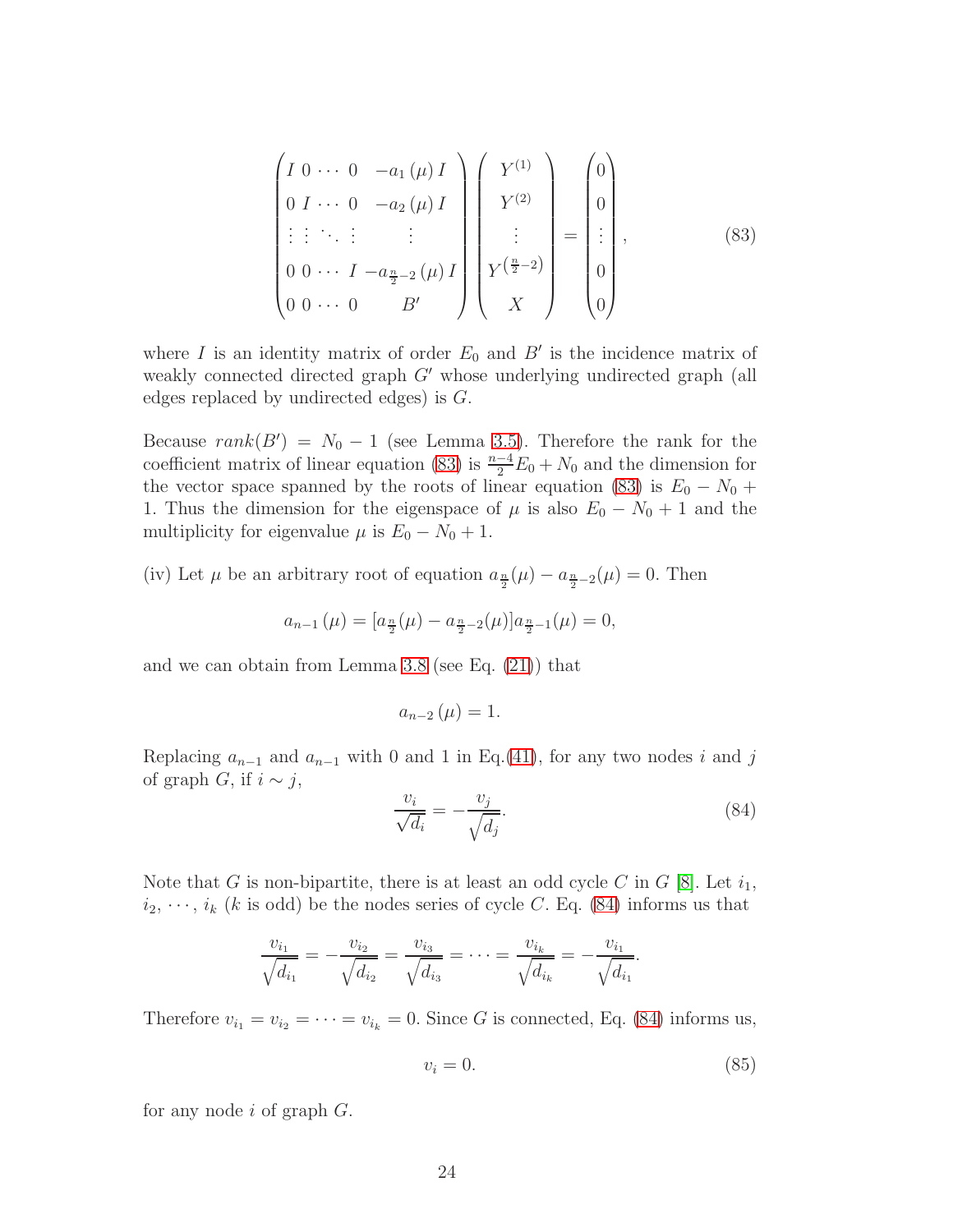Substituting  $v_i$  with 0, Eq. [\(36\)](#page-11-2) can be rewritten as

<span id="page-24-1"></span>
$$
\sum_{i_1' \in N_N^i} v_{i_1'} = 0,\tag{86}
$$

for any node  $i$  of graph  $G$ .

Similarly, replacing  $v_i$  and  $a_{n-2}(\mu)$  with 0 and 1 respectively in Eq. [\(40\)](#page-12-6), we get

<span id="page-24-3"></span><span id="page-24-2"></span><span id="page-24-0"></span>
$$
v_{i_1'} - v_{i_{n-1}'} = 0.\t\t(87)
$$

Further more, if n is odd and  $v_i = 0$  for any node  $i \in V(G)$ , we find, Eqs. [\(37\)](#page-11-1), [\(38\)](#page-12-1) and [\(39\)](#page-12-0) are equivalent to

$$
v_{i'_{t+1}} - v_{i'_{n-t-1}} = 0, \quad t = 0, 1, 2, \cdots, \frac{n}{2} - 1,
$$
 (88)

$$
a_t(\mu_i)v_{i'_1} = v_{i'_{t+1}}, \quad t = 1, 2, \cdots, \frac{n}{2} - 1.
$$
 (89)

Therefore, Eq. [\(35\)](#page-11-0) holds if and only if Eqs. [\(85\)](#page-23-2), [\(86\)](#page-24-1), [\(88\)](#page-24-2) and [\(89\)](#page-24-0) hold for any  $(n + 1)$ -polygon of graph  $\tau_n(G)$ .

Note that the total number of  $(n + 1)$ -polygons in graph  $\tau_n(G)$  is  $E_0$ . For an arbitrary  $(n + 1)$ -polygon,  $P_r$ , of graph  $\tau_n(G)$ , let  $v_{i_1}$  $v_{i_{n-1}} = x_r$ , and let  $X = (x_1, x_2, \dots, x_{E_0})^T$ . We find Eqs.[\(86\)](#page-24-1) and [\(87\)](#page-24-3) are equivalent to  $BX = 0$ , where  $B$  is the incident matrix of graph  $G$ .

Similarly, for an arbitrary  $(n + 1)$ -polygon,  $P_r$ , of graph  $\tau_n(G)$ , let

$$
v_{i'_{t+1}} = v_{i'_{n-t-1}} = y_r^{(t)}, \ t = 1, \ 2, \ \ldots, \ \frac{n}{2} - 1,
$$

and let  $Y^{(t)} = (y_1^{(t)}$  $\stackrel{(t)}{1}, \stackrel{(t)}{y_2^{(t)}}$  $y_2^{(t)}, \cdots, y_{E_0}^{(t)}$  $(E_D^{(t)})^T$ , we find, Eqs. [\(88\)](#page-24-2) and [\(89\)](#page-24-0) can be rewritten as

$$
Y^{(t)} - a_t(\mu)X = 0, \quad t = 1, 2, \cdots, \frac{n-1}{2} - 1.
$$

Therefore, there are strict one-to-one correspondences between the roots of Eq. [\(34\)](#page-11-3) and roots of the equation

<span id="page-24-4"></span>
$$
\begin{pmatrix}\nI & 0 & \cdots & 0 & -a_1 (\breve{\mu}_i) I \\
0 & I & \cdots & 0 & -a_2 (\breve{\mu}_i) I \\
\vdots & \vdots & \ddots & \vdots & \vdots \\
0 & 0 & \cdots & I & -a_{\frac{n}{2}-1} (\breve{\mu}_i) I \\
0 & 0 & \cdots & 0 & B\n\end{pmatrix}\n\begin{pmatrix}\nY^{(1)} \\
Y^{(2)} \\
\vdots \\
Y^{(\frac{n}{2}-1)} \\
X\n\end{pmatrix}\n=\n\begin{pmatrix}\n0 \\
0 \\
\vdots \\
0 \\
0\n\end{pmatrix},
$$
\n(90)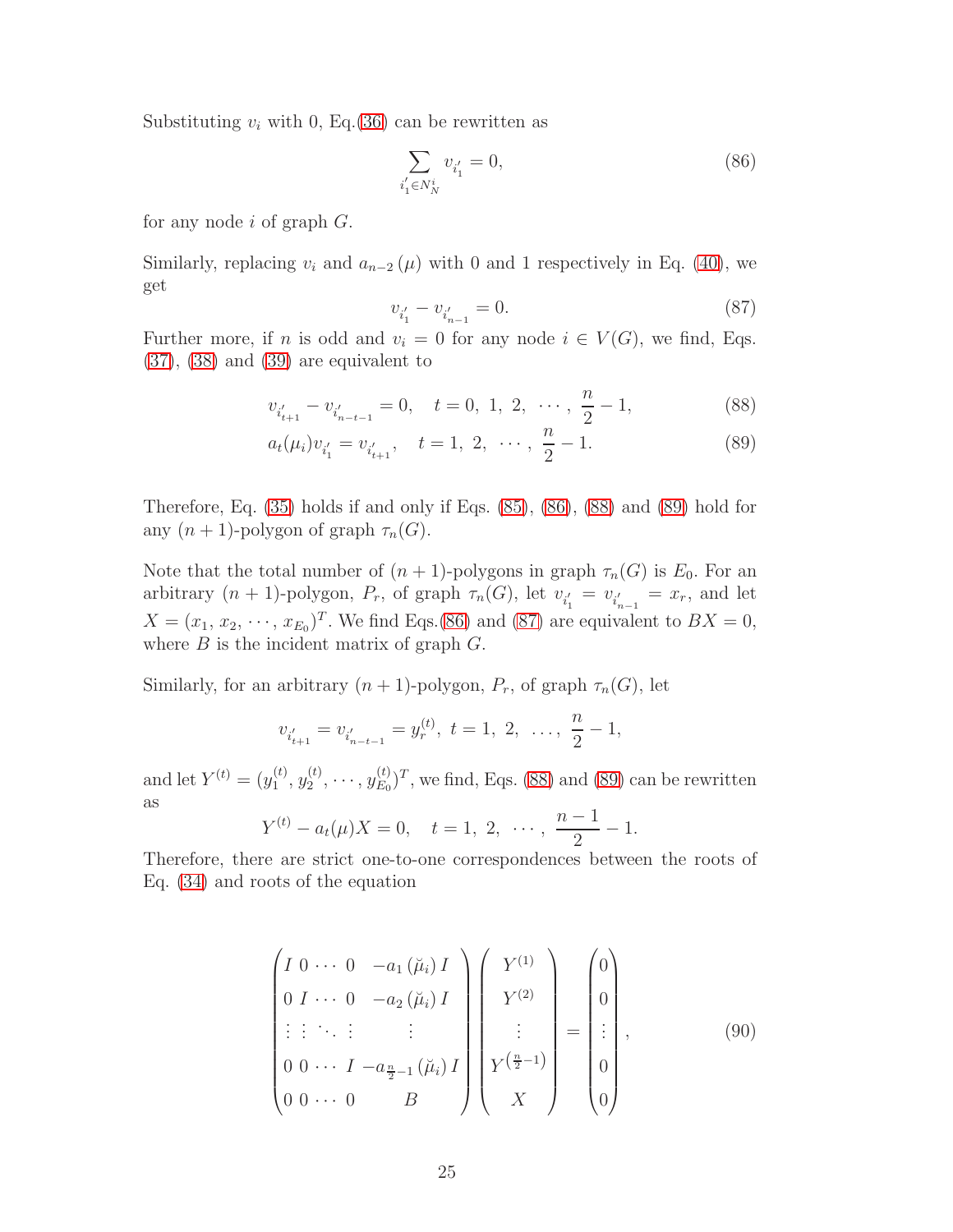where  $B$  is the incident matrix of  $G$  and  $I$  is identity matrix of order  $E_0$ .

Because G is non-bipartite,  $rank(B) = N_0$  (see Lemma [3.4\)](#page-5-4). Therefore the rank for the coefficient matrix of linear equation [\(90\)](#page-24-4) is  $\frac{n-2}{2}E_0 + N_0$  and the dimension for the vector space spanned by the roots of linear equation [\(90\)](#page-24-4) is  $E_0 - N_0$ . Thus the dimension for the eigenspace of  $\mu$  is also  $E_0 - N_0$  and the multiplicity for eigenvalue  $\mu$  is  $E_0 - N_0$ .

(v) Let  $\mu$  be an arbitrary root of equation  $a_{\frac{n}{2}}(\mu) - a_{\frac{n}{2}-2}(\mu) = 0$ . Then

$$
a_{n-1}(\mu) = [a_{\frac{n}{2}}(\mu) - a_{\frac{n}{2}-2}(\mu)]a_{\frac{n}{2}-1}(\mu) = 0,
$$

and we can obtain from Lemma [3.8](#page-6-2) (see Eq. [\(21\)](#page-6-5)) that

$$
a_{n-2}\left(\mu\right)=1.
$$

Replacing  $a_{n-1}$  and  $a_{n-2}$  with 0 and 1 in Eq.[\(41\)](#page-12-2), for any two nodes i and j of graph *G*, if  $i \sim j$ ,

<span id="page-25-0"></span>
$$
\frac{v_i}{\sqrt{d_i}} = -\frac{v_j}{\sqrt{d_j}}.\tag{91}
$$

Note that G is bipartite whose vertex set can be partitioned into two disjoint sets X and Y, i.e.,  $V(G) = X \cup Y$ . By Eq.[\(91\)](#page-25-0), we have

$$
\frac{v_i}{\sqrt{d_i}} = \begin{cases} \theta, i \in X \\ -\theta, i \in Y \end{cases}
$$
 (92)

If  $i \in X$  and  $i \in Y$ , Eq.[\(36\)](#page-11-2) can be rewritten as, respectively,

$$
\sum_{i_1' \in N_N^i} v_{i_1'} = [2(1 - \mu) + 1] \theta d_i, \quad i \in X,
$$
\n(93)

$$
\sum_{i'_1 \in N_N^i} v_{i'_1} = -[2(1-\mu)+1] \theta d_i, \quad i \in Y. \tag{94}
$$

If  $i \in X$ , Eq.[\(40\)](#page-12-6) can be rewritten as

$$
v_{i_1'} - v_{i_{n-1}'} = 2(1 - \mu)\theta, \quad i_1' \in N_N^i, i_{n-1}' \in N_N^j. \tag{95}
$$

By calculating the difference of new neighbor nodes of nodes in bipartite graph G, we have

$$
\sum_{i \in X} \sum_{i'_1 \in N_N^i} v_{i'_1} - \sum_{i \in Y} \sum_{i'_1 \in N_N^i} v_{i'_1} = \sum_{i \in X} \left( v_{i'_1} - v_{i'_{n-1}} \right).
$$
 (96)

Therefore,

$$
[4(1 - \mu) + 2] \theta E_0 = 2(1 - \mu) \theta E_0.
$$
 (97)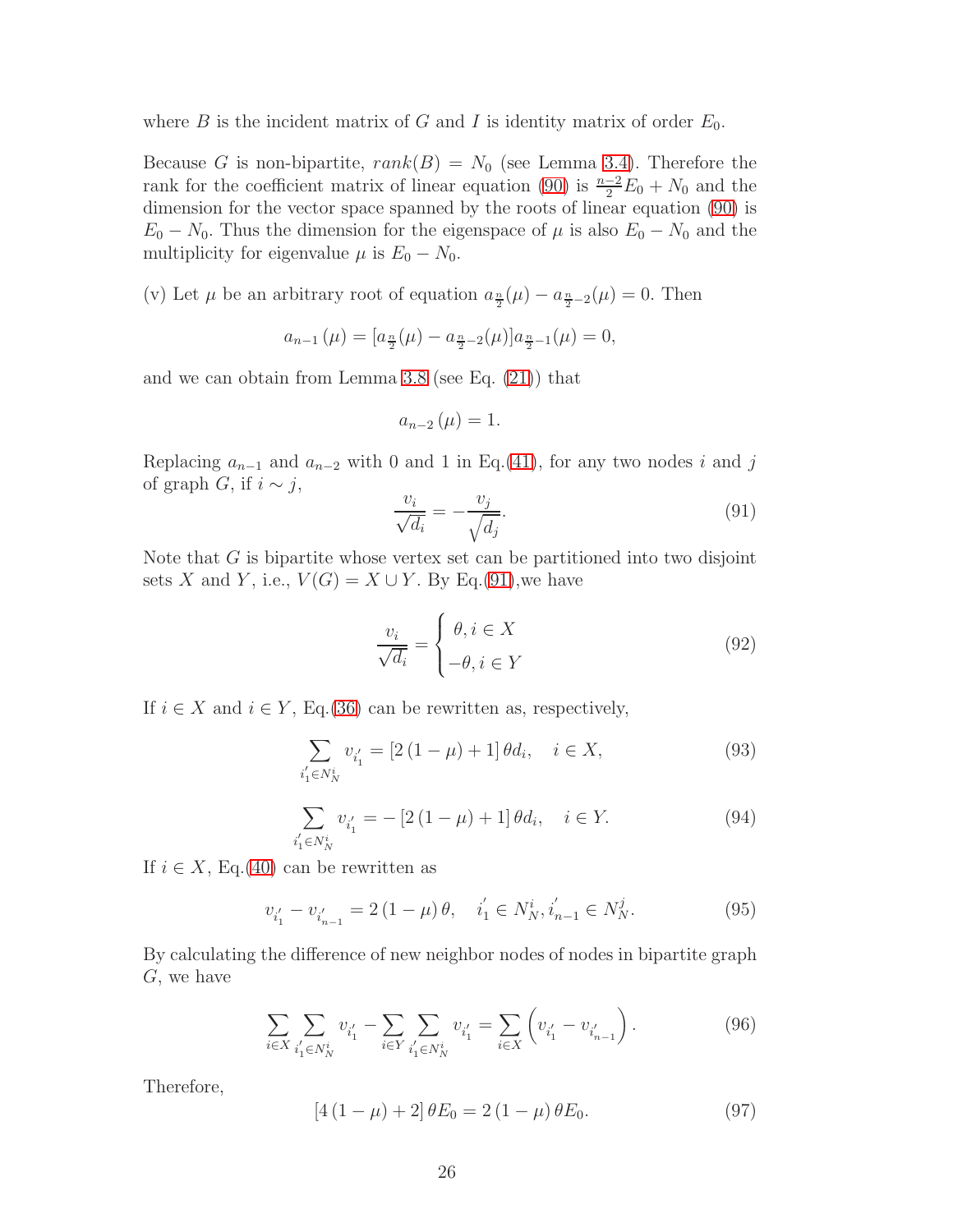Thus,  $\theta = 0$ , which leads to

$$
v_i = 0,\t\t(98)
$$

for any node  $i$  of graph  $G$ .

Similarity to the proof of (iv), we find, in the case  $G$  is bipartite, there are strict one-to-one correspondences between the roots of Eq. [\(34\)](#page-11-3) and roots of the equation Eq. [\(90\)](#page-24-4). However, different with non-bipartite graph, here  $rank(B) = N_0 - 1$  (see Lemma [3.4\)](#page-5-4). Then, the dimension for the eigenspace of  $\mu$  is  $E_0 - N_0 + 1$  and the multiplicity for eigenvalue  $\mu$  is  $E_0 - N_0 + 1$ .

(vi)It is just the result of Lemma [4.1.](#page-7-1)

The proof is completed.

## <span id="page-26-0"></span>9 Proof of Theorem [5.1](#page-9-1)

Firstly, we prove Eq.  $(30)$  holds in the case *n* is an odd number.

Let  $\lambda$  ( $\lambda \neq 0$  and  $\lambda \neq 2$ ) be an arbitrary eigenvalue of  $\mathcal{L}_G$  and  $\mu_i(\lambda)$  (i =  $1, 2, \cdots, \frac{n+1}{2}$  $\frac{+1}{2}$ ) be the roots of equation

<span id="page-26-3"></span><span id="page-26-1"></span>
$$
1 - \frac{a_{\frac{n-1}{2}+1}(x) - a_{\frac{n-1}{2}-1}(x)}{a_{\frac{n-1}{2}}(x) - a_{\frac{n-1}{2}-2}(x)} = \lambda.
$$
 (99)

Since  $a_{\frac{n-1}{2}}(x) - a_{\frac{n-1}{2}-2}(x) \neq 0$ , Eq.[\(99\)](#page-26-1) can be rewritten as

<span id="page-26-2"></span>
$$
f(x) = a_{\frac{n+1}{2}}(x) - (1 - \lambda) a_{\frac{n-1}{2}}(x) - a_{\frac{n-3}{2}}(x) + (1 - \lambda) a_{\frac{n-5}{2}}(x) = 0, \quad (100)
$$

which is a the polynomial equation of degree  $\frac{n+1}{2}$ . Let  $b_i$  be the coefficient of  $x^i$   $(i = 1, 2, \cdots, \frac{n+1}{2})$  $\frac{+1}{2}$  for polynomial  $f(x)$ . According to Lemma [3.6\(](#page-5-0)iv), we get

$$
b_0 = a_{\frac{n+1}{2}}^{(0)}(x) - (1 - \lambda) a_{\frac{n-1}{2}}^{(0)}(x) - a_{\frac{n-3}{2}}^{(0)}(x) + (1 - \lambda) a_{\frac{n-5}{2}}^{(0)}(x)
$$
  
=  $\frac{n+1}{2}$  + 1 - (1 - \lambda)  $\left(\frac{n-1}{2} + 1\right)$  -  $\left(\frac{n-3}{2} + 1\right)$  + (1 - \lambda)  $\left(\frac{n-5}{2} + 1\right)$   
= 2\lambda, (101)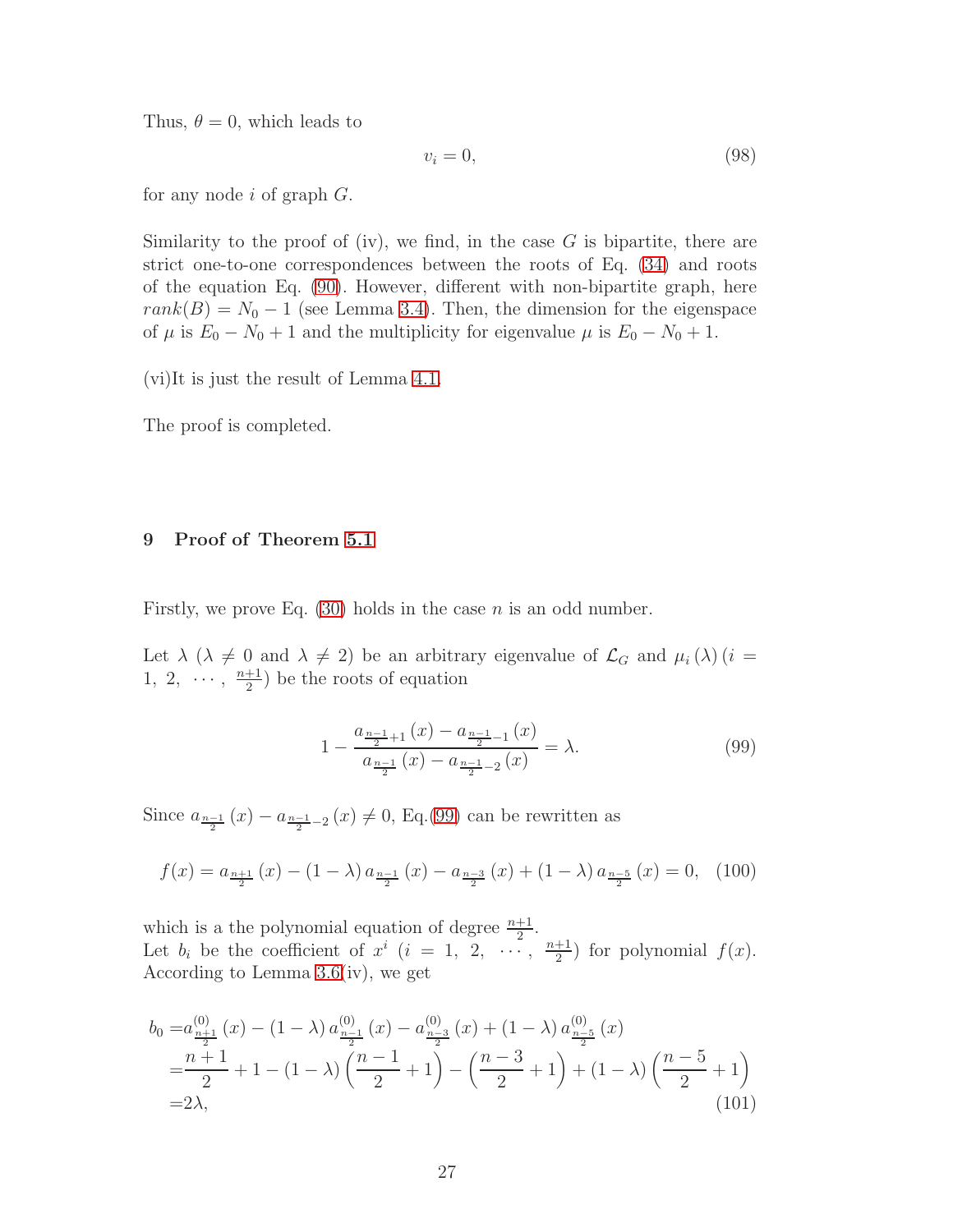$$
b_{1} = a_{\frac{n+1}{2}}^{(1)}(x) - (1 - \lambda) a_{\frac{n-1}{2}}^{(1)}(x) - a_{\frac{n-3}{2}}^{(1)}(x) + (1 - \lambda) a_{\frac{n-5}{2}}^{(1)}(x)
$$
  
\n
$$
= -\frac{\left(\frac{n+1}{2}\right)^{3} + 3\left(\frac{n+1}{2}\right)^{2} + 2\left(\frac{n+1}{2}\right)}{3} + (1 - \lambda) \frac{\left(\frac{n-1}{2}\right)^{3} + 3\left(\frac{n-1}{2}\right)^{2} + 2\left(\frac{n-1}{2}\right)}{3}
$$
  
\n
$$
+ \frac{\left(\frac{n-3}{2}\right)^{3} + 3\left(\frac{n-3}{2}\right)^{2} + 2\left(\frac{n-3}{2}\right)}{3} - (1 - \lambda) \frac{\left(\frac{n-5}{2}\right)^{3} + 3\left(\frac{n-5}{2}\right)^{2} + 2\left(\frac{n-5}{2}\right)}{3}
$$
  
\n
$$
= -\frac{(n-1)^{2}}{2}\lambda - 2n,
$$
\n(102)

and

<span id="page-27-2"></span>
$$
b_{\frac{n+1}{2}} = a_{\frac{n+1}{2}}^{\left(\frac{n+1}{2}\right)}(x) = (-1)^{\frac{n+1}{2}} 2^{\frac{n+1}{2}}.
$$
 (103)

By using Lemma [3.3,](#page-4-3) we have

<span id="page-27-0"></span>
$$
\sum_{i=1}^{\frac{n+1}{2}} \frac{1}{\mu_i(\lambda)} = -\frac{b_1}{b_0} = \frac{n}{\lambda} + \left(\frac{n-1}{2}\right)^2.
$$
 (104)

Similarly, let  $\mu_i(i=1,2,\dots,\frac{n-1}{2})$  be the roots of equation  $a_{\frac{n-1}{2}}-a_{\frac{n-1}{2}-1}=0$ ,  $\mu_i(i = \frac{n-1}{2} + 1, \frac{n-1}{2} + 2, \dots, n-1)$  be the roots of equation  $a_{\frac{n-1}{2}} + a_{\frac{n-1}{2}-1} = 0$ , and  $\hat{\mu}_i (i = 1, 2, \dots, \frac{n-1}{2})$  be the roots of equation  $a_{\frac{n-1}{2}} = 0$ . Rewriting these equations as polynomial equation and using Lemma  $3.\overline{3}$ , we have

$$
\sum_{i=1}^{\frac{n-1}{2}} \frac{1}{\check{\mu}_i} = \frac{n^2 - 1}{4},\tag{105}
$$

$$
\sum_{i=\frac{n-1}{2}+1}^{n-1} \frac{1}{\check{\mu}_i} = \frac{n^2-1}{12},\tag{106}
$$

and

<span id="page-27-3"></span><span id="page-27-1"></span>
$$
\sum_{i=1}^{\frac{n-1}{2}} \frac{1}{\hat{\mu}_i} = \frac{n^2 + 2n - 3}{12}.
$$
 (107)

Let  $0 = \lambda_1 < \lambda_2 \leq \lambda_3 \leq \cdots \leq \lambda_{N_0}$  be the eigenvalues of the normalized Laplacian  $\mathcal{L}_G$ . If G is non-bipartite, Theorem [4.2](#page-8-0) informs us that the normalized Laplacian spectrum of graph  $\tau_n(G)$  can be written as

$$
\sigma\left(\tau_n(G)\right) = \bigcup_{j=2}^{N_0} \left[ \bigcup_{i=1}^{\frac{n+1}{2}} \{\mu_i\left(\lambda_j\right)\} \right] \bigcup_{i=1}^{\frac{n-1}{2}} \underbrace{\{\hat{\mu}_i, \hat{\mu}_i, \dots, \hat{\mu}_i\}}_{N_0} \bigcup_{i=1}^{\frac{n-1}{2}} \underbrace{\{\check{\mu}_i, \check{\mu}_i, \dots, \check{\mu}_i\}}_{E_0 - N_0} - \underbrace{\sum_{i=1}^{n-1} \{\check{\mu}_i, \check{\mu}_i, \dots, \check{\mu}_i\}}_{E_0 - N_0 + 1} \tag{108}
$$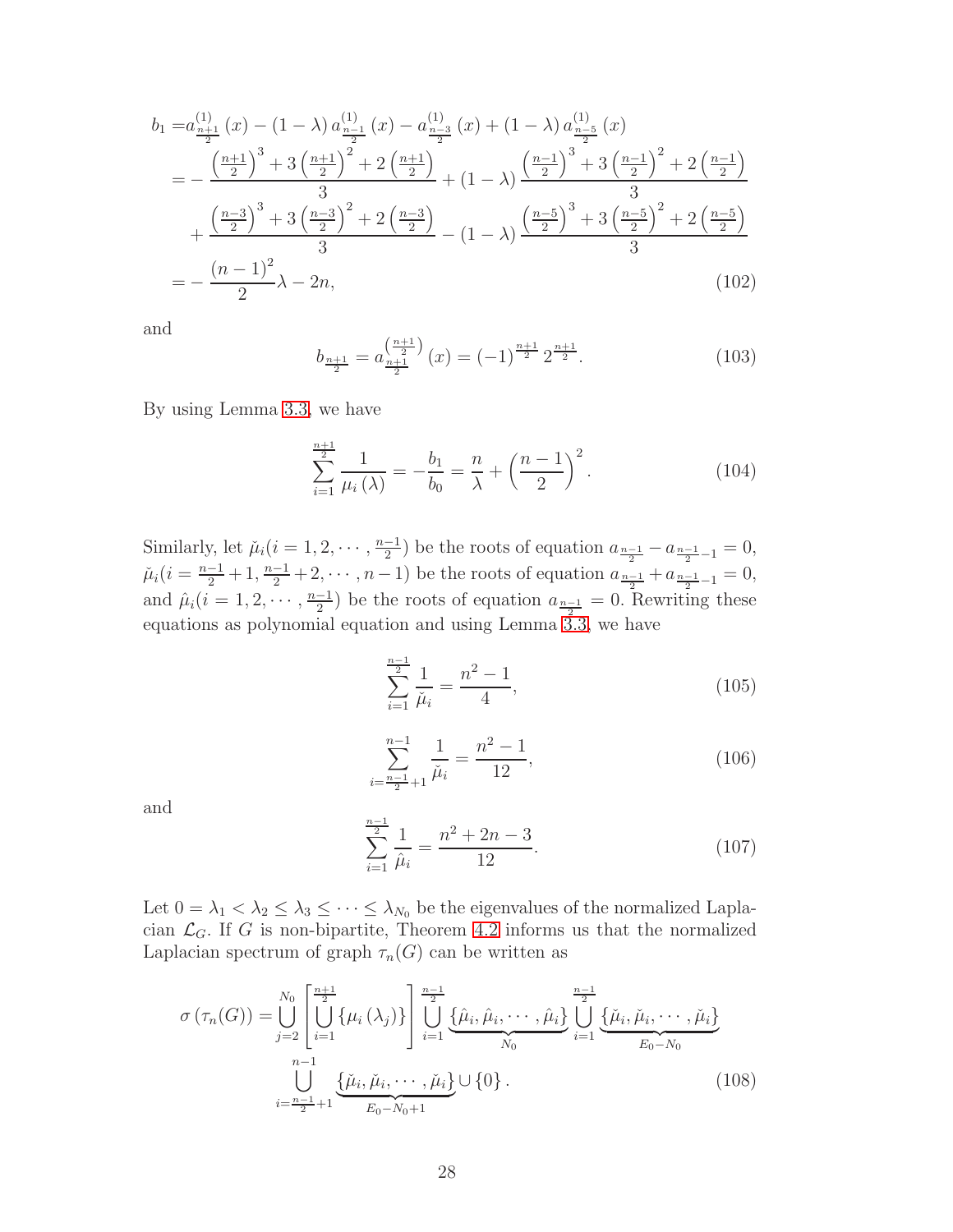Therefore, in the case  $n$  is an odd number and  $G$  is non-bipartite, by using Lemma [3.2\(](#page-4-1)i) and Eqs  $(104)-(107)$  $(104)-(107)$ , we have

$$
Kf'(\tau_n(G)) = 2E_1 \sum_{u \in \sigma(\tau_n(G)), \mu \neq 0} \frac{1}{\mu}
$$
  
\n
$$
= 2E_1 \left[ \sum_{i=2}^{N_0} \sum_{j=1}^{\frac{n+1}{2}} \frac{1}{\mu_j(\lambda_i)} + \sum_{i=1}^{\frac{n-1}{2}} \frac{1}{\hat{\mu}_i} N_0 + \sum_{i=1}^{\frac{n-1}{2}} \frac{1}{\tilde{\mu}_i} (E_0 - N_0) + \sum_{i=\frac{n-1}{2}+1}^{n-1} \frac{1}{\tilde{\mu}_i} (E_0 - N_0 + 1) \right]
$$
  
\n
$$
= 2E_1 \left[ \sum_{i=2}^{N_0} \left( \frac{n}{\lambda_i} + \left( \frac{n-1}{2} \right)^2 \right) + \frac{n^2 + 2n - 3}{12} N_0 + \frac{n^2 - 1}{4} (E_0 - N_0)
$$
  
\n
$$
+ \frac{n^2 - 1}{12} (E_0 - N_0 + 1) \right]
$$
  
\n
$$
= 2(n+1) E_0 \left[ n \sum_{i=2}^{N_0} \frac{1}{\lambda_i} + \frac{n^2 - 1}{3} E_0 - \frac{n-1}{3} N_0 - \frac{(n-1)(n-2)}{6} \right]
$$
  
\n
$$
= (n^2 + n) Kf'(G) + \frac{2}{3} (n+1) (n^2 - 1) E_0^2 - \frac{2}{3} (n^2 - 1) E_0 N_0
$$
  
\n
$$
- \frac{1}{6} (n^2 - 1) (n - 2) E_0.
$$
  
\n(109)

Thus Eq. [\(30\)](#page-9-2) holds in the case *n* is an odd number and *G* is non-bipartite.

If  $G$  is bipartite, Theorem [4.2](#page-8-0) informs us that the normalized Laplacian spectrum of graph  $\tau_n(G)$  can be written as

<span id="page-28-0"></span>
$$
\sigma\left(\tau_n(G)\right) = \bigcup_{j=2}^{N_0-1} \left[ \bigcup_{i=1}^{\frac{n+1}{2}} \{\mu_i\left(\lambda_j\right)\} \right] \bigcup_{i=1}^{\frac{n-1}{2}} \underbrace{\{\hat{\mu}_i, \hat{\mu}_i, \dots, \hat{\mu}_i\}}_{N_0} \bigcup_{i=1}^{\frac{n-1}{2}} \underbrace{\{\check{\mu}_i, \check{\mu}_i, \dots, \check{\mu}_i\}}_{E_0 - N_0 + 1}
$$
\n
$$
\bigcup_{i=-\frac{n-1}{2}+1}^{\frac{n-1}{2}} \underbrace{\{\check{\mu}_i, \check{\mu}_i, \dots, \check{\mu}_i\}}_{E_0 - N_0 + 1} \cup \{0\} \cup \{2\}.
$$
\n(110)

Similarly, we can also verify Eq.  $(30)$  holds in the case n is an odd number and G is bipartite. Therefore, Eq.  $(30)$  holds in the case n is an odd number.

Then, we prove Eq.  $(30)$  holds in the case *n* is an even number.

Let  $\lambda$  ( $\lambda \neq 0$  and  $\lambda \neq 2$ ) be an arbitrary eigenvalue of  $\mathcal{L}_G$  and  $\mu_i(\lambda)$  (i =  $1, 2, \cdots, \frac{n}{2}$  $\frac{n}{2}$ ) be the roots of equation

<span id="page-28-1"></span>
$$
1 - \frac{a_{\frac{n}{2}}(x) - a_{\frac{n}{2}-1}(x)}{a_{\frac{n}{2}-1}(x) - a_{\frac{n}{2}-2}(x)} = \lambda.
$$
 (111)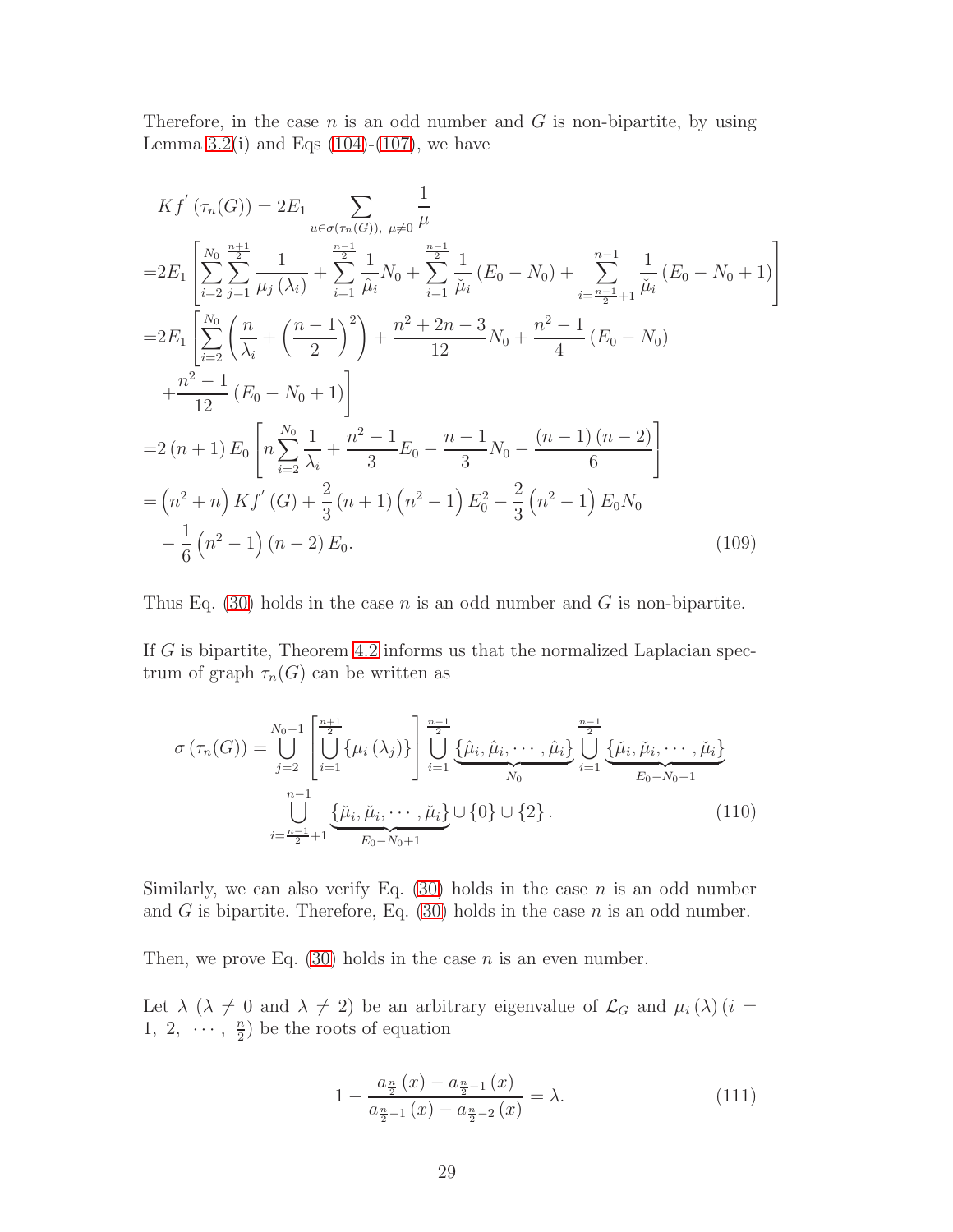Similar to the proof of Eq. [\(104\)](#page-27-0), we have

$$
\sum_{i=1}^{\frac{n}{2}} \frac{1}{\mu_i(\lambda)} = \frac{n}{\lambda} + \frac{n^2 - 2n}{4}.
$$
 (112)

Similarly, let  $\mu_i(i = 1, 2, \dots, \frac{n}{2})$  $\frac{n}{2}$  be the roots of equation  $a_{\frac{n}{2}} - a_{\frac{n}{2}-2} = 0$ ,  $\mu_i(i = \frac{n}{2} + 1, \frac{n}{2} + 2, \cdots, n-1)$  be the roots of equation  $a_{\frac{n}{2}-1} = 0$ , and  $\mu_i(i =$  $1, 2, \cdots, \frac{n}{2}$  $\frac{n}{2}$  be the roots of equation  $a_{\frac{n}{2}} + a_{\frac{n}{2}-1} = 0$ . We have

$$
\sum_{i=1}^{\frac{n}{2}} \frac{1}{\breve{\mu}_i} = \frac{n^2}{4},\tag{113}
$$

$$
\sum_{i=\frac{n}{2}+1}^{n-1} \frac{1}{\breve{\mu}_i} = \frac{n^2 - 4}{12},\tag{114}
$$

and  $\sum_{n=1}^{\infty}$ 

$$
\sum_{i=1}^{\frac{n}{2}} \frac{1}{\hat{\mu}_i} = \frac{n^2 + 2n}{12}.
$$
\n(115)

Let  $0 = \lambda_1 < \lambda_2 \leq \lambda_3 \leq \cdots \leq \lambda_{N_0}$  be the eigenvalues of the normalized Laplacian  $\mathcal{L}_G$ . Similar to the proof of Eq. [\(109\)](#page-28-0), in the case *n* is an even number and  $G$  is non-bipartite, we have

$$
Kf'(\tau_n(G))
$$
  
\n
$$
=2E_1\left[\sum_{i=2}^{N_0}\sum_{j=1}^{\frac{n}{2}}\frac{1}{\mu_j(\lambda_i)}+\sum_{i=1}^{\frac{n}{2}}\frac{1}{\tilde{\mu}_i}N_0+\sum_{i=1}^{\frac{n}{2}}\frac{1}{\mu_i}(E_0-N_0)+\sum_{i=\frac{n}{2}+1}^{n-1}\frac{1}{\mu_i}(E_0-N_0+1)\right]
$$
  
\n
$$
=2E_1\left[\sum_{i=2}^{N_0}\left(\frac{n}{\lambda_i}+\frac{n^2-2n}{4}\right)+\frac{n^2+2n}{12}N_0+\frac{n^2}{4}(E_0-N_0)+\frac{n^2-4}{12}(E_0-N_0+1)\right]
$$
  
\n
$$
=2(n+1)E_0\left[n\sum_{i=2}^{N_0}\frac{1}{\lambda_i}+\frac{n^2-1}{3}E_0-\frac{n-1}{3}N_0-\frac{(n-1)(n-2)}{6}\right]
$$
  
\n
$$
=(n^2+n)Kf'(G)+\frac{2}{3}(n+1)(n^2-1)E_0^2-\frac{2}{3}(n^2-1)E_0N_0
$$
  
\n
$$
-\frac{1}{6}(n^2-1)(n-2)E_0.
$$
\n(116)

Thus Eq. [\(30\)](#page-9-2) holds in the case n is an even number and G is non-bipartite. Similarly, we can also verify Eq.  $(30)$  holds in the case *n* is an even number and G is bipartite. Therefore, Eq. [\(30\)](#page-9-2) holds for any  $n (n \geq 2)$ .

Next, we will prove Eq. [\(31\)](#page-10-2) holds for any  $n \ge 2$  and  $g \ge 1$ .

Recalling the definition of the iterated *n*-polygon graph with generation  $g$  (see Definition [2.8\)](#page-3-2), for any  $g \geq 1$ ,  $\tau_n^g(G) = \tau_n(\tau_n^{g-1}(G))$ . Therefore, we can obtain from from Eq.[\(30\)](#page-9-2) that, for any  $g \geq 1$ ,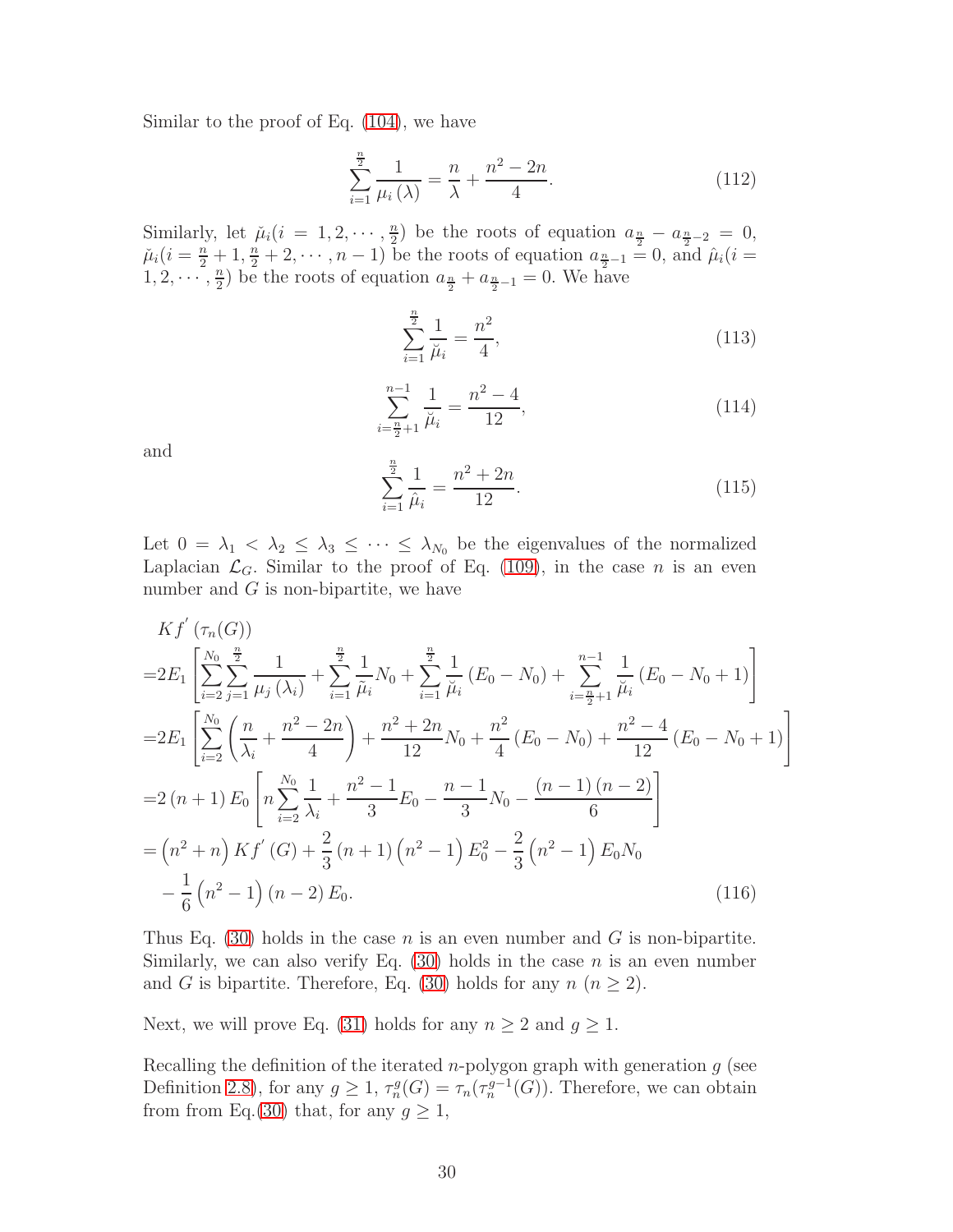<span id="page-30-1"></span>
$$
Kf' \left(\tau_n^g(G)\right) = \left(n^2 + n\right) Kf' \left(\tau_n^{g-1}(G)\right) + \frac{2}{3} \left(n+1\right) \left(n^2 - 1\right) E_{g-1}^2
$$

$$
- \frac{2}{3} \left(n^2 - 1\right) E_{g-1} N_{g-1} - \frac{1}{6} \left(n^2 - 1\right) \left(n-2\right) E_{g-1}. \tag{117}
$$

Using Eq.[\(117\)](#page-30-1) recursively and replacing  $N_g$  from Eq.[\(5\)](#page-4-4), we have

$$
Kf'(\tau_n^g(G))
$$
  
=  $(n^2 + n)^g Kf'(G) + \frac{2}{3}(n+1)(n^2 - 1)\sum_{i=0}^{g-1} (n^2 + n)^i E_{g-1-i}^2 - \frac{2}{3}(n^2 - 1) \cdot$   

$$
\sum_{i=0}^{g-1} (n^2 + n)^i E_{g-1-i} N_{g-1-i} - \frac{1}{3}(n^2 - 1)(n-2)\sum_{i=0}^{g-1} (n^2 + n)^i E_{g-1-i}
$$
  
=  $(n^2 + n)^g Kf'(G) + \frac{2}{3}(n+1)(n^2 - 1)[(n+1)^{2g-1} - n^g (n+1)^{g-1}] E_0^2 - \frac{2}{3}(n^2 - 1)\left\{\frac{(n+1)^{g-1}(n^g-1)}{n-1}E_0 N_0 + \frac{(n+1)^{g-1}[(n-1)(n+1)^g - n^{g+1} + 1]}{n}E_0^2\right\}$   

$$
-\frac{1}{3}(n^2 - 1)(n-2)\frac{(n+1)^{g-1}(n^g-1)}{n-1}E_0
$$
  
=  $(n^2 + n)^g Kf'(G) + \frac{2(n-1)}{3n}(n+1)^g [(n+1)^g (n^2 + 1) - n^{g+2} - 1] E_0^2$   

$$
-\frac{1}{3}(n-2)(n+1)^g (n^g - 1) E_0 - \frac{2}{3}(n+1)^g (n^g - 1) E_0 N_0.
$$

<span id="page-30-0"></span>Then we obtain Eq. [\(31\)](#page-10-2).

# 10 Proof of Theorem [5.3](#page-10-1)

Firstly, we prove Eq.  $(32)$  holds in the case *n* is an odd number.

Let  $\lambda$  ( $\lambda \neq 0$  and  $\lambda \neq 2$ ) be an arbitrary eigenvalue of  $\mathcal{L}_G$  and  $\mu_i(\lambda)$  (i =  $1, 2, \cdots, \frac{n}{2}$  $\frac{n}{2}$ ) be the roots of equation

<span id="page-30-2"></span>
$$
1 - \frac{a_{\frac{n-1}{2}+1}(x) - a_{\frac{n-1}{2}-1}(x)}{a_{\frac{n-1}{2}}(x) - a_{\frac{n-1}{2}-2}(x)} = \lambda.
$$
 (118)

Note that Eq.[\(118\)](#page-30-2) can be rewritten as Eq. [\(100\)](#page-26-2), which is a polynomial equation, with some coefficients shown as Eqs.[\(101\)](#page-26-3) and [\(103\)](#page-27-2). By using Lemma [3.3,](#page-4-3) we have  $m+1$ 

<span id="page-30-3"></span>
$$
\prod_{i=1}^{\frac{n+1}{2}} \mu_i(\lambda) = (-1)^n \frac{b_0}{b_{\frac{n+1}{2}}} = \frac{\lambda}{2^{\frac{n-1}{2}}}.
$$
 (119)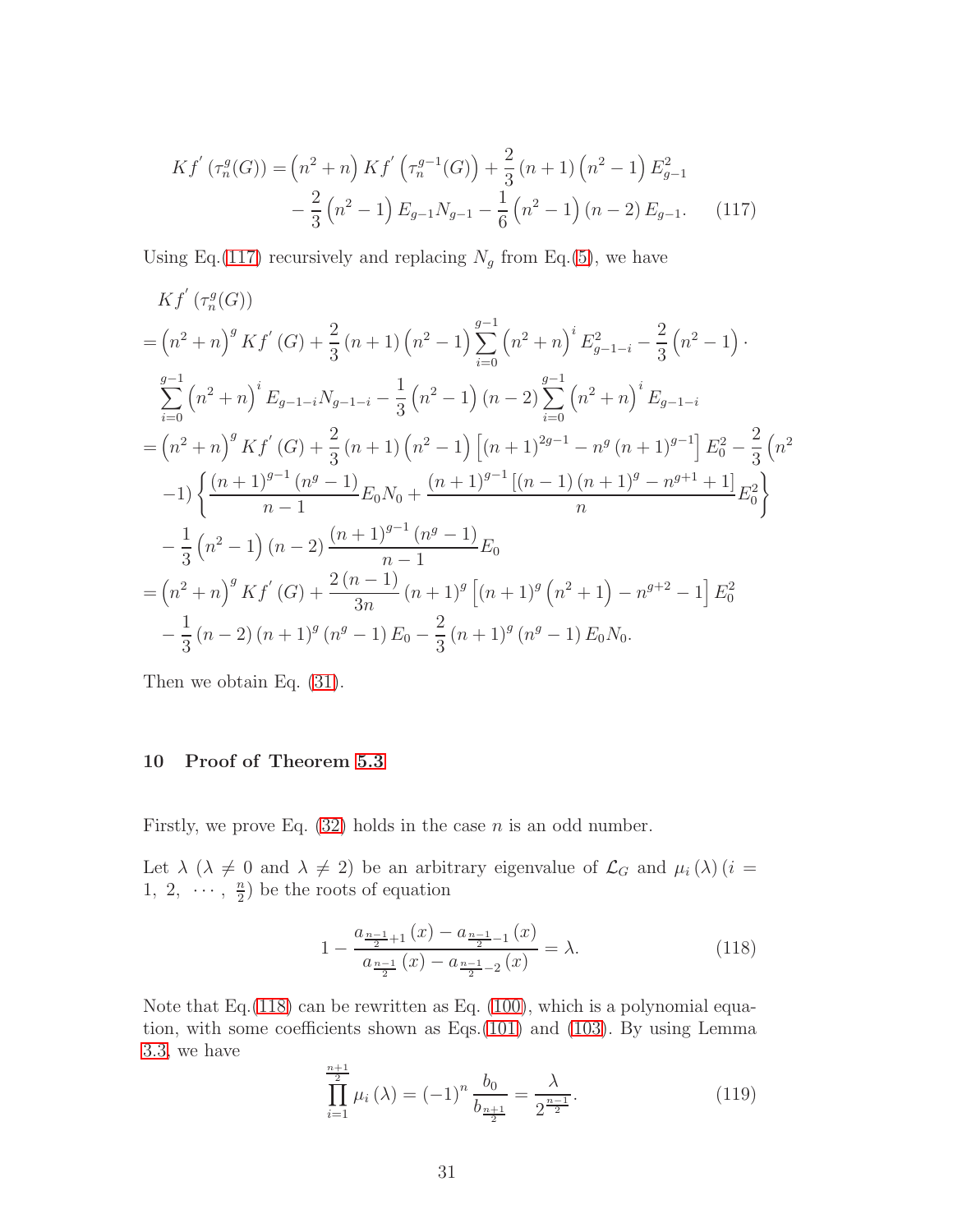Similarly, let  $\mu_i(i=1,2,\dots,\frac{n-1}{2})$  be the roots of equation  $a_{\frac{n-1}{2}}-a_{\frac{n-1}{2}-1}=0$ ,  $\mu_i(i = \frac{n-1}{2} + 1, \frac{n-1}{2} + 2, \cdots, n-1)$  be the roots of equation  $a_{\frac{n-1}{2}} + a_{\frac{n-1}{2}-1} = 0$ , and  $\hat{\mu}_i (i = 1, 2, \dots, \frac{n-1}{2})$  be the roots of equation  $a_{\frac{n-1}{2}} = 0$ . Rewriting these equations as polynomial equation and using Lemma  $3.3$ , we have

$$
\prod_{i=1}^{\frac{n-1}{2}} \check{\mu}_i = \frac{1}{2^{\frac{n-1}{2}}},\tag{120}
$$

$$
\prod_{i=\frac{n-1}{2}+1}^{n-1} \check{\mu}_i = \frac{n}{2^{\frac{n-1}{2}}},\tag{121}
$$

and

$$
\prod_{i=1}^{\frac{n-1}{2}} \hat{\mu}_i = \frac{n+1}{2^{\frac{n+1}{2}}}.\tag{122}
$$

Let  $0 = \lambda_1 < \lambda_2 \leq \lambda_3 \leq \cdots \leq \lambda_{N_0}$  be the eigenvalues of the normalized Laplacian  $\mathcal{L}_G$ . If G is non-bipartite, Note that the normalized Laplacian spectrum  $\sigma(\tau_n(G))$  of graph  $\tau_n(G)$  are shown in Eq. [\(108\)](#page-27-3), we have

$$
\prod_{\mu \in \sigma(\tau_n(G)), \mu \neq 0} \mu
$$
\n
$$
= \left( \prod_{i=1}^{\frac{n-1}{2}} \hat{\mu}_i \right)^{N_0} \times \left( \prod_{i=1}^{\frac{n-1}{2}} \check{\mu}_i \right)^{E_0 - N_0} \times \left( \prod_{i=\frac{n-1}{2}+1}^{n-1} \check{\mu}_i \right)^{E_0 - N_0 + 1} \times \prod_{i=2}^{N_0} \prod_{j=1}^{\frac{n-1}{2}} \mu_j(\lambda_i)
$$
\n
$$
= \left( \frac{n+1}{2^{\frac{n+1}{2}}} \right)^{N_0} \times \left( \frac{1}{2^{\frac{n-1}{2}}} \right)^{E_0 - N_0} \times \left( \frac{n}{2^{\frac{n-1}{2}}} \right)^{E_0 - N_0 + 1} \times \prod_{i=2}^{N_0} \frac{\lambda_i}{2^{\frac{n-1}{2}}}
$$
\n
$$
= \frac{n^{E_0 - N_0 + 1}}{(2^{n-1})^{E_0}} \left( \frac{n+1}{2} \right)^{N_0} \times \prod_{i=2}^{N_0} \lambda_i.
$$
\n(123)

Therefore,

<span id="page-31-0"></span>
$$
\frac{N_{st}(G(n))}{N_{st}(G)} = \frac{2^{N_1} \prod_{\mu \in \sigma(\tau_n(G)), \mu \neq 0} \mu}{(n+1) \prod_{i=2}^{N_0} \lambda_i} = n^{E_0 - N_0 + 1} (n+1)^{N_0 - 1}.
$$
 (124)

Thus, Eq.  $(32)$  holds in the case *n* is an odd number and *G* is non-bipartite.

In the case  $n$  is an odd number and  $G$  is bipartite, recalling the normalized Laplacian spectrum  $\sigma(\tau_n(G))$  of graph  $\tau_n(G)$  are shown in Eq. [\(110\)](#page-28-1), we can also verify that Eq.  $(32)$  holds. Therefore Eq.  $(32)$  holds in the case n is an odd number.

Then, we prove Eq.  $(32)$  holds in the case *n* is an even number.

Let  $\lambda$  ( $\lambda \neq 0$  and  $\lambda \neq 2$ ) be an arbitrary eigenvalue of  $\mathcal{L}_G$  and  $\mu_i(\lambda)$  (i =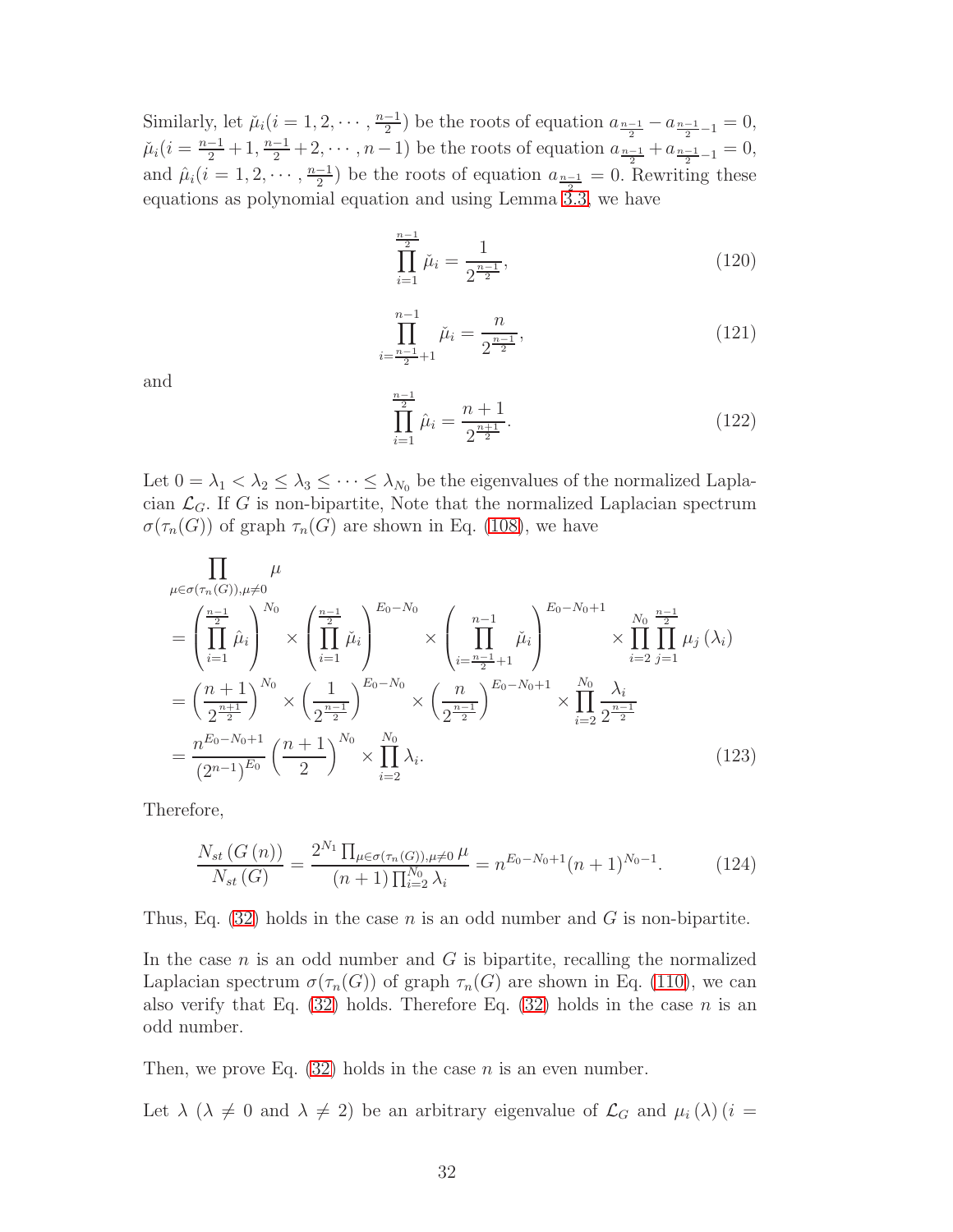$1, 2, \cdots, \frac{n}{2}$  $\frac{n}{2}$ ) be the roots of equation

$$
1 - \frac{a_{\frac{n}{2}}(x) - a_{\frac{n}{2}-1}(x)}{a_{\frac{n}{2}-1}(x) - a_{\frac{n}{2}-2}(x)} = \lambda.
$$
 (125)

Similar to the proof of Eq. [\(119\)](#page-30-3), we have

$$
\prod_{i=1}^{\frac{n}{2}} \mu_i\left(\lambda\right) = \frac{\lambda}{2^{\frac{n}{2}}}.\tag{126}
$$

Similarly, let  $\mu_i(i = 1, 2, \dots, \frac{n}{2})$  $\frac{n}{2}$ ) be the roots of equation  $a_{\frac{n}{2}} - a_{\frac{n}{2}-2} = 0$ ,  $\mu_i(i = \frac{n}{2} + 1, \frac{n}{2} + 2, \cdots, n - 1)$  be the roots of equation  $a_{\frac{n}{2}-1} = 0$ , and  $\mu_i(i = 1, 2, \ldots, n - 1)$  $1, 2, \cdots, \frac{n}{2}$  $\frac{n}{2}$  be the roots of equation  $a_{\frac{n}{2}} + a_{\frac{n}{2}-1} = 0$ . We have

$$
\prod_{i=1}^{\frac{n}{2}} \check{\mu}_i = \frac{1}{2^{\frac{n}{2}-1}},\tag{127}
$$

$$
\prod_{i=\frac{n}{2}+1}^{n-1} \breve{\mu}_i = \frac{n}{2^{\frac{n}{2}}},\tag{128}
$$

and

<span id="page-32-0"></span>
$$
\prod_{i=1}^{\frac{n}{2}} \hat{\mu}_i = \frac{n+1}{2^{\frac{n}{2}}}.\tag{129}
$$

Calculating the normalized Laplacian spectrum  $\sigma(\tau_n(G))$  of graph  $\tau_n(G)$  by using Theorem [4.3](#page-8-1) in the case *n* is even number, we can also get Eq.  $(124)$ . Thus, Eq.  $(32)$  holds in the case *n* is an even number.

Recalling the definition of the iterated *n*-polygon graph with generation  $g$  (see Definition [2.8\)](#page-3-2), for any  $g \geq 1$ ,  $\tau_n^g(G) = \tau_n(\tau_n^{g-1}(G))$ . Therefore, we can obtain from from Eq.[\(32\)](#page-10-3) that, for any  $g \geq 1$ ,

$$
N_{st}\left(\tau_n^g(G)\right) = (n+1)^{N_{g-1}-1} n^{E_{g-1}-N_{g-1}+1} \cdot N_{st}\left(\tau_n^{g-1}(G)\right). \tag{130}
$$

By using Eq.[\(130\)](#page-32-0) recursively, we obtain Eq.[\(33\)](#page-10-4).

# 11 Conclusion

Given the normalized Laplacian spectrum of an arbitrary connected graph G, we have obtained the normalized Laplacian spectrum of the graph  $\tau_n(G)$ , which is obtained by replacing each edge of G with a  $(n+1)$ -polygon  $(n \geq 2)$ . Then, the normalized Laplacian spectrum of the graphs  $\tau_n^g(G)$   $(g \geq 0)$  can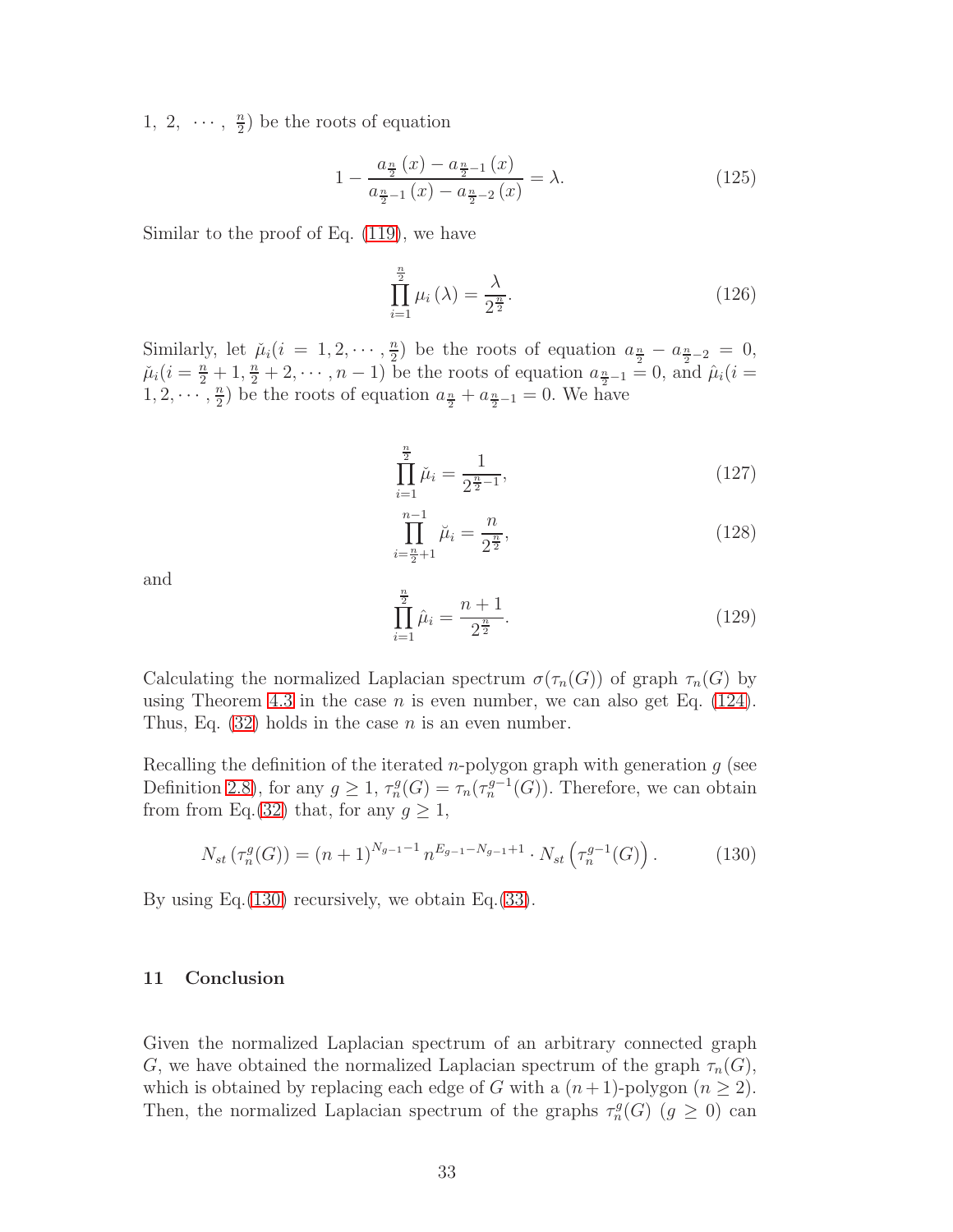also be obtained. As applications, we also calculated the multiplicative degree-Kirchhoff index, the Kemeny's const and the number of spanning trees for graphs  $\tau_n^g(G)$   $(g \ge 0)$ . Note that 'edge replacing' is a common graph operator which were widely used to construct different meaningful networks. The results obtained here would be helpful for network optimization.

## Acknowledgement(s)

The authors would like to express their sincere gratitude to all former researchers who present original results they quote in this manuscript.

#### Disclosure statement

No potential conflict of interest was reported by the authors.

## Funding

The work is supported by the National Natural Science Foundation of China (Grant No. 61873069 and 61772147).

# ORCID

Junhao Peng, https://orcid.org/0000-0001-8839-7070

# References

- <span id="page-33-0"></span>[1] L. Lovász, Random walks on graphs: A survey, in: D. Miklós, V. T. Sós, T. Szönyi (Eds.), Combinatorics, Paul Erdös is Eighty, Vol. 2, János Bolyai Mathematical Society, Budapest, 1996, pp. 353–398.
- <span id="page-33-1"></span>[2] D. M. Cvetković, P. Rowlinson, S. Simić, An introduction to the theory of graph spectra, Vol. 75, Cambridge University Press, London, 2010.
- <span id="page-33-2"></span>[3] F. R. Chung, F. C. Graham, Spectral graph theory, no. 92, American Mathematical Soc., 1997.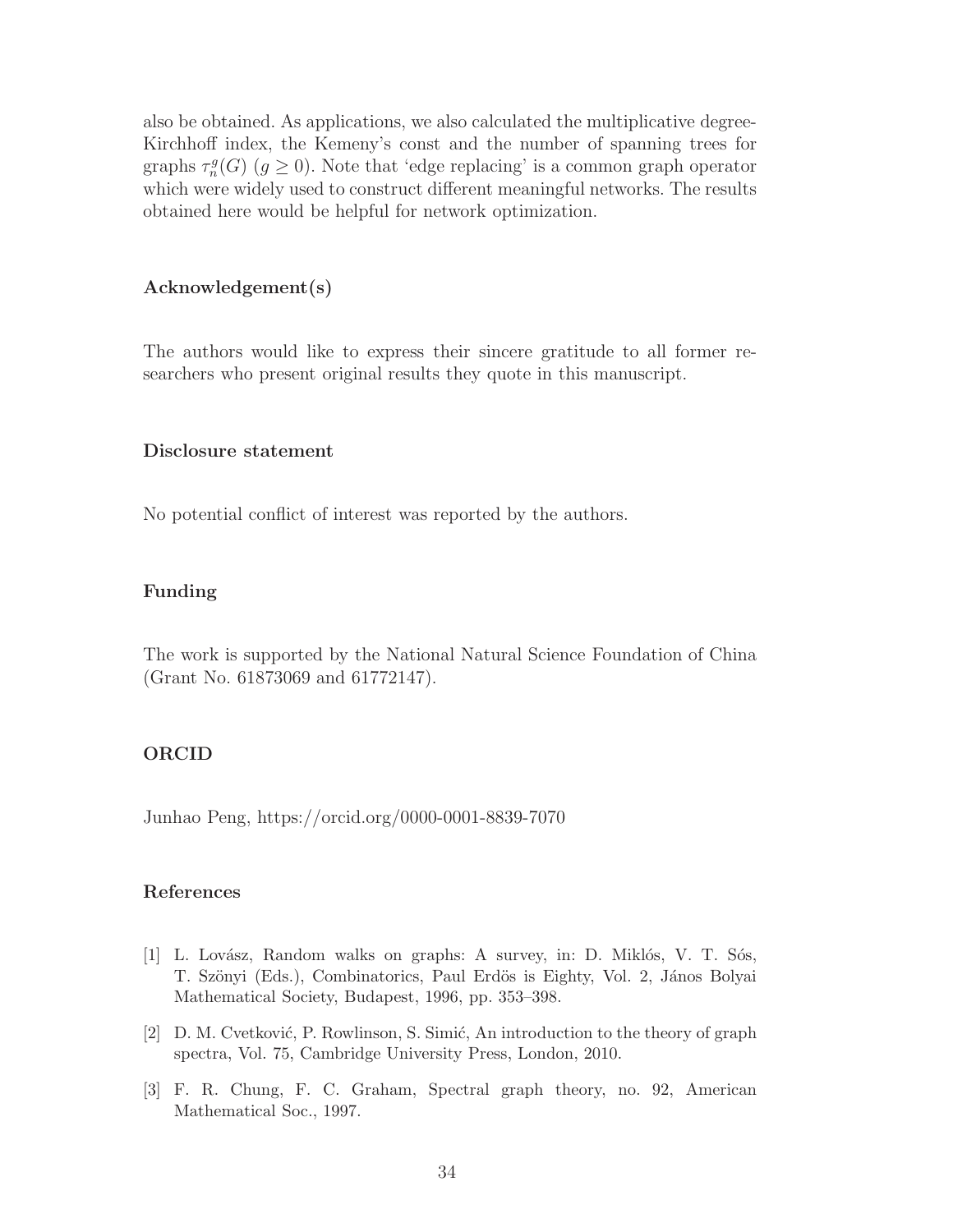- <span id="page-34-1"></span><span id="page-34-0"></span>[4] R. Mehatari, A. Banerjee, Effect on normalized graph laplacian spectrum by motif attachment and duplication, Appl. Math. Comput. 261 (2015) 382–387.
- <span id="page-34-2"></span>[5] S. Redner, A Guide to First-Passage Processes, Cambridge University Press, UK, 2007.
- [6] K. W. Wen, L. F. Huang, Q. Wang, J. S. Yu, Modulation of first-passage time for gene expression via asymmetric cell division, Int. J. Biomath. 12 (4) (2019) 97–114.
- <span id="page-34-4"></span><span id="page-34-3"></span>[7] S. H. Wang, Graph Theory, The Chinese science publishing company, 2004.
- <span id="page-34-5"></span>[8] A. E. Brouwer, A. E. Brouwer, Spectra of Graphs, Springer New York, 2012.
- [9] M. Cavers, S. Fallat, S. Kirkland, On the normalized Laplacian energy and general Randić index  $R_{-1}$  of graphs, Linear Multilinear Algebra 433 (1) (2010) 172–190.
- [10] Y. Lin, Z. Z. Zhang, Random walks in weighted networks with a perfect trap: An application of Laplacian spectra, Phys. Rev. E 87 (6) (2013) 062140. [doi:10.1103/PhysRevE.87.062140](http://dx.doi.org/10.1103/PhysRevE.87.062140).
- [11] Z. Z. Zhang, Y. Lin, X. Y. Guo, Eigenvalues for the transition matrix of a smallworld scale-free network: Explicit expressions and applications, Phys. Rev. E 91 (2015) 062808.
- [12] J. Huang, S. C. Li, On the normalized laplacians spectrum, degree-kirchhoff index and the spanning trees of graphs, Bull. Aust. Math. Soc 91 (3) (2015) 353–367.
- [13] Z. Z. Zhang, Y. Lin, X. Y. Guo, Eigenvalues for the transition matrix of a smallworld scale-free network: Explicit expressions and applications, Phys. Rev. E 91 (2015) 062808.
- [14] R. Sharma, B. Adhikari, A. Mishra, Structural and spectral properties of corona graphs, Discrete Applied Mathematics 228 (2017) 14–31.
- [15] Y. Qi, Z. Z. Zhang, Spectral Properties of Extended Sierpinski Graphs and Their Applications, IEEE Trans. Netw. Sci. Eng. 6 (3) (2019) 512–522.
- [16] C. L. He, S. C. Li, W. J. Luo, L. Q. Sun, Calculating the normalized laplacian spectrum and the number of spanning trees of linear pentagonal chains, Journal of Computational and Applied Mathematics 344 (2018) 381–393.
- <span id="page-34-6"></span>[17] G.-S. Cheon, J. S. Kim, S. A. Mojallal, Spectral properties of pascal graphs, Linear Multilinear Algebra 66 (7) (2018) 1403–1417.
- <span id="page-34-7"></span>[18] S. N. Dorogovtsev, A. V. Goltsev, J. F. F. Mendes, Pseudofractal scale-free web, Phys. Rev. E 65 (2002) 066122. [doi:10.1103/PhysRevE.65.066122](http://dx.doi.org/10.1103/PhysRevE.65.066122).
- <span id="page-34-8"></span>[19] H. D. Rozenfeld, S. Havlin, D. Ben-Avraham, Fractal and transfractal recursive scale-free nets, New J. Phys. 9 (175).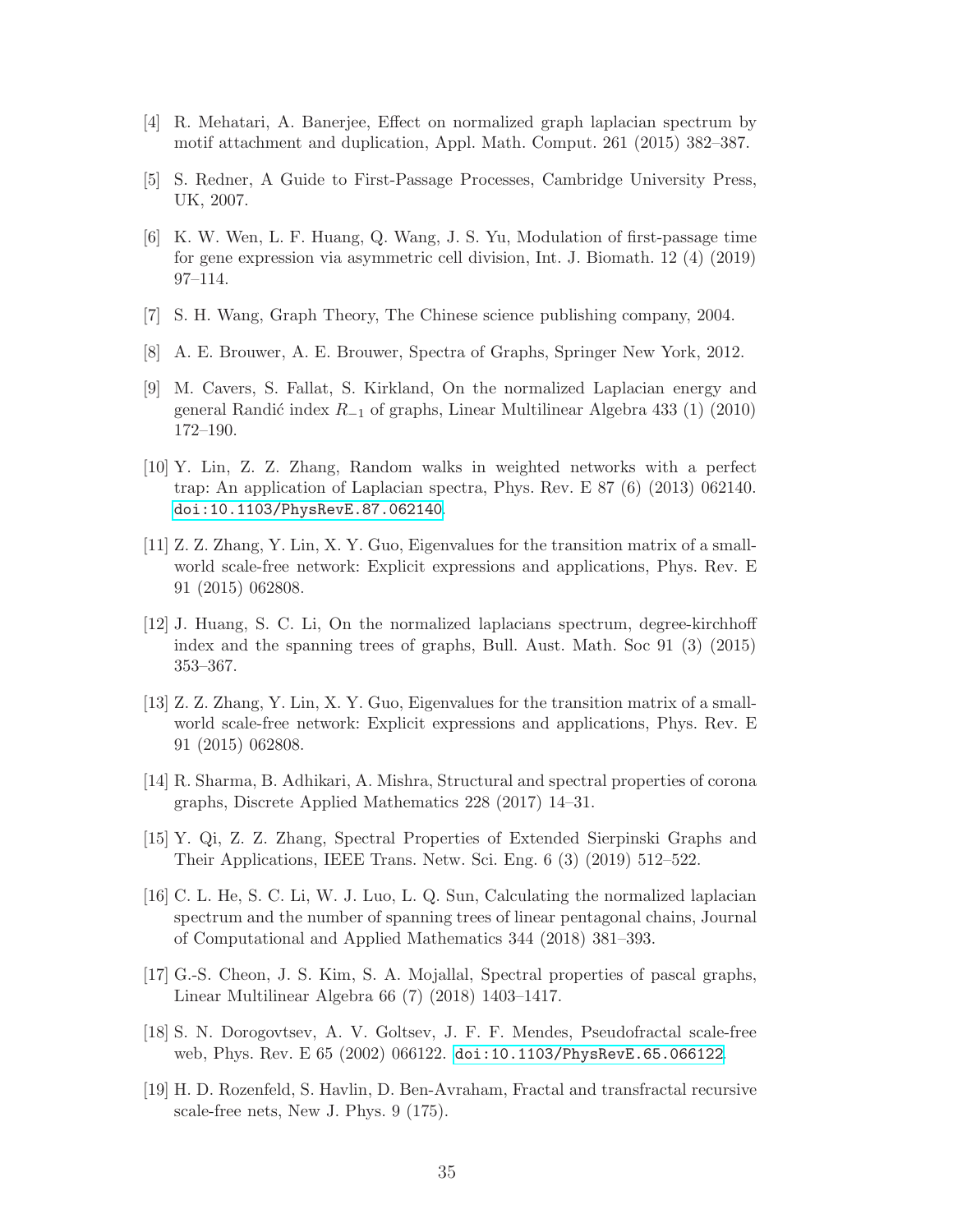- <span id="page-35-2"></span><span id="page-35-0"></span>[20] L. Gao, J. H. Peng, C. M. Tang, A. P. Riascos, Trapping efficiency of random walks on weighted scale-free trees, J. Stat. Mech. 2021 (6) (2021) 063405.
- <span id="page-35-1"></span>[21] J. H. Peng, E. Agliari, Scaling laws for diffusion on (trans)fractal scale-free networks, Chaos 27 (8) (2017) 083108.
- [22] J. H. Peng, E. Agliari, Z. Z. Zhang, Exact calculations of first-passage properties on the pseudofractal scale-free web, Chaos 25 (7) (2015) 073118.
- <span id="page-35-3"></span>[23] Z. Z. Zhang, Y. Lin, Y. J. Ma, Effect of trap position on the efficiency of trapping in treelike scale-free networks, J. Phys. A 44 (7) (2011) 075102.
- <span id="page-35-4"></span>[24] E. Agliari, Exact mean first-passage time on the T-graph, Phys. Rev. E 77 (1) (2008) 011128. [doi:10.1103/PhysRevE.77.011128](http://dx.doi.org/10.1103/PhysRevE.77.011128).
- [25] P. C. Xie, Z. Z. Zhang, F. Comellas, On the spectrum of the normalized laplacian of iterated triangulations of graphs, Appl. Math. Comput. 273 (2016) 1123– 1129.
- <span id="page-35-5"></span>[26] H. Y. Chen, Hitting times for random walks on subdivision and triangulation graphs, Linear Multilinear Algebra 66 (1) (2018) 117–130.
- [27] C. Wang, Z. Guo, S. Li, Expected hitting times for random walks on the ktriangle graph and their applications, Appl. Math. Comput. 338 (2018) 698– 710.
- <span id="page-35-6"></span>[28] Z. Guo, S. Li, X. Liu, X. Mei, Expected hitting times for random walks on the diamond hierarchical graphs involving some classical parameters, Linear Multilinear Algebra 69 (10) (2021) 1841–1857.
- <span id="page-35-7"></span>[29] D. Q. Li, Y. P. Hou, The normalized laplacian spectrum of quadrilateral graphs and its applications, Appl. Math. Comput. 297 (2017) 180–188.
- [30] J. Huang, S. H. Li, Expected hitting times for random walks on quadrilateral graphs and their applications, Linear Multilinear Algebra 66 (12) (2018) 2389– 2408.
- <span id="page-35-8"></span>[31] X. J. Xu, P. W. Wang, Z. P. Wang, The normalized laplacian spectrum of pentagonal graphs and its applications, Journal of Mathematical Research with Applications 039 (004) (2019) 343–352.
- <span id="page-35-10"></span><span id="page-35-9"></span>[32] X. D. Zhang, A Matrix Algebra Approach to Artificial Intelligence, Springer Nature Singapore Pte Ltd, 2020.
- <span id="page-35-11"></span>[33] P. Borwein, T. Erdelyi, Polynomials and polynomial inequalities, Springer, 1997.
- [34] A. Jeribi, Spectral theory and applications of linear operators and block operator matrices, Springer International Publishing, 2015.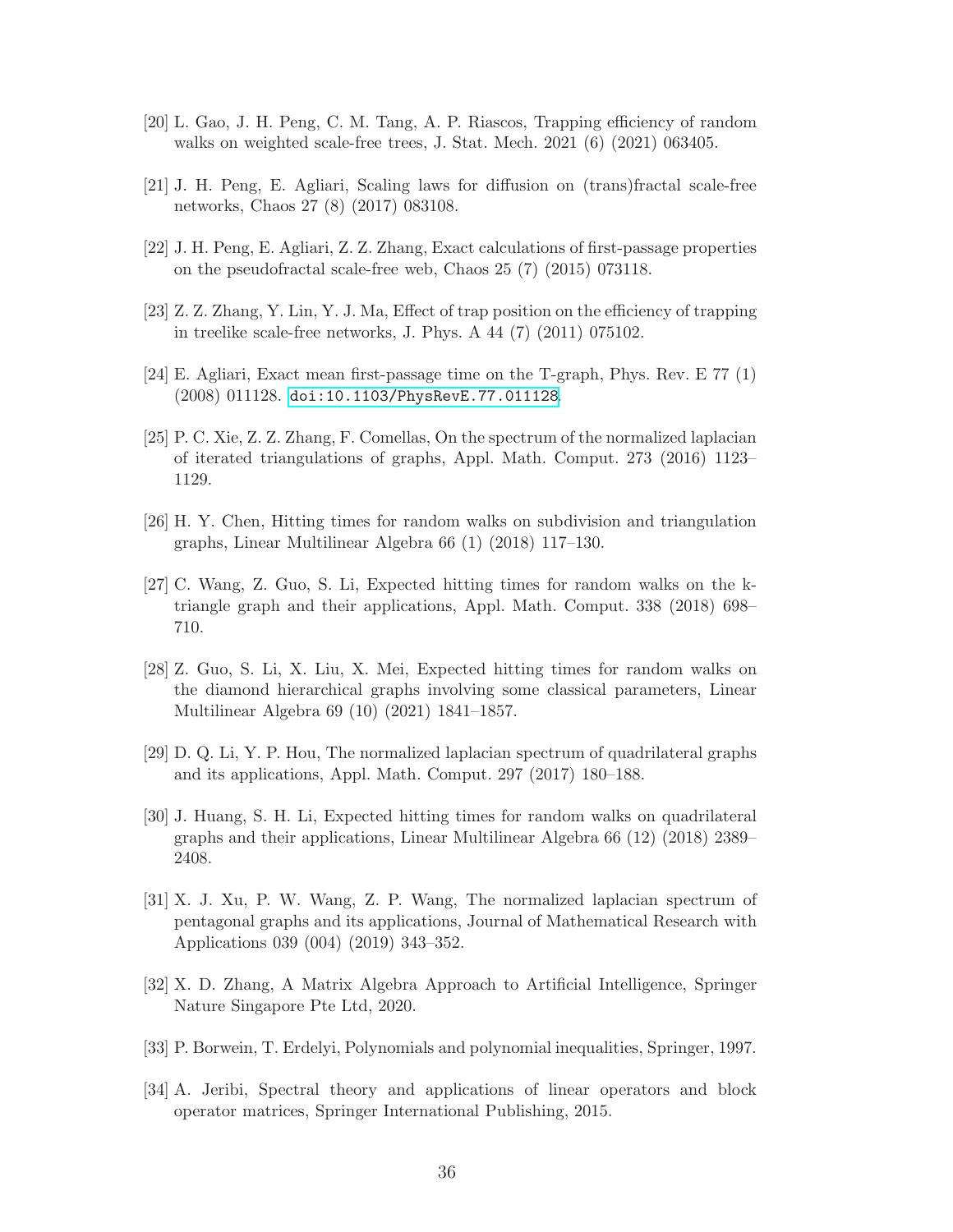#### <span id="page-36-0"></span>A The proof of the Lemma [3.6](#page-5-0)

Here, we use ' $a_k$ ' to represent ' $a_k(\mu)$ ' to lighten the notations. Firstly, we solve the recursive relation which series  $\{a_n\}$  satisfies and present the general formula of  $\{a_n\}$ . Let  $\beta = 2(1-\mu)$ . Then the recursive relation of series  $\{a_n(\mu)\}$ can be rewritten as

<span id="page-36-1"></span>
$$
a_n = \beta a_{n-1} - a_{n-2}, \tag{A.1}
$$

with initial conditions  $a_{-1} = 0$ ,  $a_0 = 1$ . The characteristic equation of equation [\(A.1\)](#page-36-1) is  $x^2 - \beta x + 1 = 0$ , with roots  $x = \frac{\beta \pm i \sqrt{4 - \beta^2}}{2}$  $\frac{a^{n+1}-b}{2}$ . Then  $\{a_n(\mu)\}\)$  can be rewritten as

$$
a_n = c_1 \left(\frac{\beta + i\sqrt{4 - \beta^2}}{2}\right)^n + c_2 \left(\frac{\beta - i\sqrt{4 - \beta^2}}{2}\right)^n. \tag{A.2}
$$

By using the initial conditions  $a_{-1} = 0$ ,  $a_0 = 1$ , we have

$$
\begin{cases}\na_{-1} = c_1 \left(\frac{\beta + i \sqrt{4 - \beta^2}}{2}\right)^{-1} + c_2 \left(\frac{\beta - i \sqrt{4 - \beta^2}}{2}\right)^{-1} = 0 \\
a_0 = c_1 + c_2 = 1\n\end{cases}
$$
\n(A.3)

which yields

$$
\begin{cases}\nc_1 = \frac{1}{2} - \frac{i\beta}{2\sqrt{4-\beta^2}} \\
c_2 = \frac{1}{2} + \frac{i\beta}{2\sqrt{4-\beta^2}}\n\end{cases}.
$$
\n(A.4)

Therefore,

<span id="page-36-2"></span>
$$
a_n(\mu)
$$
  
=  $(\frac{1}{2} - \frac{i\beta}{2\sqrt{4-\beta^2}}) (\frac{\beta + i\sqrt{4-\beta^2}}{2})^n + (\frac{1}{2} + \frac{i\beta}{2\sqrt{4-\beta^2}}) (\frac{\beta - i\sqrt{4-\beta^2}}{2})^n$   
\equiv  $a_n(\beta)$ , (A.5)

where  $\beta = 2(1 - \mu)$ . Then, we prove the results of Lemma [3.6](#page-5-0) item-by-item.

(i) Note that  $\beta = 2(1 - \mu)$ . Then  $2[1 - (2 - \mu)] = 2(\mu - 1) = -\beta$ . Therefore,

$$
a_n(2 - \mu) = a_n(-\beta)
$$
  
=  $(\frac{1}{2} - \frac{-i\beta}{2\sqrt{4 - \beta^2}}) \left(\frac{-\beta + i\sqrt{4 - \beta^2}}{2}\right)^n + (\frac{1}{2} + \frac{-i\beta}{2\sqrt{4 - \beta^2}}) \left(\frac{-\beta - i\sqrt{4 - \beta^2}}{2}\right)^n$   
=  $(-1)^n \left[ (\frac{1}{2} + \frac{i\beta}{2\sqrt{4 - \beta^2}}) \left(\frac{\beta - i\sqrt{4 - \beta^2}}{2}\right)^n + (\frac{1}{2} - \frac{i\beta}{2\sqrt{4 - \beta^2}}) \left(\frac{\beta + i\sqrt{4 - \beta^2}}{2}\right)^n \right]$   
=  $(-1)^n a_n(\beta) = (-1)^n a_n(\mu).$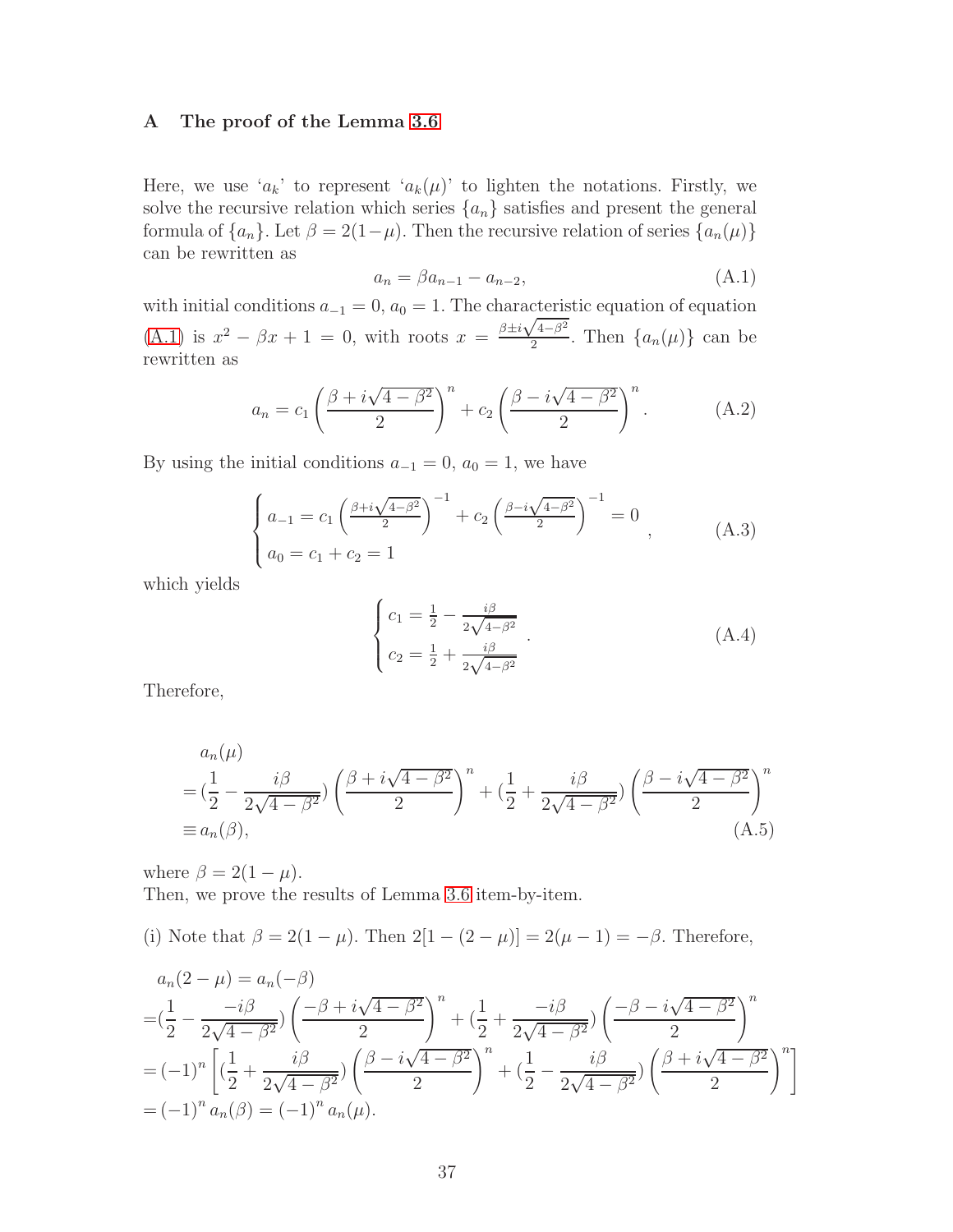(ii) Note that  $\beta = 2(1 - \mu)$ . Then

$$
\beta = \begin{cases} 2 & \text{if } \mu = 0 \\ -2 & \text{if } \mu = 2 \end{cases}.
$$

Replacing  $\beta$  with 2 and  $-2$  respectively in Eq. [\(A.5\)](#page-36-2), we get Eqs. [\(7\)](#page-5-2) and [\(8\)](#page-5-5).

(iii) Firstly, we prove  $a_n(\mu)$  is a polynomial of degree n while  $(n \geq 0)$  by mathematical induction.

Step 1: for  $n = 0$  and  $n = 1$ ,

$$
a_0(\mu) = 1,\tag{A.6}
$$

$$
a_1(\mu) = -2\mu + 2. \tag{A.7}
$$

It is obvious that  $a_0(\mu)$  and  $a_1(\mu)$  are polynomials of degree 0 and 1 respectively.

Step 2: for any  $n \geq 2$ , we assume  $a_{n-1}(\mu)$  and  $a_{n-2}(\mu)$  are polynomials of degree  $n-1$  and  $n-2$  respectively.

$$
a_2(\mu) = 4\mu^2 - 8\mu + 3. \tag{A.8}
$$

Note that  $a_n(\mu) = 2(1 - \mu)a_{n-1}(\mu) - a_{n-2}(\mu)$ . Then, the degree of polynomial  $a_n(\mu)$  is just 1 plus the degree of polynomial  $a_{n-1}(\mu)$ . Therefore  $a_n(\mu)$  is a polynomial of degree n, which can be expressed as

<span id="page-37-0"></span>
$$
a_n(\mu) = \sum_{i=0}^n a_n^{(i)} \mu^i,
$$
\n(A.9)

where  $a_n^{(i)}$  is the coefficient of  $\mu^i$ .

Replacing  $a_n(\mu)$ ,  $a_{n-1}(\mu)$  and  $a_{n-2}(\mu)$  from Eq. [\(A.9\)](#page-37-0) in recursive equation  $a_n(\mu) = 2(1-\mu)a_{n-1}(\mu) - a_{n-2}(\mu)$ , we find  $\{a_n^{(0)}\}$  satisfies the following recurrence relation

<span id="page-37-1"></span>
$$
a_n^{(0)} = 2a_{n-1}^{(0)} - a_{n-2}^{(0)}, \tag{A.10}
$$

with initial conditions  $a_0^{(0)} = 1$  and  $a_1^{(0)} = 2$ .

By solving the recursive equation as shown in Eq.  $(A.10)$ , we obtain Eq.  $(9)$ .

Similarly, we find  $\{a_n^{(1)}\}$  satisfies the following recurrence relation

<span id="page-37-2"></span>
$$
a_n^{(1)} = -2a_{n-1}^{(0)} + 2a_{n-1}^{(1)} - a_{n-2}^{(1)} = -2n + 2a_{n-1}^{(1)} - a_{n-2}^{(1)},
$$
\n(A.11)

with initial conditions  $a_1^{(1)} = -2, a_2^{(1)} = -8$ ; and  $\{a_n^{(n)}\}$  satisfies the following recurrence relation

<span id="page-37-3"></span>
$$
a_n^{(n)} = -2a_{n-1}^{(n-1)},\tag{A.12}
$$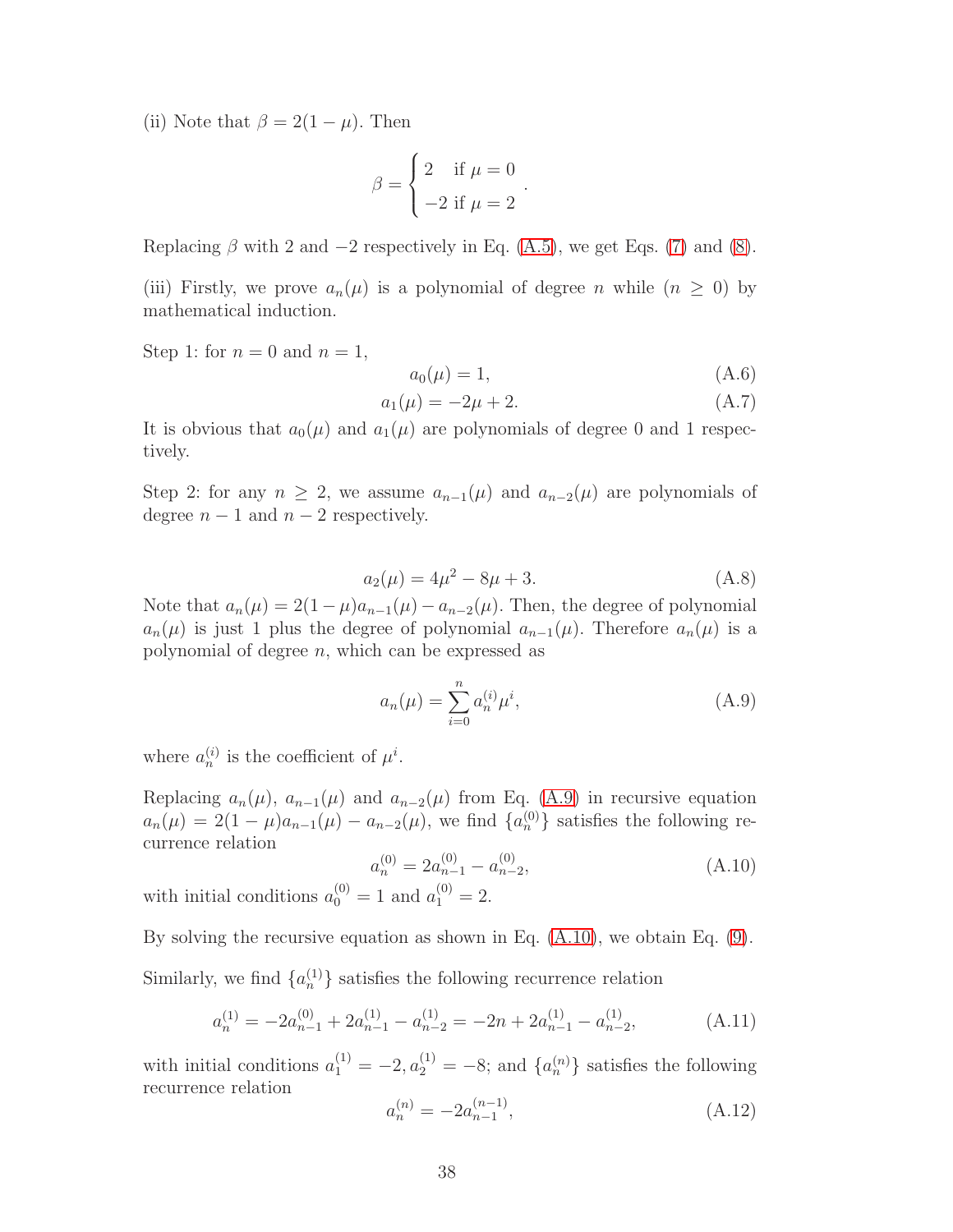with initial condition  $a_0^{(0)} = 1$ . By solving the recurrence relation as shown in Eqs.  $(A.11)$  and  $(A.12)$ , we obtain Eqs.  $(10)$  and  $(11)$ .

(iv) Here, we prove Eq. [\(12\)](#page-5-1) by mathematical induction and Eq. [\(13\)](#page-6-0) can also be obtained similarly.

Step 1: Eq.[\(12\)](#page-5-1) is true for  $n = 2$  and  $n = 3$ .

$$
a_2 = \beta a_1 - a_0 = a_1^2 - a_0^2 = (a_1 + a_0)(a_1 - a_0),
$$

and

$$
a_3 = \beta a_2 - a_1 = (a_2 - a_0) a_1.
$$

Step 2: assume Eq.[\(12\)](#page-5-1) is true for  $n = 2t$  and  $n = 2t + 1$  (*t* is an arbitrary nonnegative integer), i.e.,

$$
a_{2t} = (a_t - a_{t-1}) (a_t + a_{t-1}),
$$
  

$$
a_{2t+1} = (a_{t+1} - a_{t-1}) a_t.
$$

Then,

$$
a_{2t+2} = \beta a_{2t+1} - a_{2t}
$$
  
=  $\beta (a_{t+1} - a_{t-1}) a_t - (a_t^2 - a_{t-1}^2)$   
=  $\beta a_{t+1} a_t - \beta a_{t-1} a_t - a_t^2 + a_{t-1}^2$   
=  $\beta a_{t+1} a_t - a_t^2 - a_{t-1} (\beta a_t - a_{t-1})$   
=  $\beta a_{t+1} a_t - a_t^2 - a_{t-1} a_{t+1}$   
=  $a_{t+1} (\beta a_t - a_{t-1}) - a_t^2$   
=  $a_{t+1}^2 - a_t^2$   
=  $(a_{t+1} + a_t)(a_{t+1} - a_t),$ 

and

$$
a_{2t+3} = \beta a_{2t+2} - a_{2t+1}
$$
  
=  $\beta \left( a_{t+1}^2 - a_t^2 \right) - \left( a_{t+1} - a_{t-1} \right) a_t$   
=  $\beta a_{t+1}^2 - \beta a_t^2 - a_{t+1} a_t + a_{t-1} a_t$   
=  $a_{t+1} \left( \beta a_{t+1} - a_t \right) - a_t \left( \beta a_t - a_{t-1} \right)$   
=  $a_{t+1} a_{t+2} - a_t a_{t+1}$   
=  $a_{t+1} \left( a_{t+2} - a_t \right).$ 

Therefore Eq.[\(12\)](#page-5-1) is true for  $n = 2t + 2$  and  $n = 2t + 3$ . Thus Eq.(12) is true for any  $n \geq 2$ .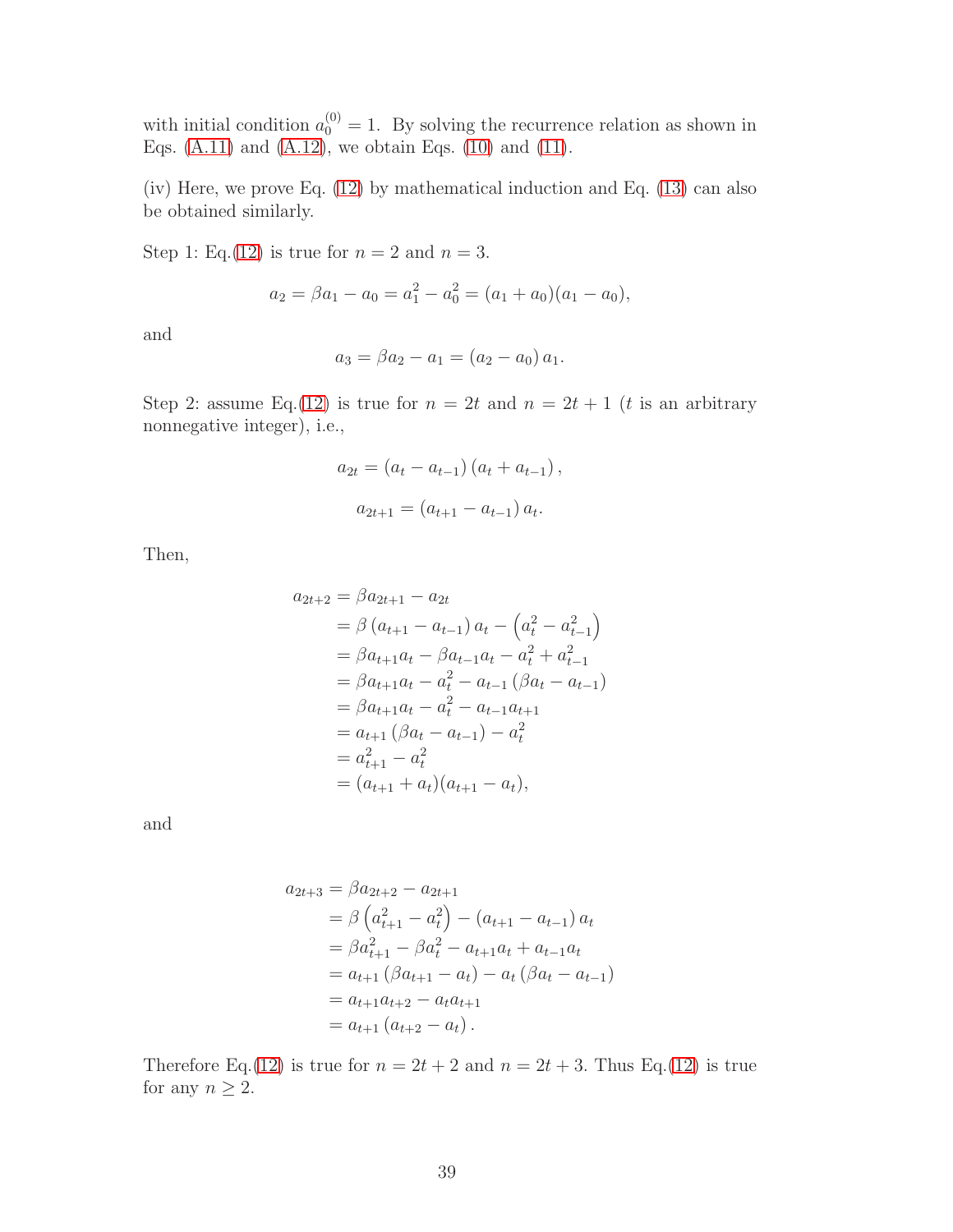<span id="page-39-0"></span>Similarly, we can also prove Eq.[\(13\)](#page-6-0) by mathematical induction.

# B Proof of Lemma [3.7](#page-6-1)

(i) Let  $n (n \geq 3)$  be an arbitrary odd number and  $\mu$  be an arbitrary root of equation  $a_{\frac{n-1}{2}}(\mu) - a_{\frac{n-1}{2}-1}(\mu) = 0$ . Therefore,

$$
a_{\frac{n-1}{2}-1}(\mu) = a_{\frac{n-1}{2}}(\mu) = 2(1-\mu)a_{\frac{n-1}{2}-1}(\mu) - a_{\frac{n-1}{2}-2}(\mu).
$$
 (B.1)

Then

$$
[2(1 - \mu) - 1] a_{\frac{n-1}{2} - 1}(\mu) = a_{\frac{n-1}{2} - 2}(\mu).
$$
 (B.2)

Replacing  $a_{\frac{n-1}{2}+1}(\mu)$  and  $a_{\frac{n-1}{2}}(\mu)$  with  $2(1-\mu)a_{\frac{n-1}{2}}(\mu) - a_{\frac{n-1}{2}-1}(\mu)$  and 2 (1 –  $\mu$ )  $a_{\frac{n-1}{2}-1}(\mu) - a_{\frac{n-1}{2}-2}(\mu)$  in  $1 - \frac{a_{\frac{n-1}{2}+1} - a_{\frac{n-1}{2}-1}}{a_{\frac{n-1}{2}} - a_{\frac{n-1}{2}-2}}$  $\frac{a_{n-1}-a_{n-1}}{a_{n-1}-a_{n-1}-2}$  respectively, we obtain

$$
1 - \frac{a_{\frac{n-1}{2}+1}(\mu) - a_{\frac{n-1}{2}-1}(\mu)}{a_{\frac{n-1}{2}}(\mu) - a_{\frac{n-1}{2}-2}(\mu)} = 1 - \frac{2(1-\mu)a_{\frac{n-1}{2}}(\mu) - a_{\frac{n-1}{2}-1}(\mu) - a_{\frac{n-1}{2}-2}(\mu)}{2(1-\mu)a_{\frac{n-1}{2}-1}(\mu) - a_{\frac{n-1}{2}-2}(\mu) - a_{\frac{n-1}{2}-2}(\mu)}
$$
  
= 
$$
1 - \frac{[2(1-\mu) - 2]a_{\frac{n-1}{2}-1}(\mu)}{\{2(1-\mu) - 2[2(1-\mu) - 1]\}a_{\frac{n-1}{2}-1}(\mu)}
$$
  
= 2. (B.3)

One can easy obtain from Eq.[\(12\)](#page-5-1) that

$$
a_{n-1} = \left(a_{\frac{n-1}{2}} - a_{\frac{n-1}{2}-1}\right)\left(a_{\frac{n-1}{2}} + a_{\frac{n-1}{2}-1}\right) = 0. \tag{B.4}
$$

By using Eqs. $(12)$  and  $(13)$ , we have

$$
a_{n-2}(\mu) = a_{\frac{n-2-1}{2}}(\mu) \left( a_{\frac{n-2-1}{2}+1}(\mu) - a_{\frac{n-2-1}{2}-1}(\mu) \right)
$$
  
\n
$$
= a_{\frac{n-1}{2}-1}(\mu) \left( a_{\frac{n-1}{2}}(\mu) - a_{\frac{n-1}{2}-2}(\mu) \right)
$$
  
\n
$$
= a_{\frac{n-1}{2}}(\mu) \left( a_{\frac{n-1}{2}}(\mu) - a_{\frac{n-1}{2}-2}(\mu) \right)
$$
  
\n
$$
= 1 + a_{n-1}(\mu)
$$
  
\n
$$
= 1.
$$
 (B.5)

(ii) Let  $\mu$  be an arbitrary root of equation  $a_{\frac{n-1}{2}}(\mu) + a_{\frac{n-1}{2}-1}(\mu) = 0$ . Then

$$
- a_{\frac{n-1}{2}-1}(\mu) = a_{\frac{n-1}{2}}(\mu) = 2(1-\mu)a_{\frac{n-1}{2}-1}(\mu) - a_{\frac{n-1}{2}-2}(\mu)
$$
 (B.6)

Thus

<span id="page-39-1"></span>
$$
[2(1 - \mu) + 1] a_{\frac{n-1}{2} - 1}(\mu) = a_{\frac{n-1}{2} - 2}(\mu).
$$
 (B.7)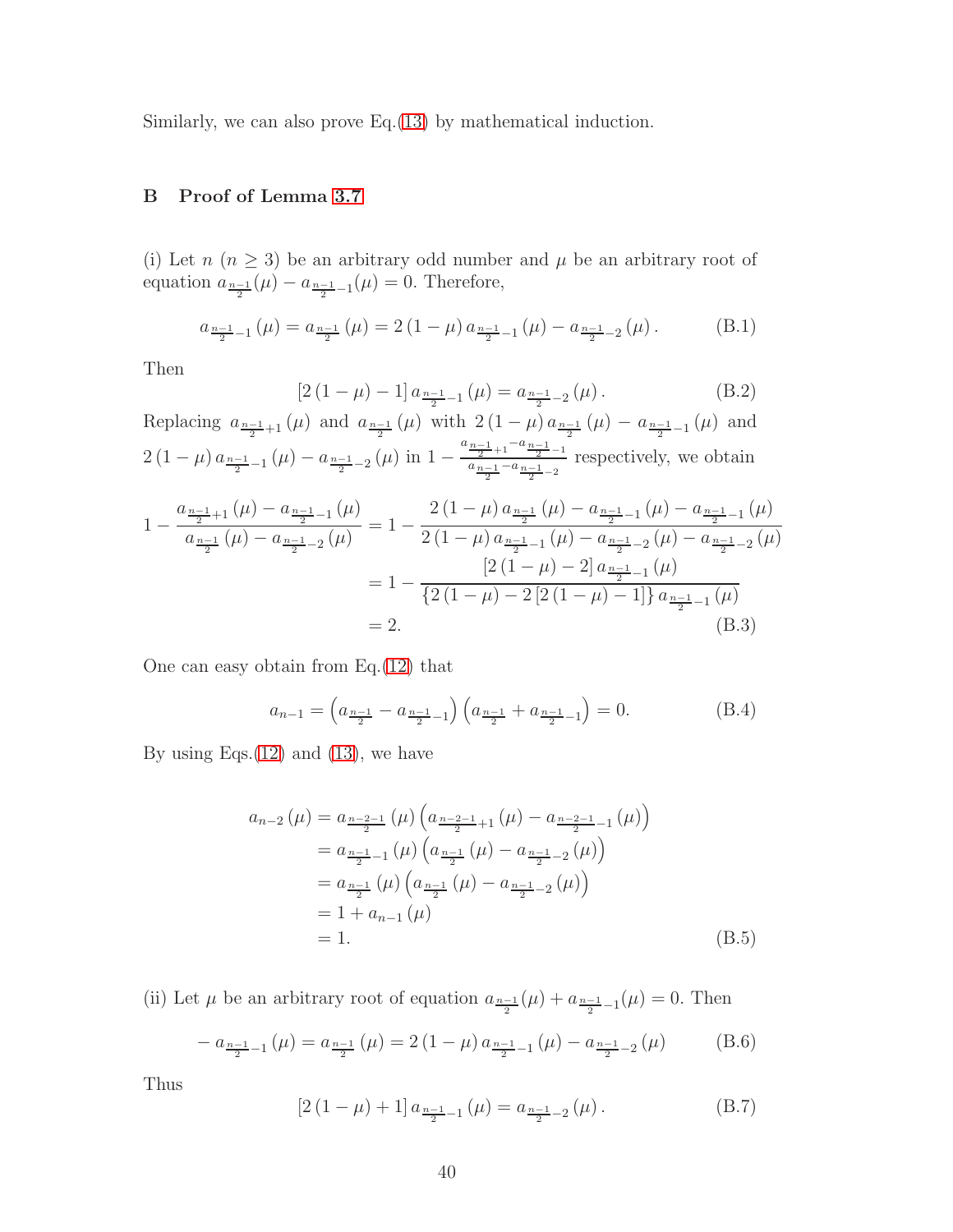Replacing 
$$
a_{\frac{n-1}{2}+1}(\mu)
$$
 and  $a_{\frac{n-1}{2}}(\mu)$  with  $2(1-\mu)a_{\frac{n-1}{2}}(\mu) - a_{\frac{n-1}{2}-1}(\mu)$  and  
\n
$$
2(1-\mu)a_{\frac{n-1}{2}-1}(\mu) - a_{\frac{n-1}{2}-2}(\mu)
$$
 in  $1 - \frac{a_{\frac{n-1}{2}+1} - a_{\frac{n-1}{2}} - 1}{a_{\frac{n-1}{2}-2}}$ , we obtain  
\n
$$
1 - \frac{a_{\frac{n-1}{2}+1}(\mu) - a_{\frac{n-1}{2}-1}(\mu)}{a_{\frac{n-1}{2}}(\mu) - a_{\frac{n-1}{2}-2}(\mu)} = 1 - \frac{2(1-\mu)a_{\frac{n-1}{2}}(\mu) - a_{\frac{n-1}{2}-1}(\mu) - a_{\frac{n-1}{2}-1}(\mu)}{2(1-\mu)a_{\frac{n-1}{2}-1}(\mu) - a_{\frac{n-1}{2}-2}(\mu) - a_{\frac{n-1}{2}-2}(\mu)}
$$
\n
$$
= 1 - \frac{[2(1-\mu)+2]a_{\frac{n-1}{2}-1}(\mu)}{\{2(1-\mu)-2[2(1-\mu)+1]\}a_{\frac{n-1}{2}-1}(\mu)}
$$
\n
$$
= 0
$$
\n(B.8)

Note that  $a_{n-1} = \left(a_{\frac{n-1}{2}} - a_{\frac{n-1}{2}-1}\right)\left(a_{\frac{n-1}{2}} + a_{\frac{n-1}{2}-1}\right)$  $= 0$ . By using Eqs.[\(12\)](#page-5-1) and [\(13\)](#page-6-0), we have

$$
a_{n-2}(\mu) = a_{\frac{n-2-1}{2}}(\mu) \left( a_{\frac{n-2-1}{2}+1}(\mu) - a_{\frac{n-2-1}{2}-1}(\mu) \right)
$$
  
\n
$$
= a_{\frac{n-1}{2}-1}(\mu) \left( a_{\frac{n-1}{2}}(\mu) - a_{\frac{n-1}{2}-2}(\mu) \right)
$$
  
\n
$$
= -a_{\frac{n-1}{2}}(\mu) \left( a_{\frac{n-1}{2}}(\mu) - a_{\frac{n-1}{2}-2}(\mu) \right)
$$
  
\n
$$
= -(1 + a_{n-1}(\mu))
$$
  
\n
$$
= -1
$$
\n(B.9)

(iii) Let  $\mu$  be an arbitrary root of equation  $a_{\frac{n-1}{2}}(\mu) = 0$ . Then

$$
0 = a_{\frac{n-1}{2}}(\mu) = 2(1-\mu)a_{\frac{n-1}{2}-1}(\mu) - a_{\frac{n-1}{2}-2}(\mu),
$$
 (B.10)

which yields

$$
2(1 - \mu) a_{\frac{n-1}{2} - 1}(\mu) = a_{\frac{n-1}{2} - 2}(\mu).
$$

Replacing  $a_{\frac{n-1}{2}+1}(\mu)$  and  $a_{\frac{n-1}{2}-2}(\mu)$  with  $2(1-\mu)a_{\frac{n-1}{2}}(\mu)-a_{\frac{n-1}{2}-1}(\mu)$  and  $2(1-\mu)a_{\frac{n-1}{2}-1}(\mu)$  in  $1-\frac{a_{\frac{n-1}{2}+1}-a_{\frac{n-1}{2}-1}}{a_{\frac{n-1}{2}-a_{\frac{n-1}{2}-2}}}$  $\frac{a_{n-1}-a_{n-1}}{a_{n-1}-a_{n-1}-2}$  respectively, we obtain

$$
1 - \frac{a_{\frac{n-1}{2}+1}(\mu) - a_{\frac{n-1}{2}-1}(\mu)}{a_{\frac{n-1}{2}}(\mu) - a_{\frac{n-1}{2}-2}(\mu)} = 1 - \frac{2(1-\mu)a_{\frac{n-1}{2}}(\mu) - a_{\frac{n-1}{2}-1}(\mu) - a_{\frac{n-1}{2}-1}(\mu)}{-2(1-\mu)a_{\frac{n-1}{2}-1}(\mu)}
$$
  
= 
$$
1 - \frac{1}{1-\mu}.
$$
 (B.11)

Since  $\mu \in (0, 2)$ , we have  $1 - \frac{1}{1 - 1}$  $\frac{1}{1-\mu} \in (-\infty, 0) \cup (2, +\infty).$ 

It is easy to verify from Eq.[\(12\)](#page-5-1) that

$$
a_n(\mu) = \left(a_{\frac{n-1}{2}+1}(\mu) - a_{\frac{n-1}{2}-1}(\mu)\right) a_{\frac{n-1}{2}}(\mu) = 0.
$$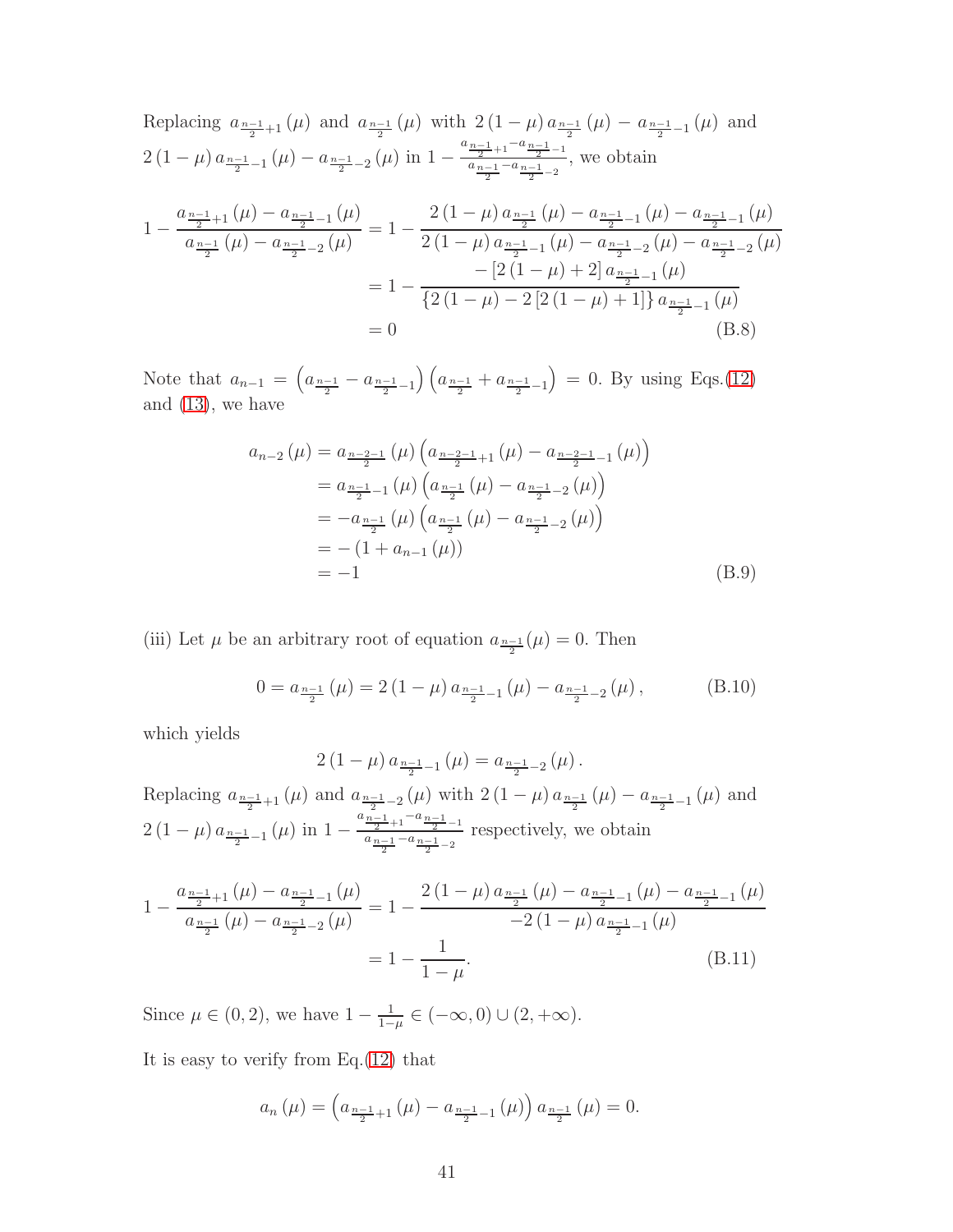Thus

$$
1 = 1 + a_n(\mu)
$$
  
=  $\left(a_{\frac{n+1}{2}-1}(\mu) - a_{\frac{n+1}{2}-2}(\mu)\right) \left(a_{\frac{n+1}{2}}(\mu) + a_{\frac{n+1}{2}-1}(\mu)\right)$   
=  $\left(a_{\frac{n-1}{2}}(\mu) - a_{\frac{n-1}{2}-1}(\mu)\right) \left[2\left(1-\mu\right)a_{\frac{n-1}{2}}(\mu) - a_{\frac{n-1}{2}-1}(\mu) + a_{\frac{n-1}{2}}(\mu)\right]$   
=  $\left(a_{\frac{n-1}{2}-1}(\mu)\right)^2$ . (B.12)

Therefore

$$
a_{n-1}(\mu) = \left(a_{\frac{n-1}{2}}(\mu) - a_{\frac{n-1}{2}-1}(\mu)\right) \left(a_{\frac{n-1}{2}}(\mu) + a_{\frac{n-1}{2}-1}(\mu)\right)
$$
  
=  $-\left(a_{\frac{n-1}{2}-1}(\mu)\right)^2$   
=  $-1.$  (B.13)

Replacing  $a_n(\mu)$  and  $a_{n-1}(\mu)$  with 0 and  $-1$  in  $a_n(\mu) = 2(1 - \mu)a_{n-1}(\mu)$  $a_{n-2}(\mu)$ , we have

$$
a_{n-2}(\mu) = -2(1 - \mu). \tag{B.14}
$$

# <span id="page-41-0"></span>C Proof of Lemma [3.8](#page-6-2)

(i) Let  $n (n \geq 2)$  be an arbitrary even number and  $\mu$  be an arbitrary root of equation  $a_{\frac{n}{2}}(\mu) - a_{\frac{n-2}{2}}(\mu) = 0$ . Then  $a_{\frac{n}{2}}(\mu) = a_{\frac{n-2}{2}}(\mu) = 0$  and

$$
a_{n-1}(\mu) = \left(a_{\frac{n}{2}}(\mu) - a_{\frac{n}{2}-2}(\mu)\right) a_{\frac{n}{2}-1}(\mu) = 0.
$$
 (C.1)

Replacing  $a_{\frac{n}{2}-2}(\mu)$  with  $a_{\frac{n}{2}}(\mu)$  in  $1-\frac{a_{\frac{n}{2}+1}-a_{\frac{n}{2}-1}}{a_{\frac{n}{2}-1}-a_{\frac{n}{2}-2}}$  $\frac{a_{\frac{n}{2}+1}-\frac{n}{2}-1}{a_{\frac{n}{2}-1}-a_{\frac{n}{2}-2}}$ , we obtain

$$
1 - \frac{a_{\frac{n}{2}}(\mu) - a_{\frac{n}{2}-1}(\mu)}{a_{\frac{n}{2}-1}(\mu) - a_{\frac{n}{2}-2}(\mu)} = 1 - \frac{a_{\frac{n}{2}}(\mu) - a_{\frac{n}{2}-1}(\mu)}{a_{\frac{n}{2}-1}(\mu) - a_{\frac{n}{2}}(\mu)} = 2.
$$
 (C.2)

By using Eqs. $(12)$  and  $(13)$ , we have

$$
a_{n-2}(\mu) = (a_{\frac{n}{2}-1}(\mu) - a_{\frac{n}{2}-2}(\mu)) (a_{\frac{n}{2}-1}(\mu) + a_{\frac{n}{2}-2}(\mu))
$$
  
=  $(a_{\frac{n}{2}-1}(\mu) - a_{\frac{n}{2}-2}(\mu)) (a_{\frac{n}{2}-1}(\mu) + a_{\frac{n}{2}}(\mu))$   
= 1 + a\_{n-1}(\mu)  
= 1. (C.3)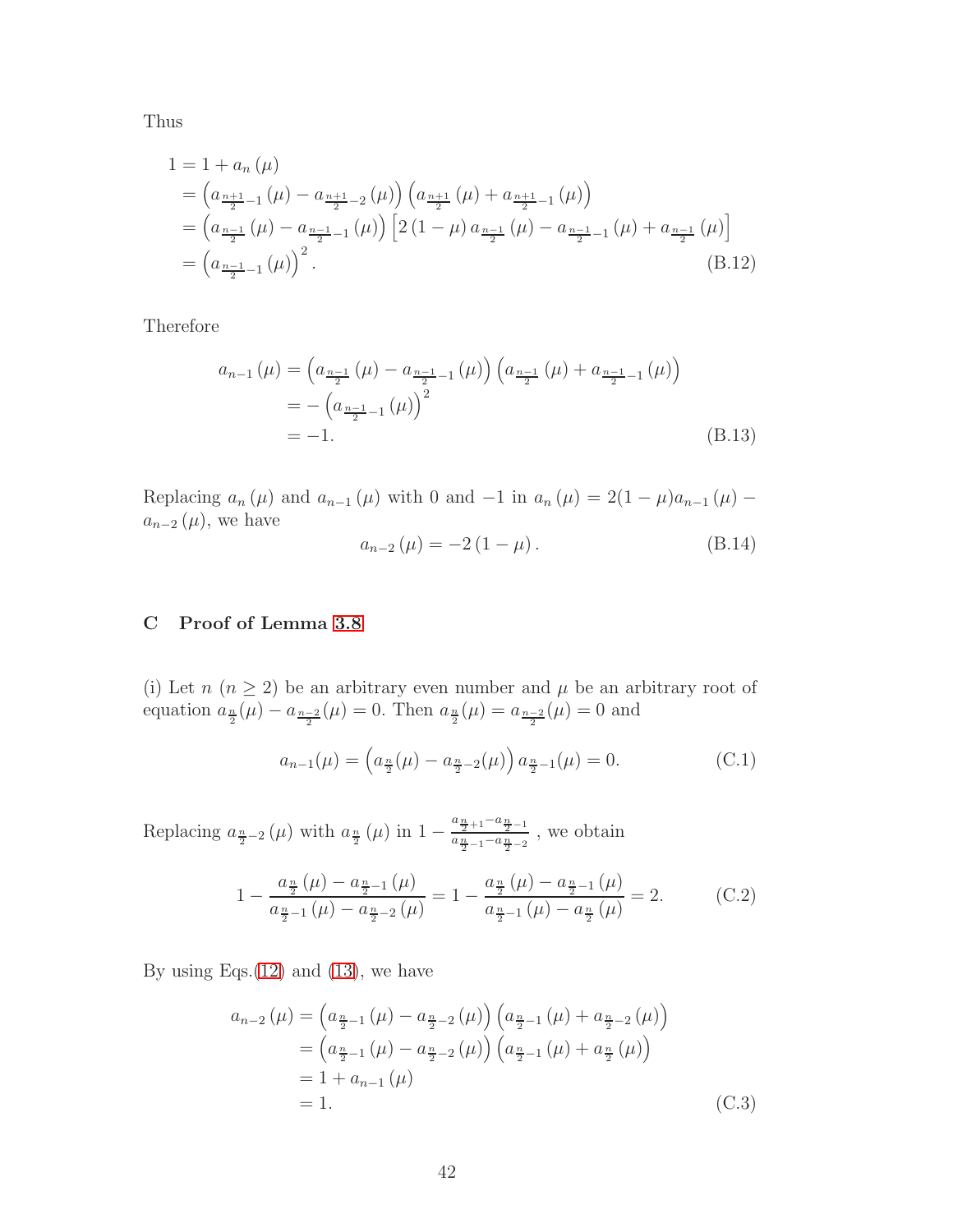(ii) Let  $\mu$  be an arbitrary root of equation  $a_{\frac{n}{2}-1}(\mu) = 0$ . Replacing  $a_{\frac{n}{2}}(\mu)$  with  $2(1-\mu)a_{\frac{n}{2}-1}(\mu)-a_{\frac{n}{2}-2}(\mu)$  in  $1-\frac{a_{\frac{n}{2}}-a_{\frac{n}{2}-1}}{a_{\frac{n}{2}-1}-a_{\frac{n}{2}}}$  $\frac{a_{\frac{n}{2}-1}-a_{\frac{n}{2}-2}}{a_{\frac{n}{2}-1}-a_{\frac{n}{2}-2}}$ , we obtain

$$
1 - \frac{a_{\frac{n}{2}}(\mu) - a_{\frac{n}{2}-1}(\mu)}{a_{\frac{n}{2}-1}(\mu) - a_{\frac{n}{2}-2}(\mu)}
$$
  
= 
$$
1 - \frac{2(1-\mu)a_{\frac{n}{2}-1}(\mu) - a_{\frac{n}{2}-2}(\mu) - a_{\frac{n}{2}-1}(\mu)}{a_{\frac{n}{2}-1}(\mu) - a_{\frac{n}{2}-2}(\mu)}
$$
  
= 
$$
1 - \frac{-a_{\frac{n}{2}-2}(\mu)}{-a_{\frac{n}{2}-2}(\mu)}
$$
  
= 0. (C.4)

By using Eqs.[\(12\)](#page-5-1) and [\(13\)](#page-6-0) and noticing that  $a_{n-1}(\mu) = 0$ , we have

$$
a_{n-2}(\mu) = (a_{\frac{n}{2}-1}(\mu) - a_{\frac{n}{2}-2}(\mu)) (a_{\frac{n}{2}-1}(\mu) + a_{\frac{n}{2}-2}(\mu))
$$
  
= - (a\_{\frac{n}{2}-1}(\mu) - a\_{\frac{n}{2}-2}(\mu)) (a\_{\frac{n}{2}-1}(\mu) + a\_{\frac{n}{2}}(\mu))  
= - (1 + a\_{n-1}(\mu))  
= -1. (C.5)

(iii) Let  $\mu$  be an arbitrary root of equation of equation  $a_{\frac{n}{2}}(\mu) + a_{\frac{n}{2}-1}(\mu) = 0$ . We have

$$
- a_{\frac{n}{2}-1}(\mu) = a_{\frac{n}{2}}(\mu) = 2(1-\mu)a_{\frac{n}{2}-1}(\mu) - a_{\frac{n}{2}-2}(\mu), \qquad (C.6)
$$

which yields

$$
a_{\frac{n}{2}-2}(\mu) = [2(1-\mu) + 1]a_{\frac{n}{2}-1}(\mu).
$$

Replacing  $a_{\frac{n}{2}}(\mu)$  and  $a_{\frac{n}{2}-2}(\mu)$  with  $a_{\frac{n}{2}-1}(\mu)$  and  $[2(1-\mu)+1]a_{\frac{n}{2}-1}(\mu)$  in  $1-\frac{a_{\frac{n}{2}}-a_{\frac{n}{2}-1}}{a_{\frac{n}{2}-1}-a_{\frac{n}{2}-1}}$  $\frac{\frac{2}{2} - \frac{2}{2} - 1}{\frac{2}{2} - 1 - a\frac{n}{2} - 2}$  respectively, we have

$$
1 - \frac{a_{\frac{n}{2}}(\mu) - a_{\frac{n}{2}-1}(\mu)}{a_{\frac{n}{2}-1}(\mu) - a_{\frac{n}{2}-2}(\mu)} = 1 - \frac{-2a_{\frac{n}{2}-1}(\mu)}{a_{\frac{n}{2}-1}(\mu) - [2(1-\mu)+1]a_{\frac{n}{2}-1}(\mu)}
$$
  
= 
$$
1 - \frac{1}{1-\mu}.
$$
 (C.7)

Since  $\mu \in (0, 2)$ , we have  $1 - \frac{1}{1 - 1}$  $\frac{1}{1-\mu} \in (-\infty, 0) \cup (2, +\infty).$ 

It is easy to verify

$$
a_n(\mu) = \left[ a_{\frac{n}{2}}(\mu) - a_{\frac{n}{2}-1}(\mu) \right] \left[ a_{\frac{n}{2}}(\mu) + a_{\frac{n}{2}-1}(\mu) \right] = 0.
$$